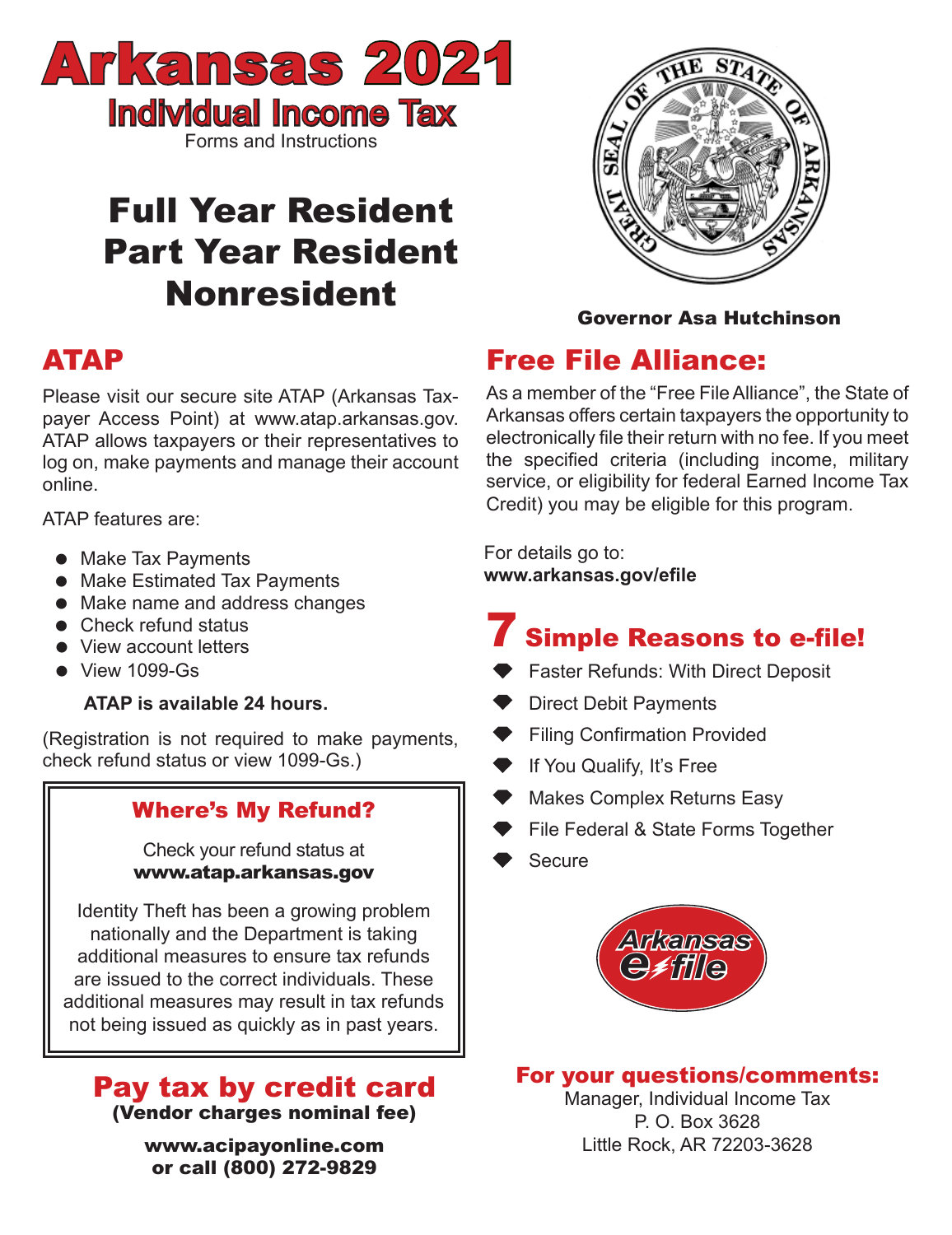# **CONTENTS**

| Form Inserts:                                                                              |
|--------------------------------------------------------------------------------------------|
| <b>AR1000F</b><br><b>AR1000NR</b><br>AR3<br>AR4<br>AR1000ADJ<br>AR1000D<br>AR-OI<br>AR2441 |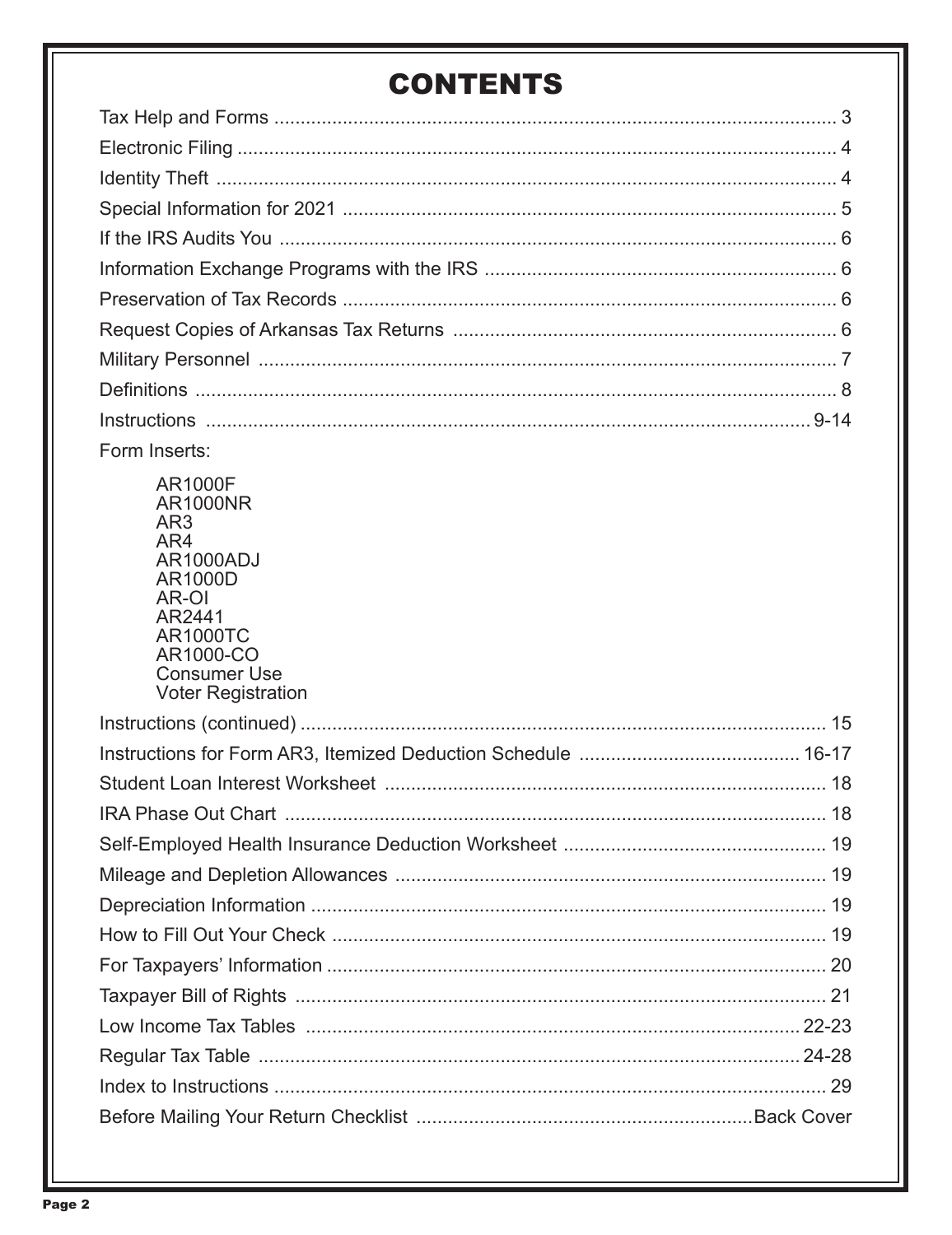# TAX HELP AND FORMS

## Internet  $\boxed{\square}$

You can access the Department of Finance and Administration's website at www.dfa.arkansas.gov.

- Check the status of your refund
- Get current and prior year forms and instructions
- Access latest income tax info and archived news
- Get e-file information

You can e-mail questions to:

individual.income@dfa.arkansas.gov



Phone

Individual Income Tax Hotline................................. (501) 682-1100 or (800) 882-9275

Representatives are available to assist callers at the numbers above during normal business hours (Monday through Friday from 8:00 a.m. to 4:30 p.m.) with:

- Taxpayer Assistance Notices Received<br>● Forms Amended Returns
- 
- 
- Forms Amended Returns<br>• Audit and Examination Payment Information
- Audit and Examination Payment Information

For hearing impaired access, call (800) 285-1131 using a Text Telephone Device (for Spanish, call (866) 656-1842).

Other useful phone numbers:

| Revenue Legal Counsel  (501) 682-7030         |  |
|-----------------------------------------------|--|
| Corporate Income Tax  (501) 682-4775          |  |
|                                               |  |
| Problem Resolution and  (501) 682-7751        |  |
| Tax Information Office (Offers In Compromise) |  |

 Internal Revenue Service ............... (800) 829-1040 Social Security Administration ........ (800) 772-1213

# Forms

### To obtain a booklet or forms you may:

- 1. Access our website at: www.dfa.arkansas.gov/income-tax
- 2. Visit your county revenue office
- 3. Visit your local library or
- 4. Call the Individual Income Tax Hotline (501) 682-1100 or (800) 882-9275

## ATAP

Arkansas Taxpayer Access Point (ATAP) allows taxpayers or their representatives to log on to a secure site and manage their account online.

Access ATAP at www.atap.arkansas.gov to:

- Make Tax Payments
- Make Estimated Tax Payments
- Make name and address changes
- Check refund status
- View account letters
- View 1099-Gs

(Registration is not required to make payments, check refund status or view 1099-Gs.)



Choose the appropriate address below to mail your return:

### **TAX DUE RETURN:**

 Arkansas State Income Tax P.O. Box 2144 Little Rock, AR 72203-2144

### **REFUND RETURN:**

 Arkansas State Income Tax P.O. Box 1000 Little Rock, AR 72203-1000

### **NO TAX DUE/REFUND RETURN:**

 Arkansas State Income Tax P.O. Box 2144 Little Rock, AR 72203-2144

Be sure to apply sufficient postage or your return will not be delivered by the U.S. Postal Service.



Representatives are available to assist walk-in taxpayers with income tax questions, but are **not available to prepare your return.**

No appointment is necessary, **but plan to arrive before 4:00 p.m. to allow sufficient time for assistance.**

The Individual Income Tax Office is located in Room 2300, Ledbetter Building, at 1816 W. 7th Street in Little Rock.

Office hours are Monday through Friday from 8:00 a.m. to 4:30 p.m.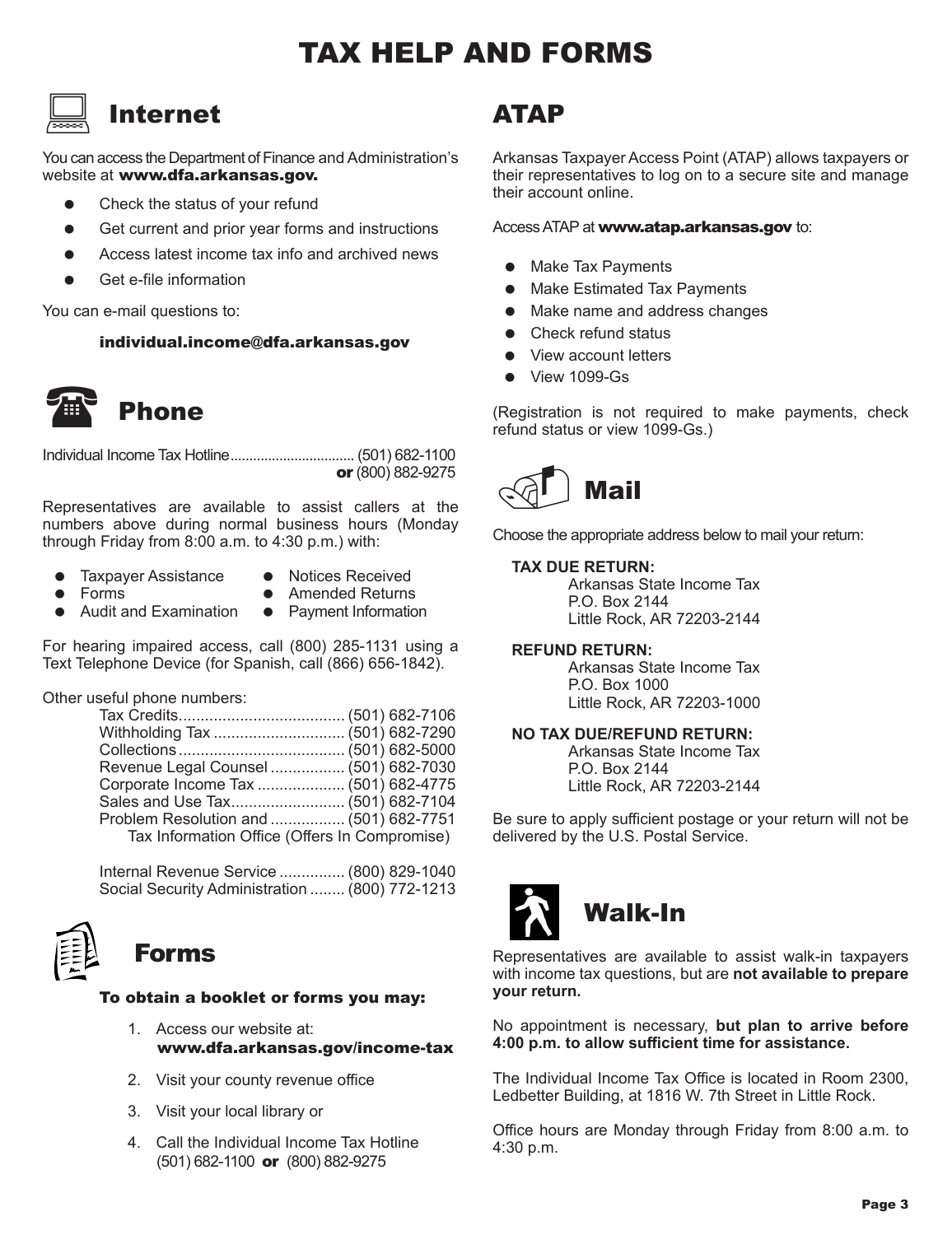# ELECTRONIC FILING

### **www.arkansas.gov/efile**

- $\triangleright$  **E-file is hassle-free**-both your federal and Arkansas income tax returns can be filed electronically in one transmission.
- $\triangleright$  **E-file is smart**-computer programs catch 98% of tax return errors.
- $\triangleright$  **E-file is worry-free**-receive acknowledgement within 2 to 3 business days if your return has been received and accepted.

Arkansas participates in the Federal/State Electronic Filing Program for Individual Income Tax. The program is available to most full year residents and certain qualifying nonresidents and part year residents.

Since Arkansas is a member of the "Free File Alliance," depending on the level of income, taxpayers may qualify to file returns for free. (Go to www.arkansas. gov/efile for details.)

The State of Arkansas is requesting additional information this filing season in an effort to combat identity tax fraud and ensure that your hard-earned tax refund goes to you. Providing information from your driver's license or state-issued identification card will help protect your identity and could help process your return quicker. However, this is only a request. Information from your driver's license is not required, and your return will be processed without the additional information. The information is being requested solely to help protect your identity and ensure a more-secure refund.

### IDENTITY THEFT

In recent years, identity theft associated with income tax returns has become an increasingly severe problem. Sometimes thieves steal a taxpayer's Social Security Number and other private information then use this information to file tax returns and receive refunds that were not due to them.

If you believe your identity may have been used to file an Arkansas state tax return, these are the steps we suggest you take:

- Contact us at (501) 682-1100 to report that your identity may have been stolen and request a hold on your account to stop all fraudulent refunds.
- ▶ Contact the IRS Identity Protection Specialized Unit at (800) 908-4490 and inform them that your identity was stolen and may have been used to file a fraudulent tax return. You should complete **IRS Form 14039**, an identity theft affidavit, to support your claim.
- ▶ Send a copy of the stamped IRS identity theft affidavit form to: Arkansas Individual Income Tax, PO Box 3628, Little Rock, AR 72203-3628
- Contact the credit bureaus to ensure there have not been any other thefts related to your identity, and ask to have a fraud alert put on your credit report. The numbers to the credit bureaus are listed below:

● Equifax - (800) 525-6285 ● Experian - (888) 397-3742 ● Trans-Union - (800) 680-7289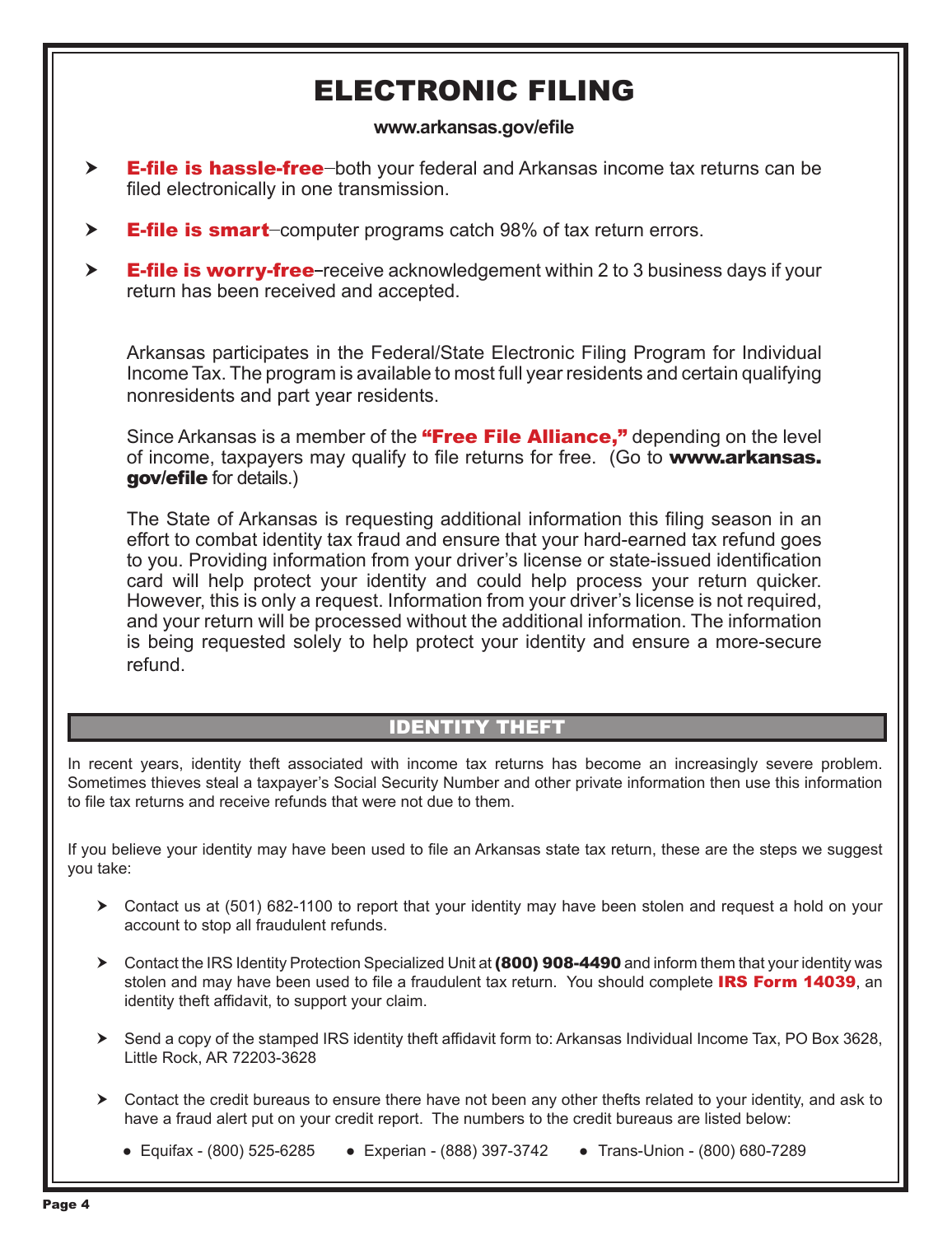# SPECIAL INFORMATION FOR TAX YEAR 2021

### Arkansas Tax Treatment of Certain COVID-19 Relief Programs (Act 248 of 2021)

Covid-19 Relief Programs that **are exempt** from lncome Tax in Arkansas

- ▶ Forgiven Paycheck Protection Program (PPP) Loans
- Economic lnjury Disaster Loans (EIDL): forgiveness, grants, and payment assistance
- ▶ Coronavirus Food Assistance Program (CFAP) payments
- > Market Facilitation Program (MFP)
- ▶ CARES Act Recovery Rebates
- > Shuttered Venue Grants

Covid-19 Relief Programs that are **not exempt** and therefore should be included in Arkansas Income Tax

- ▶ Emergency Rental Assistance (ERA 1 and ERA 2)
- ▶ Restaurant Revitalization Fund Grants
- ▶ Arkansas Ready for Business Grants
- ▶ Other State and Local Pandemic assistance
- $\triangleright$  Any other loan forgiveness or grant assistance program not listed.

### Tax Competitiveness and Relief (Act 182 of 2019):

Marginal Income Tax rates for 2021 have been amended and the top rate will be reduced to 5.9%.

### Unemployment Compensation Benefits are exempt from Income Tax (Act 154 of 2021):

For tax years 2021, unemployment compensation is not taxable.

### Paisley's Law (Act 935 of 2021)

Establishes a tax credit of \$500 for families who experience a stillborn child.

### Amended Teacher's Qualified Classroom Expenses (Act 971 of 2021)

Increases the limit of the allowable amount that can be claimed from \$250 to \$500 per taxpayer.

# ADDITIONAL INFORMATION FOR TAX YEAR 2022

### Law Enforcement Family Relief Check-Off Program (Act 765 of 2O21)

Creates a check-off on lncome Tax forms for donations to the program and trust fund. Effective for taxyears beginning on or after January 1,2022.

### Philanthropic lnvestment in Arkansas Kids Program Scholarship Credit (Act 904 ot 2021)

Crates a tax credit for eligible contributions made to a scholarship-granting organization. The total amount of tax credits awarded in a year shall not exceed \$2 million.

Additional changes can be found on our website **www.dfa arkansas.gov/income-tax**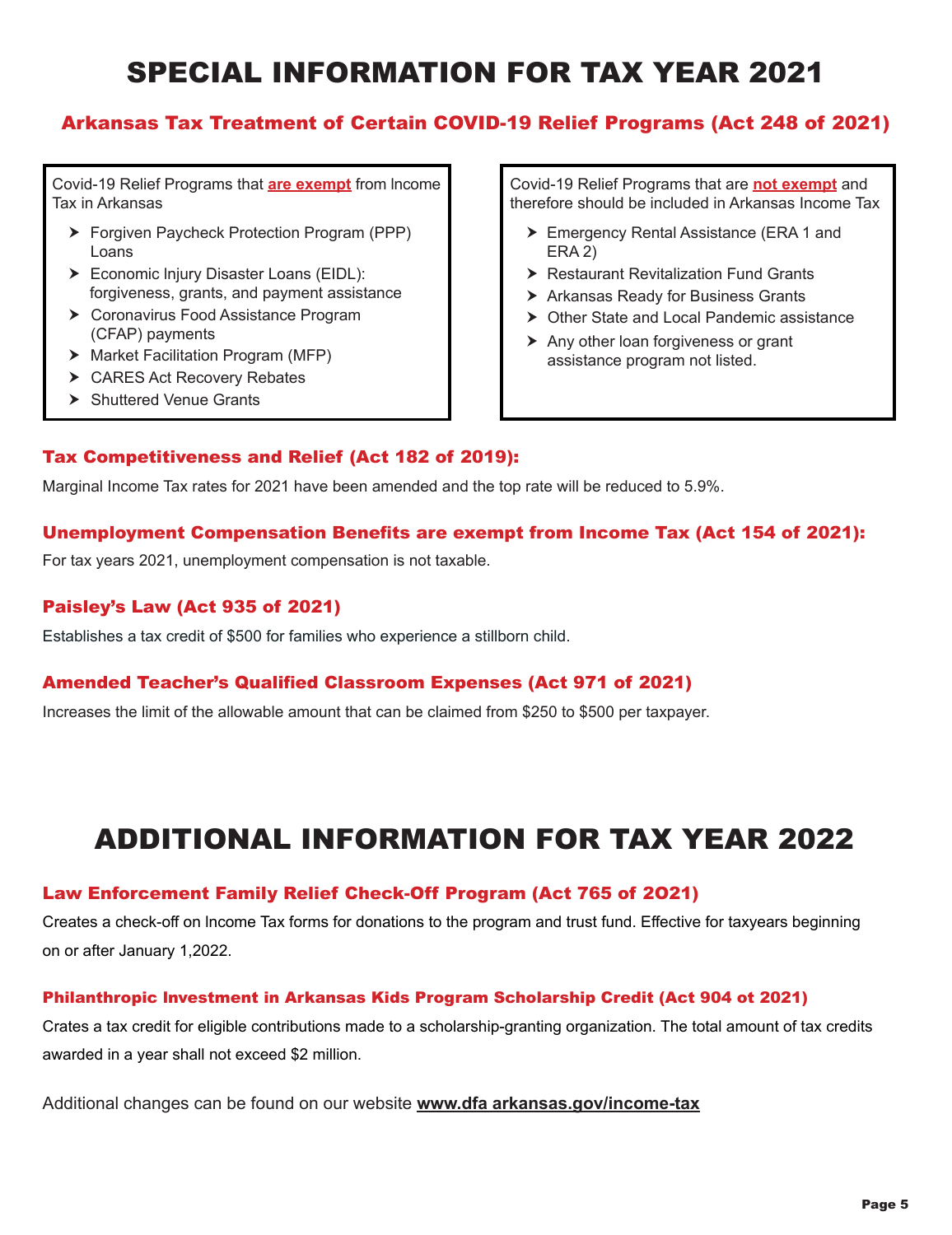### IF THE IRS AUDITS YOU

If the Internal Revenue Service examines your return for any tax year and changes your net taxable income, you must report the changes to the Arkansas Department of Finance and Administration within one hundred eighty **(180)** days from the receipt of the notice and demand for payment by the Internal Revenue Service.

File an Amended Individual Income Tax Return for the year(s) involved reporting the changes to your state return. **Attach a copy of the federal changes.** 

If you fail to notify this Department within one hundred eighty **(180)** days and do not file the required amended return, the Statute of Limitations will remain open for three **(3)** years on the year(s) in question. Additional interest will be figured on any tax you owe the State of Arkansas.

### INFORMATION EXCHANGE PROGRAMS WITH THE IRS

Under authorization of Internal Revenue Code Section 6103(D) the State of Arkansas participates in several information exchange programs with the Internal Revenue Service:

- CP2000: The IRS matches income reported on a taxpayer's federal income tax return with documents (W-2s, 1099s, etc.) provided to the IRS by the payer to determine whether income was omitted from the taxpayer's return. If unreported income is discovered, the IRS assesses additional federal tax on the omitted income then notifies the State of Arkansas. The taxpayer's state tax return is then reviewed for unreported income. (Some examples of commonly omitted income include wages, pensions, and cancellation of debt.)
- **Revenue Agent Reports "RARs":** When the IRS adjusts a taxpayer's federal income tax return as the result of an audit, details are provided to the State of Arkansas. The taxpayer's state tax return is then reviewed and adjusted if appropriate. (Some examples of RAR adjustments include disallowance of deductions, expenses, or dependents and assessment of early withdrawal penalties.)
- Non-filer Identification: The IRS provides the Arkansas Department of Finance and Administration with a list of taxpayers who filed federal returns using Arkansas addresses. This information is then compared with Arkansas income tax records to identify individuals who filed federal returns using Arkansas addresses but did not file Arkansas returns. Letters are sent inquiring whether the taxpayer is required to file. The taxpayer should file the return in question or provide documentation why he/she is not required to file. If a sufficient response is not received, state tax is assessed using amounts reported on the taxpayer's federal return, and the taxpayer is mailed a Notice of Proposed Assessment.

### PRESERVATION OF TAX RECORDS

A taxpayer who files an Arkansas income tax return is required to retain records to prove the accuracy of that return. The records must be retained for at least six (6) years (unless otherwise provided by law) and are subject to examination by the Director at any reasonable time during that period.

When a taxpayer fails to preserve and maintain the required records, the director may make an estimated assessment based upon any available information as to the amount of tax due by the taxpayer. Per ACA 26-18-506, the burden of proof of refuting this estimated assessment is upon the taxpayer.

### REQUEST FOR COPIES OF ARKANSAS TAX RETURNS

If your tax return was completed by a paid tax preparer, he/she should be able to provide a copy of the return. If you used a software product to prepare your tax return, you should be able to print a copy of the tax return from the software used. Otherwise to request a copy of your Arkansas tax return, please complete and submit Form AR4506. Form AR4506 may be downloaded from our website at: **www.dfa.arkansas.gov/incometax.**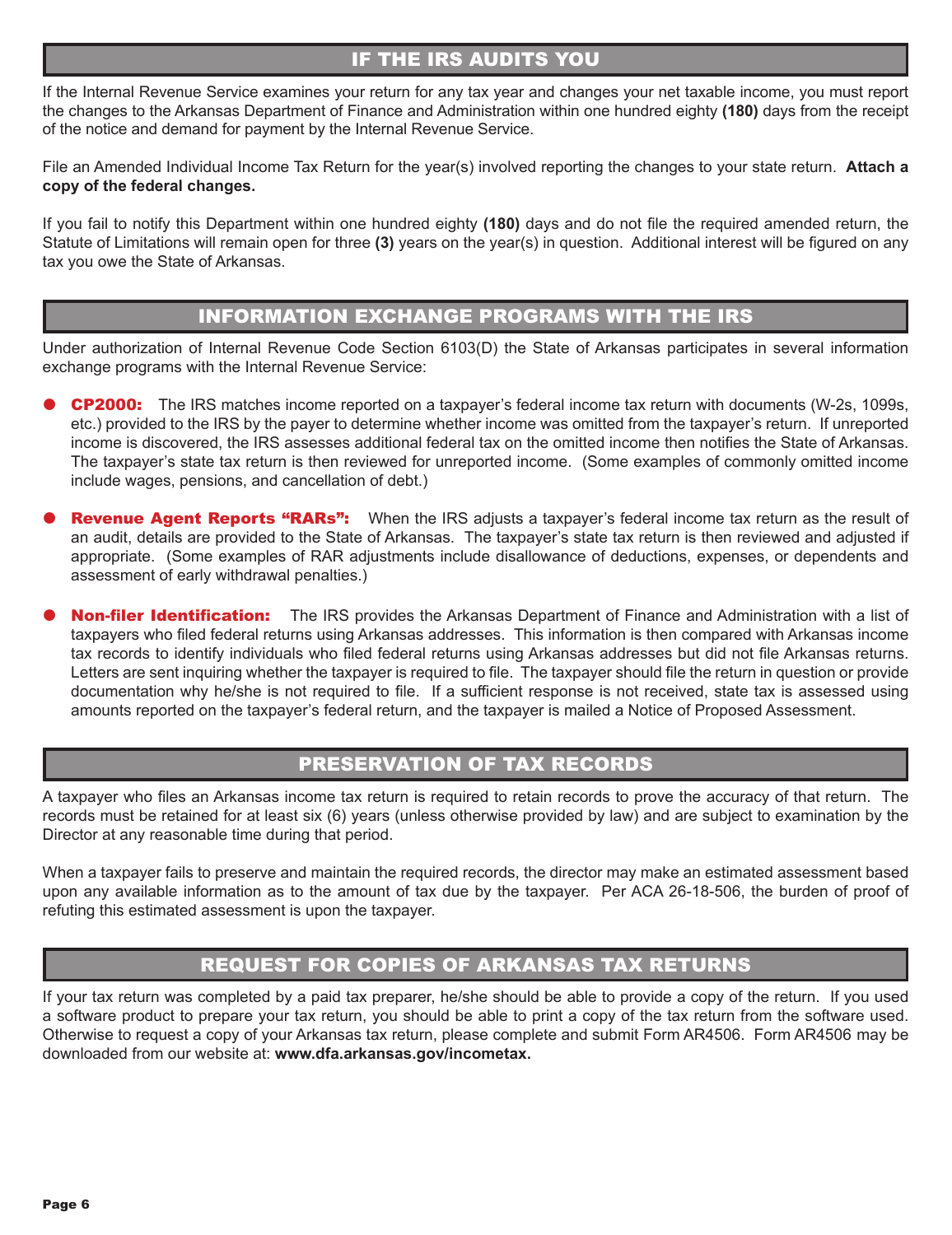

### Active-Duty Military

Under federal law, a military servicemember's state of legal residence does not change solely as the result of the servicemember's assignment for service in another state. An Arkansas resident who enters into military service will remain an Arkansas resident unless they officially change their state of legal residence as described in DD Form 2058. Military servicemembers who are Arkansas residents are subject to the same income tax filing requirements as other Arkansas residents, even if they are serving in another state. These requirements are described under the heading "Who Must File A Tax Return"

### Military Pay Exemption (Act 1408 of 2013):

Provides a 100% exemption from income tax for service pay or allowance received by an active-duty member of the armed forces for tax years beginning on or after January 1, 2014. Active duty includes all members of the armed forces, including the National Guard and Reserve Units. You must file to claim the exemption.

### Military Spouses Residency Relief Act:

Exempts a military spouse's income from Arkansas tax if the servicemember's Home of Record is not Akansas and the spouse's domicile is the same as the service member's Home of Record. Effective January 1, 2009. Write the words "military spouse" at top of tax return and attach a completed Form AR-MS (available at **www.dfa.arkansas.gov/incometax**) and a copy of service member's Leave and Earning Statement (LES) to verify Home of Record. (For future tax purposes, the nonmilitary spouse must submit a new payroll withholding form ARW-4MS, to his/her employer each year to exempt future withholding.)

### The Military Family Tax Relief Act of 2003 (Act 372 of 2009):

This act adopts IRC 121, 134, and 162 as in effect on January 1, 2009. Provisions of this act include exclusion of gain on sale of principal residence, deduction of overnight travel expenses for National Guard and Reserve members, and exclusion from income of "qualified military benefits".

### Military Retirement Exemption (Act 141 of 2017):

Beginning with tax year 2018, retirement benefits received by a member of the uniformed services as defined in this Act are exempted from income tax. Retirees cannot claim both the military retirement exemption and the \$6,000 exemption for traditional IRA or employer sponsored distributions (A.C.A 26-51-307(f))." Please see instructions for lines 18A and 18b for details.

### The Servicemembers Civil Relief Act:

**Deferral of Tax -** Upon notice to the Internal Revenue Service or the tax authority of a state or a political subdivision of a state, the collection of income tax on the income of a servicemember falling due before or during military service shall be deferred for a period not more than 180 days after termination of or release from military service, if a service member's ability to pay such income tax is materially affected by military service.

Accrual of Interest or Penalty - No interest or penalty shall accrue for the period of deferment by reason of nonpayment on any amount of tax deferred under this section.

**Statute of Limitations** - The running of a statute of limitations against the collection of tax deferred under this section, by seizure or otherwise, shall be suspended for the period of military service of the servicemember and for an additional period of 270 days thereafter.

Residence or Domicile - A servicemember shall neither lose nor acquire a residence or domicile for purposes of taxation with respect to the person, personal property, or income of the servicemember by reason of being absent or present in any tax jurisdiction of the United States solely in compliance with military orders.

**Military Service Compensation -** Compensation of a servicemember for military service shall not be deemed to be income for services performed or from sources within a tax jurisdiction of the United States if the servicemember is not a resident or domiciliary of the jurisdiction in which the servicemember is serving in compliance with military orders.

### RETIRED MILITARY PERSONNEL

### Extension of Time for Veterans (Retirees) to File for Refund (Act 238 of 2009):

This act extends the statute of limitations for a veteran to file a claim for refund of an overpayment that results from retroactive determination by the Secretary of Veterans Affairs that part or all of the uniformed service retirement payments to the taxpayer are payments made for a service-connected disability and are not included in gross income. Effective January 1, 2001.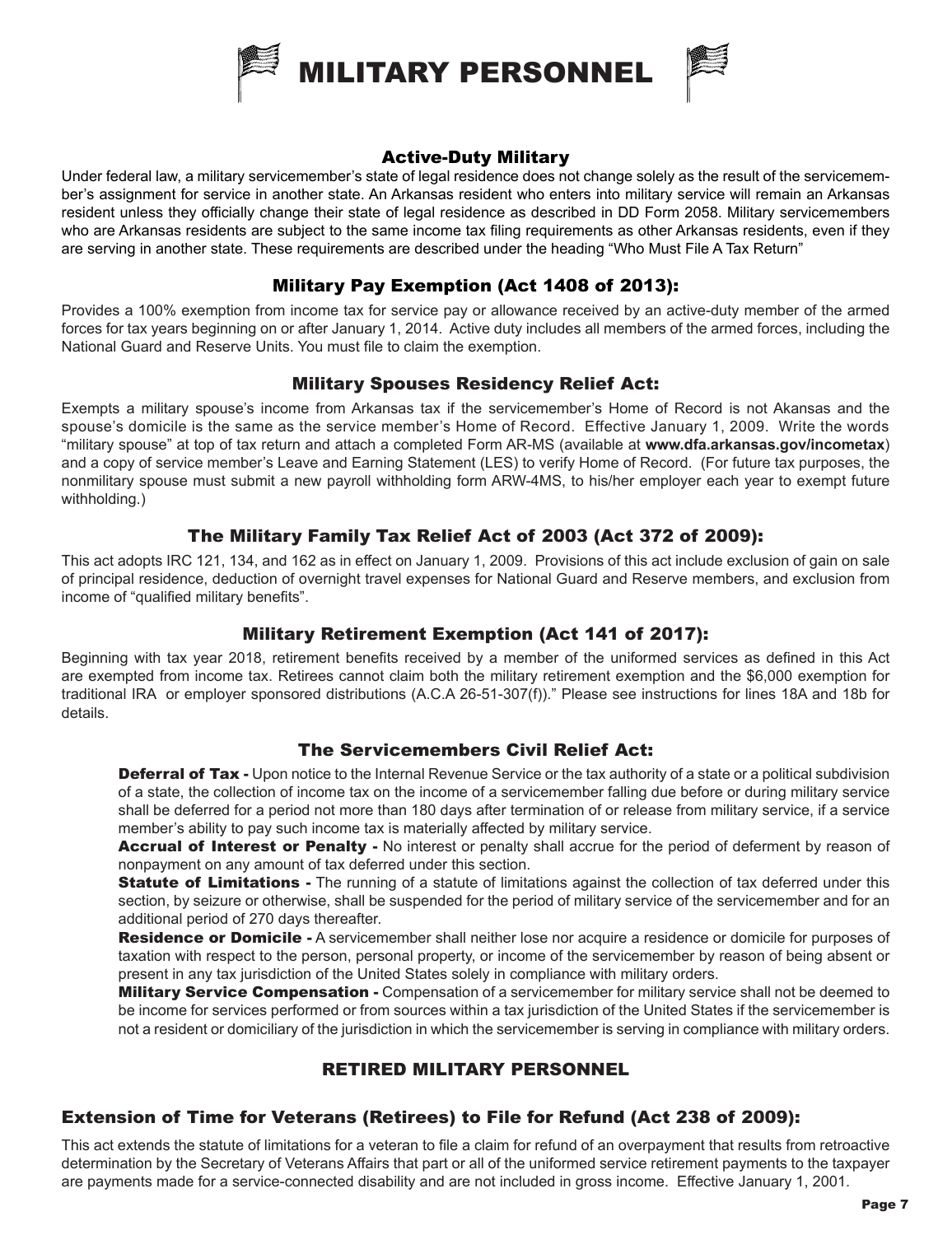# DEFINITIONS

### GROSS INCOME

Gross income is any and all income (before deductions) other than income specifically described as exempt from tax on pages 9 and 10 "Exempt From Income Tax".

Exception: The \$6,000 exemption on retirement income, exemption on U.S. active duty military income and military retirement as described on pages 9 -10 are included in gross income.

### DOMICILE

This is the place you intend to have as your permanent home and the place you intend to return to whenever you are away. You can have only one domicile. Your domicile does not change until you move to a new location which you intend to make your permanent home. If you move to a new location but intend to stay there only for a limited time (no matter how long), your domicile does not change. This also applies if you are working in a foreign country.

### FULL YEAR RESIDENT

You are a full year resident if you lived in Arkansas all of calendar year 2021, or if you have maintained a domicile or Home of Record in Arkansas during the tax year.

### NONRESIDENT

You are a nonresident if you did not make your domicile in Arkansas.

### PART YEAR RESIDENT

You are a part year resident if you established a domicile in Arkansas or moved out of the state during calendar year 2021.

### MILITARY PERSONNEL

If Arkansas is your Home of Record and you are stationed outside of Arkansas, you are still required to file an AR1000F reporting all of your income, including U.S. active duty military compensation. However, active duty military compensation is exempt from Arkansas tax beginning in tax year 2014. (If you are stationed in Arkansas and your Home of Record is another state, Arkansas does not tax your U.S. active duty military compensation.)

U.S. active duty military compensation includes wages received by members of the Army, Navy, Air Force, Marine Corps, Coast Guard, National Guard, and Reserve Units.

### DEPENDENTS

You may claim as a dependent any person who received over half of his or her support from you, earned less than \$4,300 in gross income, and was your:

| Child  | Stepchild  | Mother                                                              | Father     | Grandparent | Brother         |
|--------|------------|---------------------------------------------------------------------|------------|-------------|-----------------|
| Sister | Grandchild | Stepbrother                                                         | Stepsister | Stepmother  | Stepfather      |
|        |            | Mother-In-Law Father-In-Law Brother-In-Law Sister-In-Law Son-In-Law |            |             | Daughter-In-Law |

Or, an individual (other than your spouse) who, for the tax year of the taxpayer, had the same principal place of abode as the taxpayer and was a member of the taxpayer's household. Or, if related by blood: Uncle, Aunt, Nephew, Niece. The term "dependent" includes a foster child if the child had as his principal place of abode the home of the taxpayer and was a member of the taxpayer's household for the taxpayer's entire tax year.

The term "dependent" does not apply to anyone who is a citizen or subject of a foreign country UNLESS that person is a resident of Mexico or Canada.

If your child/stepchild was under age 19 at the end of the year, the \$4,300 gross income limitation does not apply. Your child/stepchild may have earned any amount of income and still be your dependent if the other dependency requirements in this section were met.

If your child/stepchild was a student under age 24 at the end of the calendar year, the \$4,300 gross income limitation does not apply. The other requirements in this section must be met.

**To qualify as a student,** your child/stepchild must have been a full-time student for five (5) months during the calendar year at a qualified school, as defined by the Internal Revenue Service.

If your dependent died during the tax year, you may claim the full amount of tax credit for the dependent on your tax return regardless of when the death occurred during the year.

Arkansas has adopted Internal Revenue Code §151(c)(6) regarding the tax treatment of kidnapped children.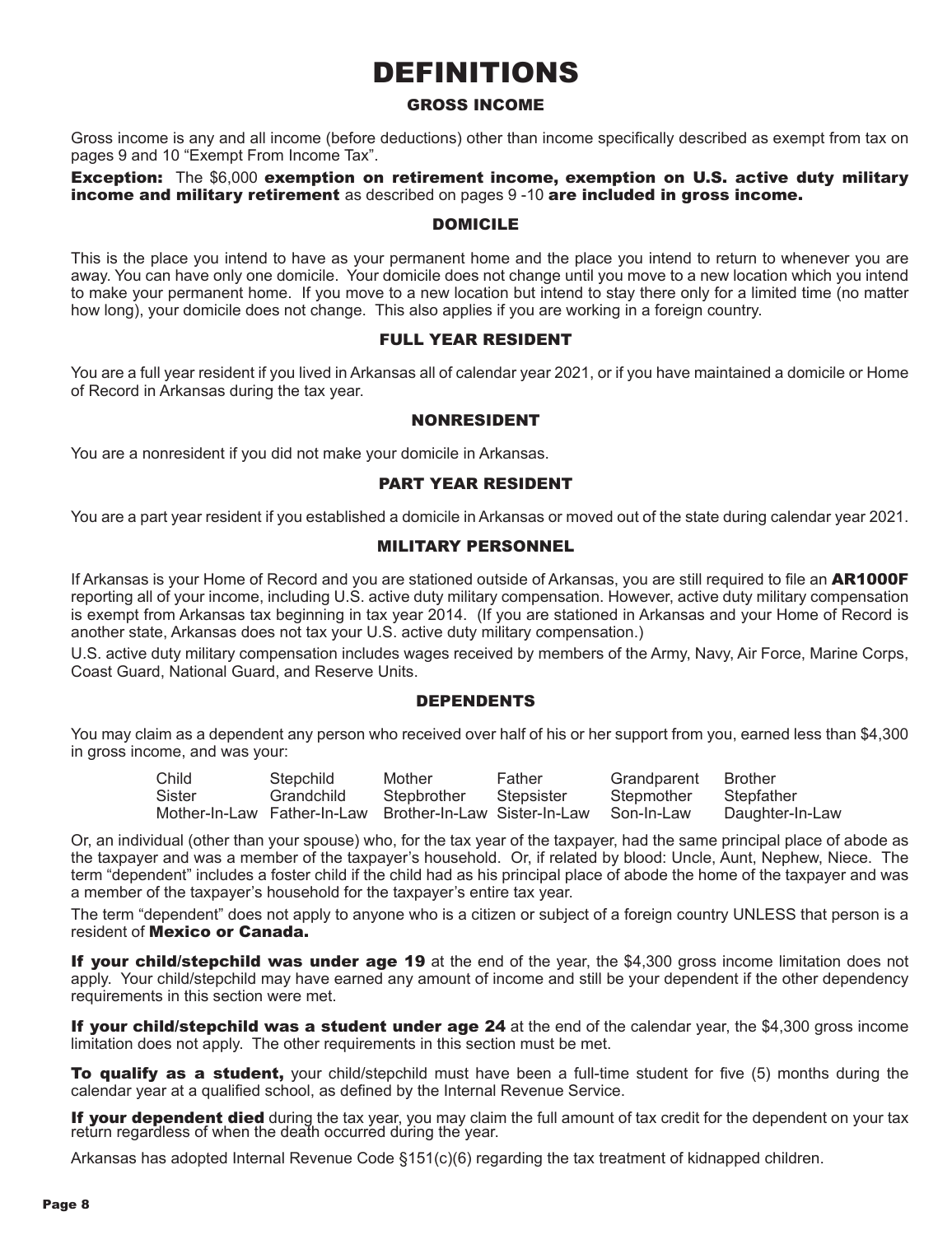### THESE INSTRUCTIONS ARE FOR GUIDANCE ONLY AND DO NOT STATE THE COMPLETE LAW

### WHO MUST FILE A TAX RETURN

| <b>FULL YEAR RESIDENTS (Use Form AR1000F)</b> |  |  |
|-----------------------------------------------|--|--|

| If your<br><b>MARITAL STATUS</b><br>is:              | and your<br><b>FILING STATUS</b><br>is:                | file if <b>GROSS</b><br><b>INCOME*</b><br>is at least |
|------------------------------------------------------|--------------------------------------------------------|-------------------------------------------------------|
| Single (Including divorced<br>and legally separated) | Single                                                 | \$13,055                                              |
|                                                      | Head of Household with 1 or no dependents              | \$18.561                                              |
|                                                      | Head of Household with 2 or more dependents            | \$22,126                                              |
| Married                                              | <b>Married Filing Joint</b><br>with 1 or no dependents | \$22,016                                              |
|                                                      | Married Filing Joint<br>with 2 or more dependents      | \$26,497                                              |
|                                                      | <b>Married Filing Separately</b>                       | \$8,500                                               |
| Surviving Spouse in<br>2019 or 2020, and not         | Surviving Spouse with 1 or no dependents               | \$18,561                                              |
| remarried in 2021                                    | Surviving Spouse with 2 or more dependents             | \$22,126                                              |

\*Gross income is all income (before deductions) other than income specifically described as exempt on pages 9 and 10 "Exempt From Income Tax."

Exception: The \$6,000 exemption on retirement income, exemption on U.S. active duty military income and military retirement as described on pages 9 -10 are included in gross income.

If your gross income was less than the amount shown in the last column for your filing status, you are not required to file a return. However, you must file a return to claim any refund due.

### NONRESIDENTS (Use Form AR1000NR)

Nonresidents who received any gross income from Arkansas sources **must** file a return (regardless of marital status, filing status, or amount).

### PART YEAR RESIDENTS (Use Form AR1000NR)

Part year residents who received any gross income while an Arkansas resident must file a return (regardless of marital status, filing status, or amount).

### WHEN TO FILE

You can file your calendar year original tax return any time after December 31, 2021, but NO LATER THAN April 15, 2022, (unless an extension has been granted).

If you file a fiscal year tax return, your return is due NO LATER THAN three and one-half (3 ½) months following the close of the income year.

NOTE: *The date of the postmark stamped by the U.S. Postal Service is the date you filed your return.*

If the due date of your return falls on a Saturday, Sunday, or legal holiday, the return will be considered timely filed if it is postmarked on the next business day.

Statute of Limitations – Refunds. An amended return or claim for refund of an overpayment must be filed by the taxpayer within three (3) years from the time the return was filed or two (2) years from the time the tax was paid, whichever is later.

### IF YOU NEED MORE TIME

If you request an extension of time to file your federal income tax return (by filing **federal Form 4868**  with the IRS) you are entitled to receive the same extension on your Arkansas income tax return. The federal automatic extension extends the deadline to file until November 15<sup>th</sup>.

The Department no longer requires that a copy of **federal Form 4868** be attached to your state tax return. When your Arkansas return is complete and ready to file, simply check the box on the face of the return indicating you filed a federal extension.

If you do not file a federal extension, you can file an Arkansas extension using Form AR1055-IT before the filing due date of April 15<sup>th</sup>. **Inability to pay is not a valid reason to request an Arkansas extension.** Send your request to:

> Individual Income Tax Section ATTN: Extension P.O. Box 8149 Little Rock, AR 72203-8149

NOTE: *The maximum extension that will be granted to an individual on an AR1055-IT is two hundred and ten (210) days, extending the due date until November 15th.*

When you file your return, check the box indicating you filed a state extension.If the box on the front of your return is not checked, you will not receive credit for your federal or state extension.

An extension extends the amount of time to file your return, but does not extend the amount of time to pay. Any tax due must be paid by April 15, 2022 to avoid failure to pay penalty and interest.

Payments made on extension should be made using the voucher attached to Form AR1055-IT.

See Page 15 for information on penalties and interest.

### EXEMPT FROM INCOME TAX

- NOTE: *List exempt income on AR4, Part III. (You do not need to list exclusion amounts from numbers 11-13.)*
- 1. **Military Pension** received as a member of the uniformed services.
- 2. Money you received from a **life insurance policy** because of the death of the person who was insured is exempt from tax.
- NOTE: *You must include as taxable income any interest payments made to you from the insurer (the insurance company that issued the policy).*
- 3. Money you received from **life insurance**, an endowment, or a private annuity contract for which you paid the premiums is allowed cost recovery pursuant to Internal Revenue Code §72.
- 4. Amounts you received as **child support**  payments are exempt from tax.
- 5. **Gifts, inheritances, bequests, or devises** are exempt from tax.
- 6. **Scholarships, fellowships**, and **grants** are taxed pursuant to Internal Revenue Code §117. (Stipends are fully taxable.) For additional information on scholarships, fellowships, and grants see instructions for Line 22 on Page 13.
- 7. **Interest** you received from direct United States obligations, its possessions, the State of Arkansas, or any political subdivision of the State of Arkansas is exempt from tax. (Interest received on tax refunds is not exempt income, because it did not result from a debt issued by the United States, the State of Arkansas, or any political subdivision of the State of Arkansas.) Interest from government securities paid to individuals through a mutual fund is exempt from tax.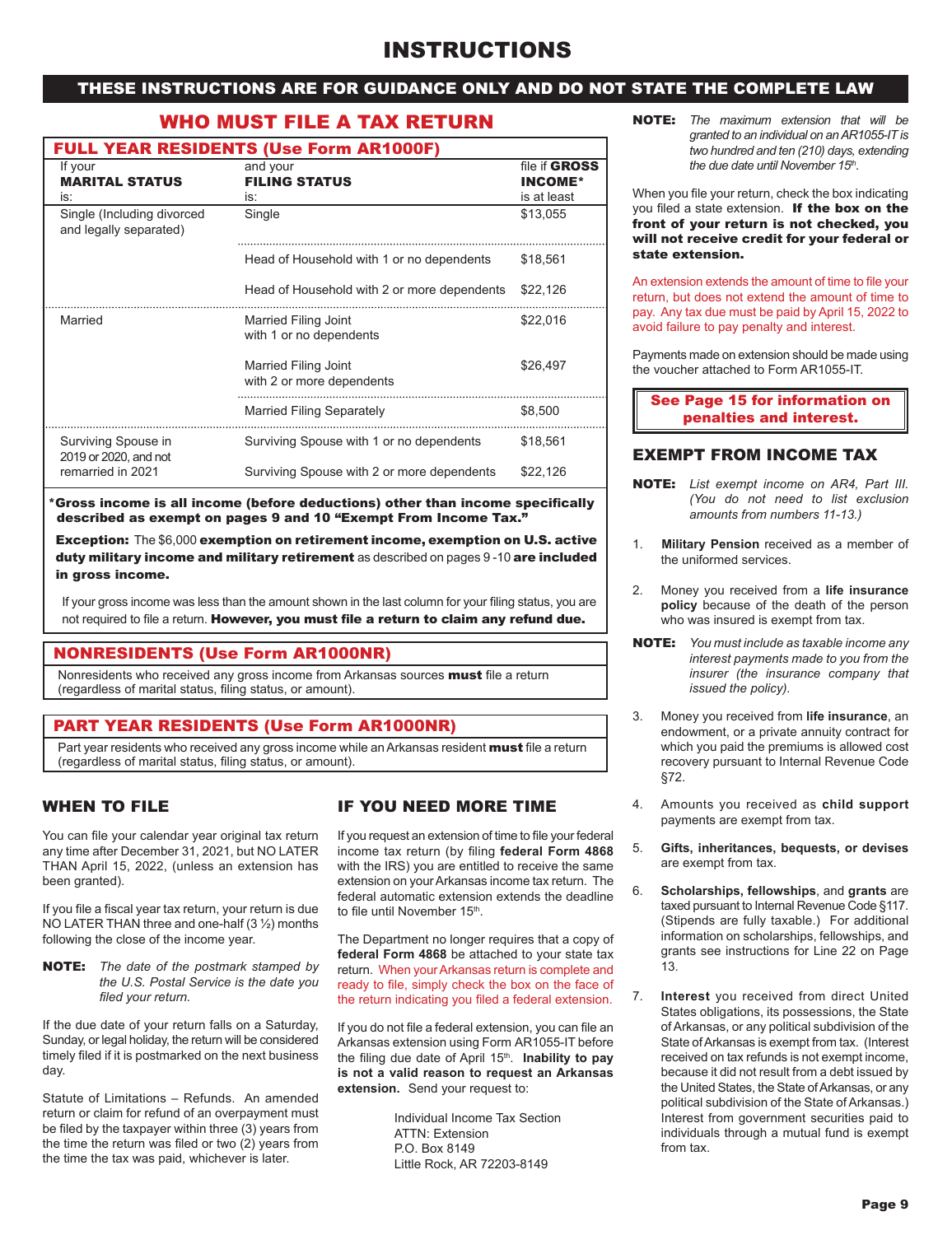8. **Social Security benefits, VA benefits, Workers' Compensation, Railroad Retirement benefits** and related supplemental benefits are exempt from tax.

 Railroad Retirement Benefits exempt from income tax include tier I, tier II, vested dual benefits (VDB), and supplemental annuity payments reported on Form(s) RRB-1099-R and/or RRB-1099. Private pensions reported on form 1099-R from railroad companies are not considered exempt Railroad Retirement Benefits.

- 9. The rental value of a home or the **housing allowance paid to a duly ordained or licensed minister** of a recognized church is exempt to the extent that it was used to rent or provide a home. The rental value of a home furnished to a minister includes utilities furnished to the minister as part of compensation. The housing allowance paid to a minister includes an allowance for utilities paid to the minister as part of compensation to the extent it was used to furnish utilities in the home.
- 10. **Disability income** MAY BE exempt from tax pursuant to Internal Revenue Code §104.
- 11. Beginning with tax year 2014, **U.S. active duty military compensation** is exempt from tax. To claim the exemption, you must file a return and report all of the income you received during the year.
- 12. If you received income from an **employer sponsored retirement plan**, including disability retirement, that is not exempt under IRC §104, the first \$6,000 is exempt from tax. If you contributed after-tax dollars to your plan, you are allowed to recover your cost (investment) in your retirement plan in accordance with Internal Revenue Code §72. Then the first \$6,000 of the balance is exempt from tax.
- 13. If you received a traditional **IRA distribution** after reaching age fifty-nine and one-half (59 1/2), the first \$6,000 is exempt from tax. Your traditional IRA distribution may be adjusted for nondeductible IRA contributions, if any, by completing Federal Form 8606 and attaching it to your Arkansas return. Premature distributions made on account of the participant's death or disability also qualify for the exemption. All other premature distributions or early withdrawals including, but not limited to, those taken for medical expenses, higher education expenses or a first-time home purchase do not qualify for the exemption.

*A surviving spouse qualifies for the exemption; however he/she is limited to a single \$6,000 exemption*.

- NOTE: *Total exemptions from all plans described under 12 and 13 cannot exceed \$6,000 per taxpayer, not including recovery of cost.*
- 14. Beginning with tax year 2017, income received by a taxpayer under the **Community Match Rural Physician Recruitment Program** is exempt from income tax.

### FILING AN AMENDED RETURN

If filing an amended return, check the box at the top right corner of Form AR1000F/ AR1000NR. Complete the return, replacing the incorrect entries from your original return with the amended entries. **Attach an explanation and supporting documentation for items changed. (Do not file an amended return until after your original return has been processed.)**

#### Amended return needed:

- to make changes or adjustments to your original return
- if the IRS examines your federal return for any tax year and changes your net taxable income (required to file an Arkansas amended return **within 180 days of IRS notification)**

#### Amended return NOT needed:

- to correct an address (You must provide a completed Individual Income Tax Account Change Form located on our website at www.dfa.arkansas.gov)
- to correct a Social Security Number (Call (501) 682-1100 or write to Individual Income Tax Section, P.O. Box 3628, Little Rock, AR 72203. You may be asked to provide documentation.)
- if you are notified by the Income Tax Section that there is an error on your original return
- if filing a federal amended return with no impact on your Arkansas income tax return

### FILING STATUS

### DETERMINE YOUR FILING STATUS

### BOX 1. Filing Status 1 (Single)

Check this box if you are SINGLE or UNMARRIED and DO NOT qualify as HEAD OF HOUSEHOLD. (Read the instructions for BOX 3 to determine if you qualify for HEAD OF HOUSEHOLD.)

### BOX 2. Filing Status 2 (Married Filing Joint)

Check this box if you were MARRIED and are filing jointly. IF YOU ARE FILING A JOINT RETURN, YOU MUST ADD BOTH SPOUSES' INCOME TOGETHER. Enter the total amount in column A on Lines 8 through 23 under "Your/Joint Income".

### MARRIED COUPLES-CHOOSING THE BEST FILING STATUS

If you and your spouse had separate incomes, you might save money by figuring your tax separately using one of the following two methods. Use the method that suits you best.

### *METHOD A.*

List your income separately under Column A ("Your Income"). List your spouse's income separately under Column B ("Spouse's Income"). Figure your tax separately and then add your taxes together. See instructions for Married Filing Separately on the Same Return, Box 4.

If you use Method A, your result will be either a COMBINED REFUND or a COMBINED TAX DUE.

#### *METHOD B.*

You must file separate individual tax returns. See instructions for Married Filing Separately on Different Returns, Box 5.

If you use Method B, one of you may owe tax and the other may get a refund. The tax due must be paid with the proper tax return and the refund will be due on the other return. YOU MAY NOT OFFSET ONE AGAINST THE OTHER.

#### BOX 3. Filing Status 3 (Head of Household)

To file as Head of Household you must have been unmarried or legally separated on December 31, 2021 and meet either 1 or 2 below. The term "Unmarried" includes certain married persons who lived apart, as discussed at the end of this section.

1. You paid over half the cost of keeping a home for the entire year that was the main home of your parent whom you can claim as a dependent. Your parent did not have to live with you in your home.

### OR

- 2. You paid over half the cost of keeping a home in which you lived, and in which one of the following also lived, for more than six (6) months of the year (temporary absences, such as vacation or school, are counted as time lived in the home):
	- a. Your unmarried child, grandchild, greatgrandchild, adopted child or stepchild. This child did not have to be your dependent, but your foster child must have been your dependent.
	- b. Your married child, grandchild, adopted child or stepchild. This child must have been your dependent.
	- c. Any other person whom you could claim as a dependent.

### MARRIED PERSONS WHO LIVED APART

Even if you were not divorced or legally separated in 2021, you may be considered unmarried and file as Head of Household. See Internal Revenue Service instructions for Head of Household to determine if you qualify.

### BOX 4. Filing Status 4 (Married Filing Separately on the Same Return)

Check this box if you were married and are filing SEPARATELY ON THE SAME TAX RETURN. This method of tax computation may reduce your tax liability if both spouses had income. The result will be either a combined refund or a combined tax due.

IF ONE SPOUSE HAD A TOTAL NEGATIVE INCOME, YOU MUST FILE MARRIED FILING JOINTLY.

### BOX 5. Filing Status 5 (Married Filing Separately on Different Returns)

Check this box if you were married and are filing separate tax returns.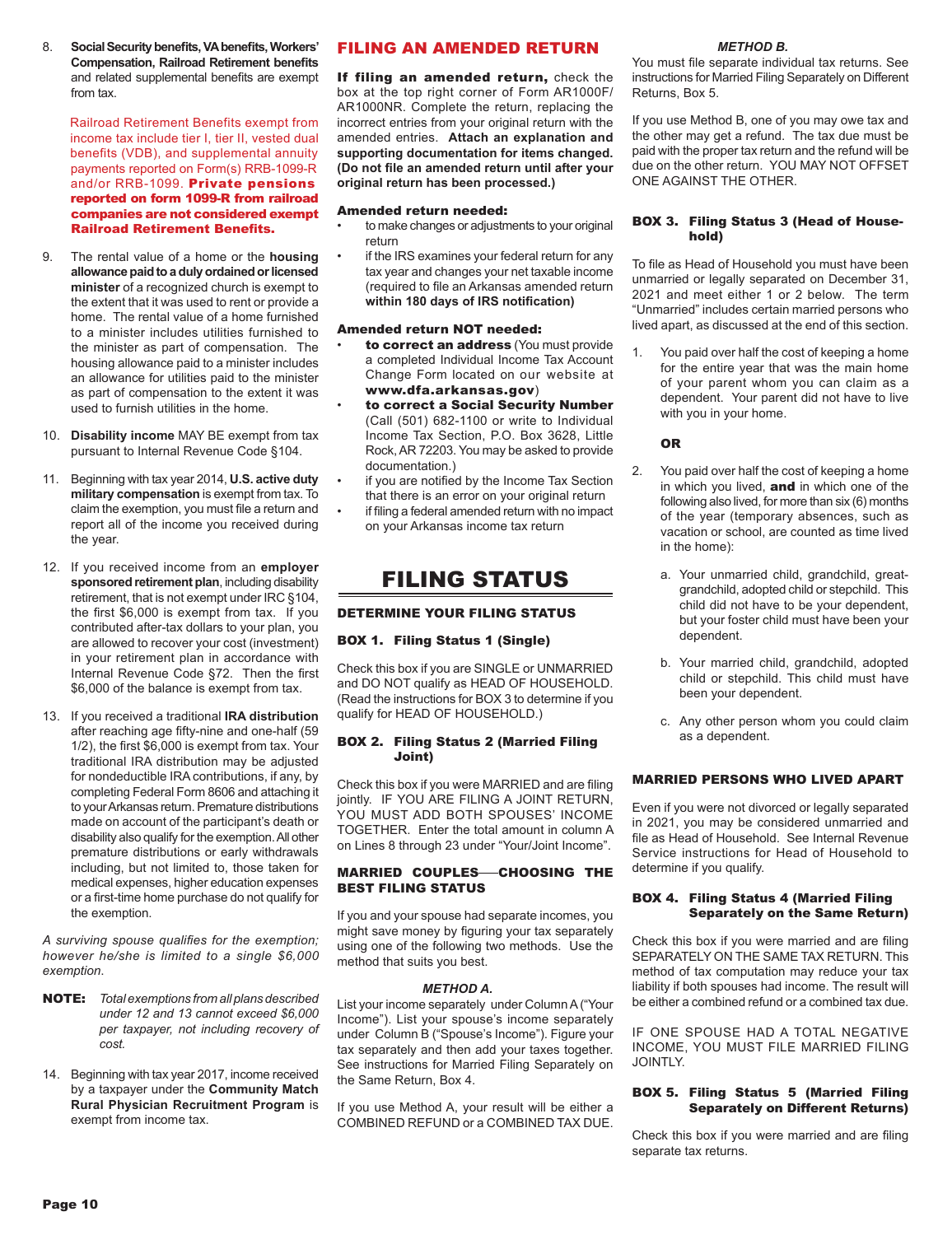#### BOX 6. Filing Status 6 [Surviving Spouse]

Check this box if you are a SURVIVING SPOUSE.

You are eligible to file as a SURVIVING SPOUSE if your spouse died in 2019 or 2020 and you meet each of the following tests:

- 1. You were entitled to file MARRIED FILING JOINTLY or MARRIED FILING SEPARATELY ON THE SAME RETURN with your spouse for the year your spouse died. It does not matter whether you actually filed a joint return.
- 2. You did not remarry before the end of 2021.
- 3. You had a child, stepchild, adopted child, or foster child who qualified as your dependent for the year.
- 4. You paid more than half the cost of keeping a home, which was the main home of that child for the entire year except for temporary absences.

### DECEASED TAXPAYER

An Arkansas tax return should be filed for a taxpayer who died during the tax year as if the taxpayer had lived the entire year. Check the box after the taxpayer's name.

NOTE: *Any refund check issued to a deceased taxpayer will be made out to the estate of the deceased taxpayer, i.e. "Estate of John/Jane Doe". To cash the check, the bank may require documentation such as death certificate, will, or power of attorney.*

## PERSONAL TAX **CREDITS**

LINE 7A. Each taxpayer and spouse is entitled to one personal tax credit. You can claim additional personal tax credits if you can answer "Yes" to any of these questions:

Is your filing status **Head of Household** or Surviving Spouse?

On January 1, 2022, were you age 65 or over? On December 31, 2021, were you deaf? On December 31, 2021, were you **blind?** 

Check the box or boxes that apply to you and/or your spouse. You CANNOT claim any of these credits for your children or dependents.

**Blindness** is defined as being unable to tell light from darkness, having eyesight in the better eye not exceeding 20/200 with corrective lens, or having a field of vision limited to an angle of 20 degrees.

You can claim the **Deaf** Credit only if the average loss in speech frequencies (500 to 2000 Hertz) in the better ear is 86 decibels, I.S.O., or worse.

Any taxpayer **age 65 or over** not claiming a retirement income exemption on Line 18 is eligible for an additional **\$29** (per taxpayer) tax credit. Check the box(es) marked "65 Special". Add the number of boxes you checked on Line 7A.

Write the total in the box provided. Multiply the number by **\$29** and write amount in space provided.

LINE 7B. List the name(s) of your dependent(s), Social Security Numbers, and relationship to you in the space provided. DO NOT INCLUDE YOURSELF AND/OR YOUR SPOUSE. The individual(s) you can claim as dependent(s) are described on Page 8. (Attach schedule if more than 3 dependents.)

Add the number of dependents listed on Line 7B. Write the total in the box provided. Multiply the number by **\$29** and write that amount in the space provided.

LINE 7C. If one or more of your dependents had developmental disabilities, enter his/her name(s) on the line. Multiply \$500 by number of dependents with developmental disabilities. Enter the total. (Individual must qualify for credit. See Form AR1000RC5 to check if eligible.)

NOTE: *You must attach Form AR1000RC5 to your return if this is the first year you claim the Credit for Individuals with Developmental Disabilities.*

A certified AR1000RC5 must be filed with your tax return every five (5) years. If credit was received on a prior year's return, do not file another AR1000RC5 until the Individual Income Tax Section notifies you.

LINE 7D. Total the tax credits from Lines 7A, 7B. and 7C. Enter the total on this line and on Line 34.

### DIRECT DEPOSIT

Get your refund faster with direct deposit. For direct deposit to your checking or savings account, you must enter your routing and account numbers and check the box for either checking or savings. If you checked the box ultimately placing your direct deposit into a foreign account, stop here. Direct deposits will not be deposited into accounts outside the United States; this includes Puerto Rico, Guam and the Virgin Islands.

*The State of Arkansas is not responsible for the misapplication of a direct deposit that results from error, negligence or malfeasance on the part of the taxpayer, the provider or preparer, financial institution or any of their agents.* 

Check your form carefully, since any error could prevent your bank from accepting your direct deposit. Refunds that are not direct deposited because of Institutional refusal, erroneous account or routing transit numbers, closed accounts, bank mergers or any other reason are issued as paper checks. While the State of Arkansas ordinarily processes a request for direct deposit, it reserves the right to issue a paper check and does not guarantee a specific date for deposit of the refund into the taxpayer's account.

### 1099-G

Arkansas will no longer mail paper 1099- Gs. Instead, we ask that you get this information from our website at www. atap.arkansas.gov. If you wish for us to mail you a paper 1099-G instead, please check the box located above the signature line on page AR1.

### SIGNATURE(S)

### Your tax return will not be legal and cannot be processed unless you SIGN IT.

Write in the DATE. If you and your spouse are filing a joint tax return or filing separately on the same return, both of you must sign it.

If someone else prepares your return, that person must sign and complete the Paid Preparer section. If you prepare your own return, **DO NOT** use this section.

### INCOME

### FULL YEAR RESIDENTS

If your filing status is Married Filing Separately on the Same Return, both Column A and Column B must be used. Write your income in Column A and your spouse's income in Column B. For all other filing statuses, write all income in Column A only.

### NONRESIDENTS AND PART YEAR RESIDENTS

Complete Column A (and Column B if using Filing Status 4) of the AR1000NR as if you were a full year resident. List all of your income from all sources for the entire year in these two columns.

List in Column C the total combined income (for both spouses) earned while Arkansas residents and income derived from Arkansas sources.

The total tax must be computed on the income totals in Columns A and B. After all allowable tax credits have been subtracted from the total tax, prorate the remaining balance. See instructions for Lines 38A, 38B, 38C, and 38D on Page 14.

#### NONRESIDENTS AND PART YEAR RESIDENTS MUST ATTACH A COPY OF PAGE 1 AND 2, FEDERAL RETURN 1040, OR YOUR ARKANSAS RETURN WILL NOT BE PROCESSED.

Round all amounts to the nearest dollar. (For example, if your Form W-2 shows \$10,897.50, round to \$10,898. If your Form W-2 shows \$10,897.49, round to \$10,897.)

#### Staple the state copy of each of your W-2(s), 1099-R(s) and 1099-G(s) to the left margin of the front of the return.

LINE 8. Add the wages, salaries, tips, etc. reported on your W-2(s). Enter the total on this line. **Attach W-2(s).**

### Enter U.S. Military Compensation on Line 9.

### Ministers Income:

If you were a duly ordained or licensed minister, you received a housing allowance from your church, and you do not file a federal Schedule C, enter your gross compensation from the ministry less rental value of your home. The balance is subject to tax. **The rental value of your home must be shown on Form AR4, Part III. Attach AR4 and W-2(s).**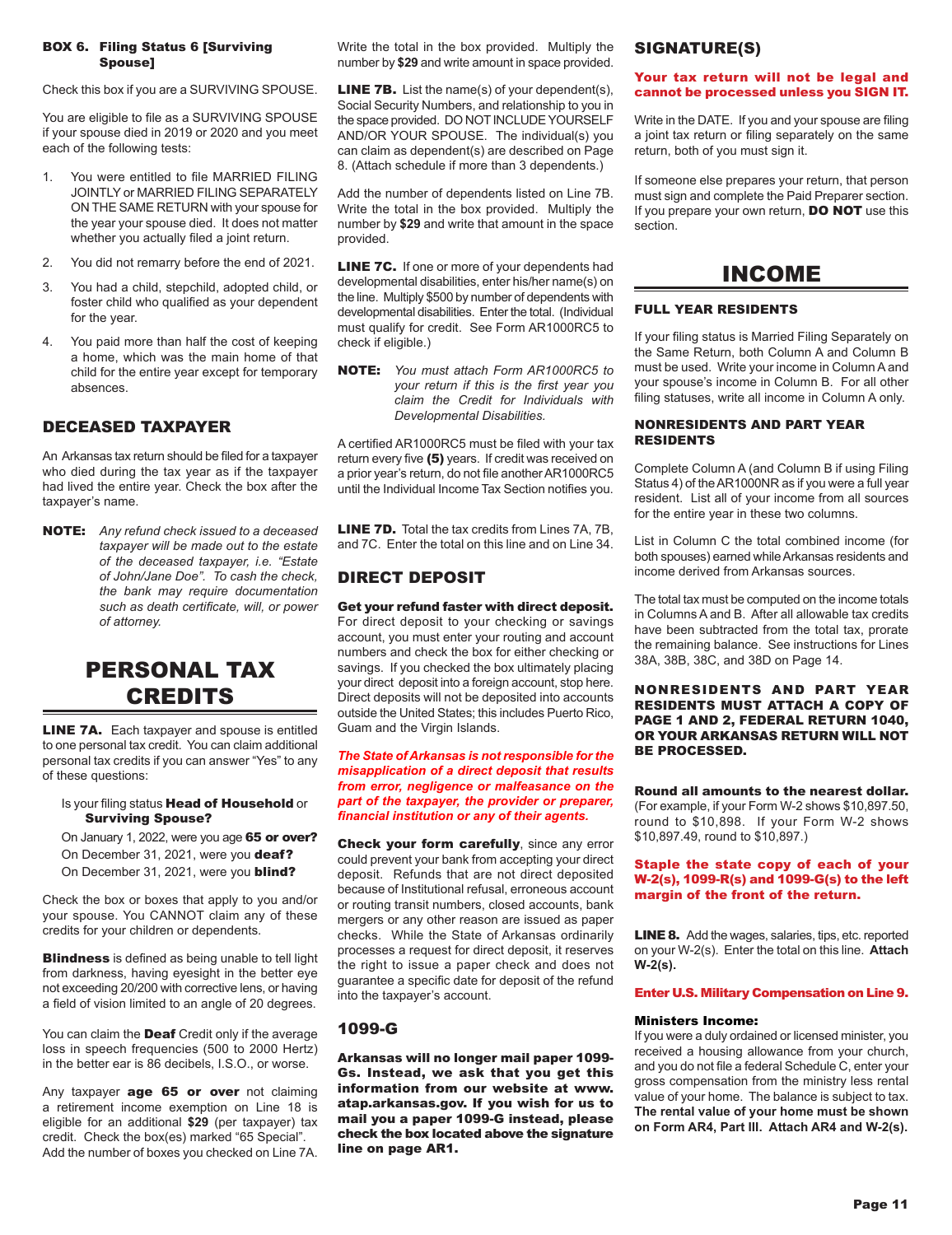**LINE 9.** Service pay or allowance received by an active duty member of the armed services is exempt from Arkansas income tax. If you or your spouse had U.S. active duty military compensation, enter gross amount in the space provided. **Do not** enter an amount in Column A. **Attach W-2(s).** 

### HOME OF RECORD OTHER THAN

ARKANSAS: If your Home of Record is not Arkansas, do not report to Arkansas your income or your nonresident spouse's income. Fill out and submit AR-NRMILITARY Form to have a note put on your account that you are not required to file a return.

Your spouse's income is exempt from Arkansas tax if your Home of Record is not Arkansas and your spouse's domicile is the same as your Home of Record.

However, if your spouse had Arkansas income tax withheld, he/she will need to file a return to get a refund. Write the words "military spouse" at top of tax return and attach a completed Form AR-MS and a copy of service member's Leave and Earning Statement (LES) to verify Home of Record.

(For future tax purposes, your nonmilitary spouse must submit a new payroll withholding form, ARW-4MS to his/her employer each year to exempt withholding.)

**LINE 10.** If you received interest from bank deposits, notes, mortgages, corporation bonds, savings and loan association deposits, and credit union deposits, enter all interest received or credited to your account during the year. **If the total is over \$1,500, complete and attach Form AR4.**

**LINE 11.** If you received dividends and other distributions, enter amounts received as dividends from stocks in any corporation. **If the total is over \$1,500, complete and attach Form AR4.**

**LINE 12.** Enter alimony or separate maintenance received as the result of a court order.

**LINE 13.** If you had business or professional income and filed a **federal Schedule C**, enter the total dollar amount(s) of net income (or loss) from your federal Schedule C. If you did not file a federal Schedule C, submit a similar schedule and enter the net income (or loss).

#### *If you filed a federal Schedule C, attach it to your return.*

**Business income may not be split between you and your spouse unless a partnership was legally established.** Report partnership income on Form AR1050 and attach K-1(s) for each partner.

#### *Include on Line 22, Other Income, any federal/ state depreciation differences.*

**LINE 14.** If you had gains or losses from the sale of real estate, stocks or bonds, or gains or losses from capital assets from partnerships, S corporations, or fiduciaries, enter your taxable share. **Adjust the amount of gain or loss for any federal/state depreciation differences.**

Arkansas did not adopt the federal "bonus depreciation" provision from previous years.

Therefore, there may be a difference in federal and Arkansas amounts of depreciation allowed. Adjust your gains and losses for depreciation differences, **if any**, in the federal and Arkansas amounts on Lines 2, 5 and 10 of the Arkansas Form AR1000D.

If, after the netting process, you had a capital gain or loss reported on federal Schedule D or on Form 1040/1040A, use Arkansas Form AR1000D to determine the taxable amount to enter. **Attach federal Schedule D and Arkansas Form AR1000D to your return.**

The amount of capital loss that can be deducted after offsetting capital gains is limited to \$3,000 (\$1,500 per taxpayer for filing Status 4 or 5). If your capital loss was more than the yearly limit on capital loss deductions, you can carry over the unused part to later years until used up.

The gain on the sale of your personal residence is exempt up to \$250,000 per taxpayer (\$500,000 for married couples filing on the same return). The property must, during the 5 year period ending on the day of sale, be owned and used by the taxpayer(s) as the principal residence for periods aggregating 2 years or more.

**LINE 15.** Enter the ordinary gain or (loss) from Part II of federal Form 4797. **Adjust for any differences in Arkansas and federal depreciation.** The capital loss limit does not apply. **Attach federal Form 4797 and/or AR4684 if applicable.**

LINE 16. Use this line to report taxable lumpsum distributions, annuities, and traditional IRA distributions. Include early withdrawal of traditional IRA distributions on this line. List only the amount of withdrawal and attach the federal Form 5329 showing the tax on premature distribution. Also, enter ten percent (10%) of the tax from the federal Form 5329, Part I and Part II, on Line 32. If you received a distribution which does not qualify for the Lump-Sum Distribution Averaging Schedule (AR1000TD), list the total distribution received in 2020. (See AR1000TD to determine if you qualify to use the averaging method.) **Attach 1099-R(s).**

Premature distributions are amounts you withdrew from your traditional IRA, deferred compensation, or thrift savings plans before you were either age 59 ½ or disabled. Rollovers on distributions are tax exempt.

NOTE: *If you filed a claim under McFadden v. Weiss or Maples v. Weiss and your basis has been fully recovered, enter the amount from Box 1 of your 1099- R(s) as the "Gross" and "Taxable Amount" on Line 18A or 18B.*

**LINE 17.** Retirement benefits received by a member of the uniformed services are exempt from income tax. If you or your spouse had U.S. military pension compensation, enter gross amount in the applicable boxes provided for primary and spouse, regardless of filing status. Retirees cannot claim both the military retirement exemption and the \$6,000 exemption for traditional IRA distributions (A.C.A 26-51-307(f)). **Attach 1099-R(s).**

### PRIMARY EMPLOYER PENSION PLAN(S)/ QUALIFIED IRA(s): **(new instructions)**

LINE 18A. If you had income from an employmentrelated pension plan or a qualified traditional IRA distribution, enter the gross amount(s) from Box 1 of your 1099-R(s) in the space provided. Enter the federal taxable amount from Box 2a of your 1099- R(s) in the space provided. If Box 2a is blank, use the Simplified Method Worksheet in the federal 1040 Instruction Booklet to calculate the taxable amount of your distribution. You are entitled to a \$6,000 exemption from the taxable amount; the balance is taxable to Arkansas. Enter the balance on Line 18A, Column A. **Attach 1099-R(s).**

### LINE 18B.

#### If filing status 2, Married Filing Joint, spouse must enter the taxable amount on line 18B, Column A.

#### If filing status 4, Married Filing Separately on the Same Return, spouse must enter the taxable amount on line 18B, Column B.

You are eligible for the \$6,000 exemption for retirement or disability benefits provided the distribution was from public or private employmentrelated retirement systems, plans, or programs. **(The recipient does not have to be retired.)** The method of funding is irrelevant. The exemption may be taken from either lump-sum or installment payments. The early withdrawal penalty may be applicable even though the exemption is granted.

If you received a traditional IRA distribution after reaching the age of fifty-nine and one-half (59 1/2), the first \$6,000 is exempt from tax. Premature distributions made on account of the participant's death or disability also qualify for the exemption. All other premature distributions or early withdrawals including, but not limited to, those taken for medical expenses, higher education expenses, or a first-time home purchase **do not** qualify for the exemption.

Retirees cannot claim both the military retirement exemption and the \$6,000 exemption for traditional IRA or employer sponsored retirement distributions (A.C.A 26-51-307(f)).

NOTE: *If you made nondeductible contributions to your traditional IRA, enter taxable amount from federal Form 8606 in the space provided.* **Attach federal Form 8606.**

**LINE 19.** If you had income from rents, royalties, estates or trusts, profits (whether received or not) from partnerships, fiduciaries, small business corporations, etc., enter the amounts as reported on your federal Schedule E. If you are filing a return for a taxable year that is not the same as the annual accounting period of your partnership or trust, report your distributive share(s) of net profits in the accounting period that ends in your taxable year. **Attach federal Schedule E.**

Nonresident beneficiaries pay tax only on Arkansas income.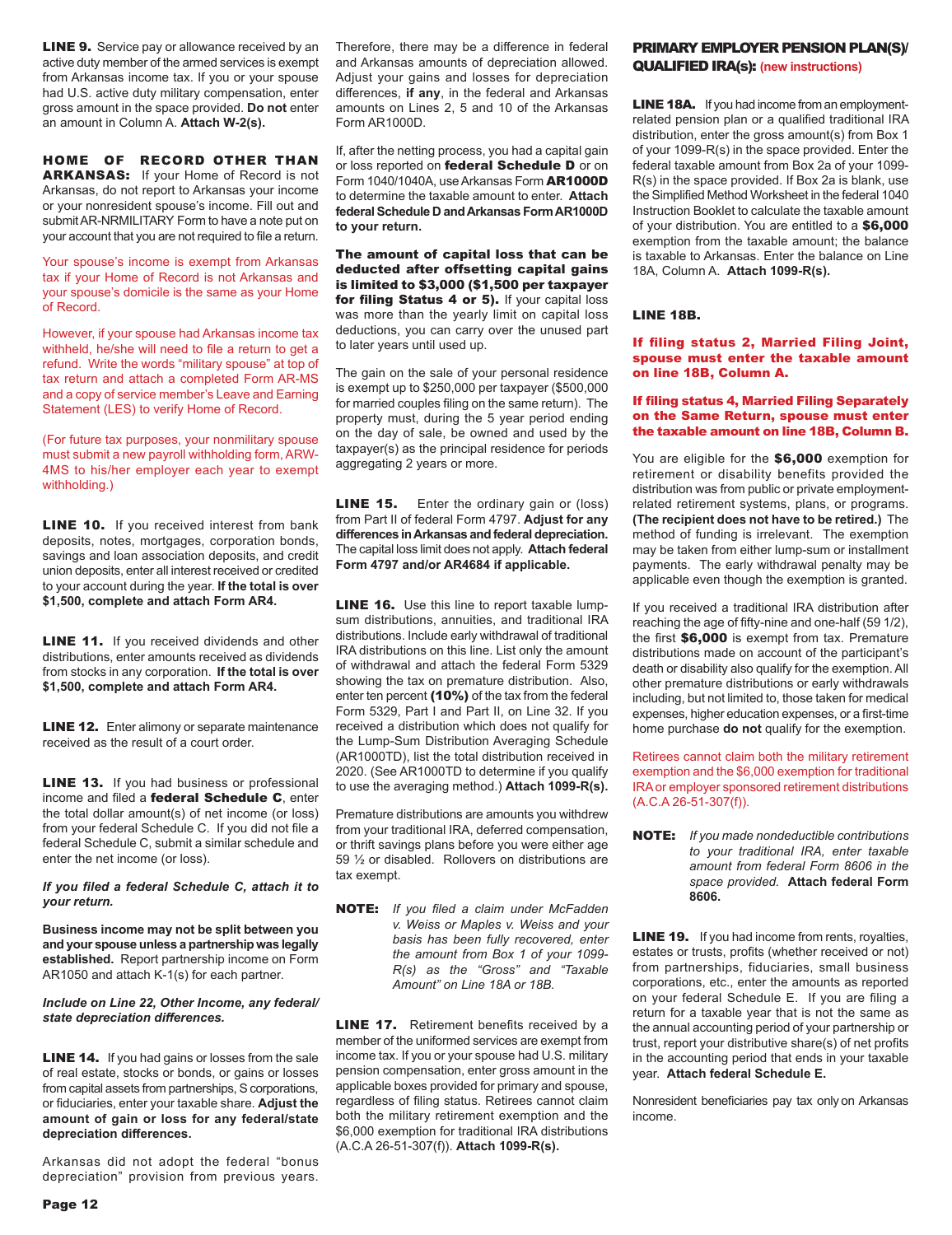**LINE 20.** If you had farm income, enter the amount reported on your federal Schedule F. **Farm income may not be split between you and your spouse unless a partnership was legally established.** Partnership income must be reported on Form AR1050, with K-1(s) for each partner. **Attach federal Schedule F.**

**LINE 21.** For 2021, per Act 154 of 2021, unemployment compensation is not taxable. Do not include these amounts on line 23. Attach a copy of the 1099-G.

LINE 22. Enter **net** other income/loss and depreciation differences. **Attach Form AR-OI.**  Some examples of what must be reported are:

### Gambling winnings:

Gambling winnings are subject to tax. Report winnings on line 4 as an addition to income of Form AR-OI. Attach Form W-2G(s).

Reimbursement of medical expenses from a previous year: if you itemized deductions in that year and it reduced your tax.

Amounts recovered on bad debts that you deducted in an earlier year.

Net operating loss (NOL) from an earlier year to carry forward to 2021: enter as a subtraction from income. Attach form AR1000-NOL to show the amount of loss and the year the loss occurred. A net operating loss may be carried forward for five (5) years. (NOL carrybacks not allowed.)

### Scholarships, fellowships, and grants:

A qualified scholarship, fellowship, or grant is exempt from tax only if:

- 1) You were a candidate for a degree at an educational institution, and
- 2) Received a qualified scholarship, fellowship, or grant.

A qualified scholarship, fellowship, or grant is any amount you received that was used under the terms of the grant for:

- 1) Tuition and fees required for enrollment, **or**
- 2) Fees, books, supplies and equipment required for the course(s) at the educational institution. (These items must have been required of all students in that course.)

Foreign students who are exempt from federal taxes because of a tax treaty must file and pay tax on all income including non-qualified scholarship or fellowship income.

### Stipends are taxable.

LINE 23. Add Lines 8 through 20 and line 22 and enter total in the appropriate columns on this line. This is your Total Income.

### ADJUSTMENTS

**LINE 24.** If you are claiming an adjustment from the list below, use Form AR1000ADJ and include the total on this line. **Attach Form AR1000ADJ.**

Border city/Texarkana exemption Tuition Savings Program Payments to IRA Payments to MSA Payments to HSA Deduction for interest paid on student loans Contributions to Intergenerational Trust Moving expenses Self-employed health insurance deduction KEOGH, Self-employed SEP and Simple Plans Forfeited interest penalty for premature withdrawal Alimony/Separate Maintenance Paid Support for permanently disabled individual Organ Donor Deduction Military Reserve Expenses Reforestation Deduction Teachers Qualified Classroom Investment Expense Achieving A Better Life Experience Program

LINE 25. Subtract Line 24 from Line 23, Total Income. Enter amount on this line. This is your Adjusted Gross Income (AGI).

## TAX COMPUTATION

LINE 26. Select only one tax table for Line 27.

### See tax tables and qualifications for each table on pages 22-28.

If you use an exclusion for active duty military compensation, employer sponsored pension income, or a qualified traditional IRA distribution, you do not qualify for a Low Income Tax Table. You may elect NOT TO USE the exclusion(s) to which you are entitled and use a Low Income Tax Table if you fall within the income limits.

CAUTION: *If you qualify to use a Low Income Tax Table, enter zero (0) on Line 27, Column A. (The Standard Deduction is already built into the table.)* 

If you use the regular tax table, enter the larger of your itemized deductions (from Form AR3) or your Standard Deduction on Line 27.

### Itemized Deductions:

To compute your itemized deductions, complete Form AR3 and attach it to your return. Make sure that your total itemized deductions exceed the Standard Deduction. (For Form AR3 instructions see pages 16-17 of this booklet.)

NOTE: *If you are filing status 4 or 5 and one spouse itemizes, then both spouses must itemize. (If you are filing status 5 and your spouse itemizes on a separate return, you must still prorate your deductions based on both spouse's incomes. Include a copy of the AR3 to support deductions.)*

### Standard Deduction:

The Standard Deduction for your filing status is the amount shown below. (If the amount on Line 25 is less than the Standard Deduction, enter the amount from Line 25 on Line 27.)

| <b>Filing</b>               | <b>Standard</b>  |
|-----------------------------|------------------|
| <b>Status</b>               | <b>Deduction</b> |
| $1 -$ Single                | \$2,200          |
| 2-Married Filing Joint      | \$4.400          |
| 3-Head of Household         | \$2,200          |
| 4-Married Filing Separately | \$2.200 each     |
| on Same Return              |                  |
| 5-Married Filing Separately | \$2.200          |
| on Different Returns        |                  |
| 6-Surviving Spouse          | \$2.200          |

NOTE: *The \$2,200 Standard Deduction does not apply to taxpayer's dependent(s).*

**LINE 27. SELECT THE PROPER TAX TABLE** and check the appropriate box. You will be in one of the following categories:

- 1) Low Income Tax Table
- 2) Standard deduction
- 3) Itemized deductions

If standard deduction or itemized deductions is selected you **must** use the Regular tax table.

LINE 28. Subtract Line 27 from Line 25. This is your Net Taxable Income.

**LINE 29.** Using the appropriate tax table locate the tax for your income and enter here.

**LINE 30.** Add Lines 29(A) and 29(B) and enter the total.

**LINE 31.** If you received a lump-sum (total) distribution from a qualified retirement plan during 2021, you may be eligible to use the averaging method to figure some of your tax at a lower rate. Read the instructions for Form AR1000TD to determine if you are eligible to use this method. If so, complete Form AR1000TD and enter amount here. **Attach Form AR1000TD.**

**LINE 32.** Taxpayers subject to additional tax on their federal return from a traditional IRA or employer qualified retirement plan are subject to additional tax on their state return. Enter ten percent **(10%)** of the federal amount from Part I of federal Form 5329. Be sure to enter total distribution(s) from Part I, Form 5329, on Line 16 or 18 of Form AR1000F/ AR1000NR.

Taxpayers subject to additional tax on a distribution from a Coverdell Education Savings Account, include ten percent **(10%)** of the federal amount from Part II of federal Form 5329 on this line. Be sure to include the taxable amount of the Coverdell Education Savings Account distribution on Line 22 of Form AR1000F/AR1000NR (Other Income).

**LINE 33.** Add Lines 30 through 32 and enter the total.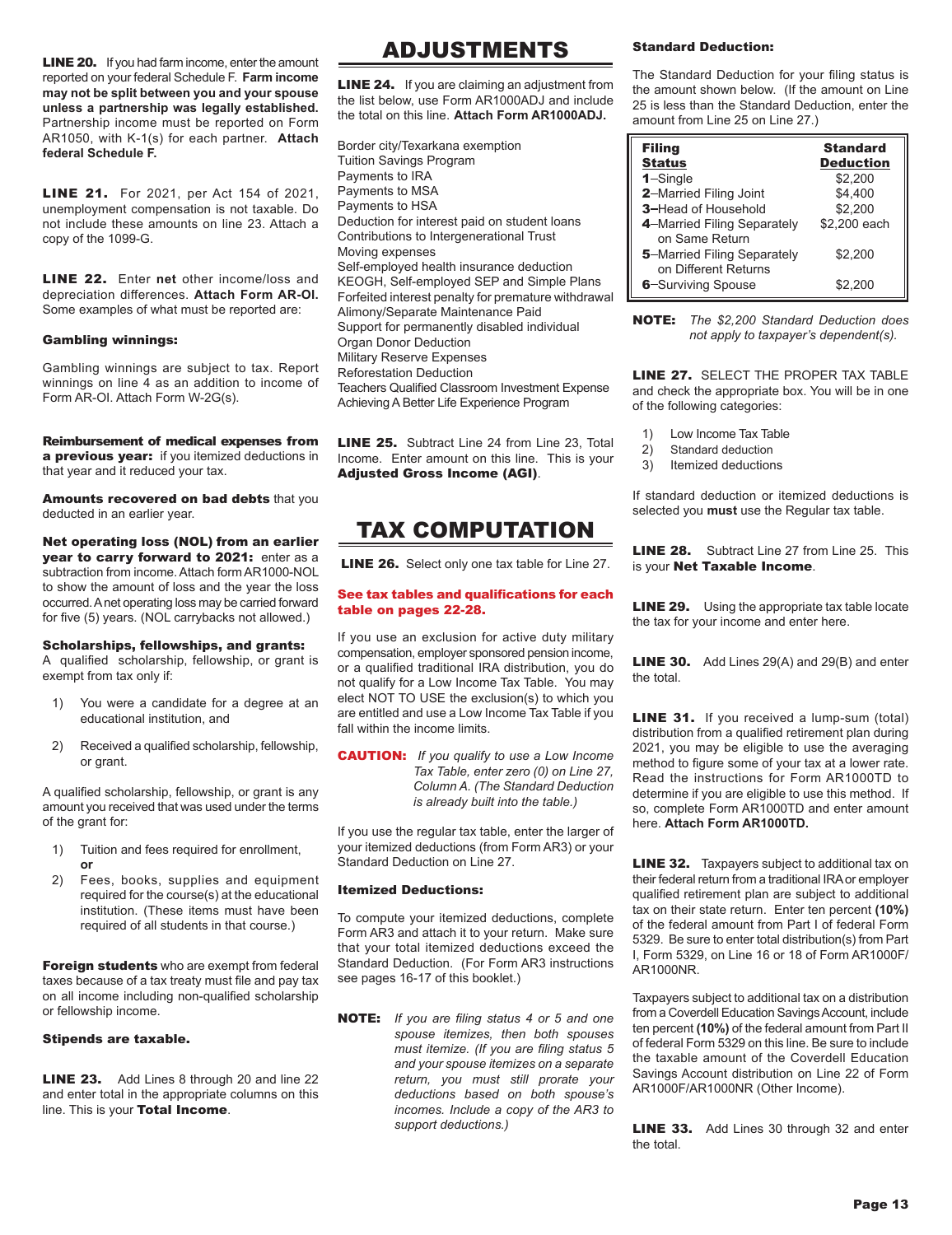## TAX CREDITS

**LINE 34.** Enter the total personal tax credits from Line 7D.

**LINE 35.** To Claim the Child Care Credit use Form AR2441 to figure amount to be claimed. **A copy of Form AR2441 "Credit for Child and Dependent Care Expenses" must be attached to your Arkansas return.**

**If you are claiming the Early Childhood Program Credit on Line 43, the total amounts from Line 35 and Line 43 can not exceed the amount allowed on Form AR2441.**

**LINE 36.** Complete Form AR1000TC if you are eligible for any credit(s) listed below and include the total on this line. **Attach Form AR1000TC.**

State Political Contribution Credit Other State Tax Credit Credit for Adoption Expenses Phenylketonuria Disorder Credit Stillborn Child Credit Tax Credit(s)

**LINE 37.** Add Lines 34 through 36 and enter the total.

LINE 38. Subtract Line 37 from Line 33. This is your **Net Tax**. If Line 37 is greater than Line 33, enter zero **(0)**.

*If Total Credits on Line 37 is more than Total Tax on Line 33, the difference is not refundable.* 

NOTE: *If your net tax is \$1,000 or more, and you failed to make a declaration of Estimated Tax (Form AR1000ES, Voucher 1), or pay withholding equal to ninty* **90%** *of your net tax, a penalty of ten percent* **(10%)** *will be assessed. See instructions for Lines 52A and 52B for more information.*

## PRORATION

IF FILING A FULL YEAR RESIDENT RETURN, go to instructions for Line 39. The instructions for Line 38A through Line 38D apply only to nonresidents and part year residents.

NONRESIDENTS AND PART YEAR RESIDENTS ONLY, read the following instructions to determine your correct Arkansas tax liability. **Attach a complete copy of your federal return.**

**LINE 38A.** Enter adjusted gross income from Line 25, Column C.

LINE 38B. Enter total of Columns A and B from  $line 25$ 

**LINE 38C.** Divide amount on Line 38A by amount on Line 38B to arrive at your Arkansas percentage of income. Enter as a decimal rounded to six places. Do not exceed 100%.

> Example: \$2,500/\$525,000 = 0.004762 or  $$10,000/$60,000 = 0.166667$

**LINE 38D.** Multiply amount on Line 38 by decimal on Line 38C for Arkansas apportioned tax liability.

### PAYMENTS

**LINE 39.** Enter Arkansas tax withheld from your W-2(s)/1099(s). You have already paid this amount of tax during the year. If you have MORE THAN ONE W-2/1099, be sure to add the Arkansas income tax withheld from all W-2(s)/1099(s). Enter the total withheld.

IF YOU AND YOUR SPOUSE ARE FILING ON THE SAME RETURN, add the Arkansas state income tax withheld from all your W-2(s)/1099(s). Enter the combined total withheld.

If you did not receive (or lost) your W-2(s) and Arkansas tax was withheld from your income, you should take the following steps **IN THE ORDER LISTED BELOW:**

- 1) **Ask your employer** for copies of your W-2(s). If you cannot obtain them from your employer you should
- 2) **Contact the Social Security Administration** at (800) 772-1213. Only if you cannot obtain your W-2(s) from your employer or SSA you may
- 3) **Complete federal Form 4852** and attach a copy of your final pay stub to support your amounts.
- CAUTION: *You WILL NOT receive credit for tax withheld or receive a tax refund, unless you attach CORRECT AND LEGIBLE W-2(s) or other approved documentation to your tax return.*

DO NOT include FICA, federal income tax or tax paid to another state.

DO NOT correct a W-2 yourself. Your employer must issue you a corrected W-2.

**LINE 40.** If you made an estimated declaration and paid estimated tax payments on 2021 income OTHER THAN wages, salaries, tips, etc., write the total paid in this space. The only amount to enter here is total payments you made on a 2021 Declaration of Estimated Income Tax (includes January 15, 2022 installment and/or credit brought forward from 2020 tax return).

DO NOT include PENALTIES OR INTEREST as part of the amount paid.

If you and your spouse filed a JOINT declaration and you and your spouse choose to file your tax returns on separate forms this year, payments made under the joint declaration of estimate will be credited to the primary filer.

If you are filing prior year tax returns past the due date of the tax return, the refund/overpayment from those tax returns cannot be carried forward as estimated tax.

**LINE 41.** If you filed an Arkansas extension request and paid tax with your request, enter the amount paid.

LINE 42. PREVIOUS PAYMENTS: This line is for amended returns only. Enter the total of any previous payment(s) made with your original return and/or billing notices and amended return(s).

**LINE 43.** Enter the **APPROVED** Early Childhood Program Credit Form AR2441. This is for individuals with a dependent child placed in an **APPROVED** child care facility while the parent or guardian worked or pursued employment. (Facility must be approved by the Arkansas Department of Education as having an appropriate early childhood program as defined by Arkansas law.) **Enter the certification number and attach Form AR2441 and Certification Form AR1000EC. Contact your child care facility for Form AR1000EC.**

**If you are claiming the Early Childhood Program Credit on Line 43, the total amounts from Line 35 and Line 43 can not exceed the amount allowed on Form AR2441.**

LINE 44.Add the amounts on Lines 39, 40, 41, 42 and 43. This is your **TOTAL PAYMENTS.** 

LINE 45.PREVIOUS REFUND:This line is for amended returns only. Enter the total of any previous refund(s) from your original return and amended return(s).

LINE 46.Subtract Line 45 from Line 44. This is your ADJUSTED TOTAL PAYMENTS.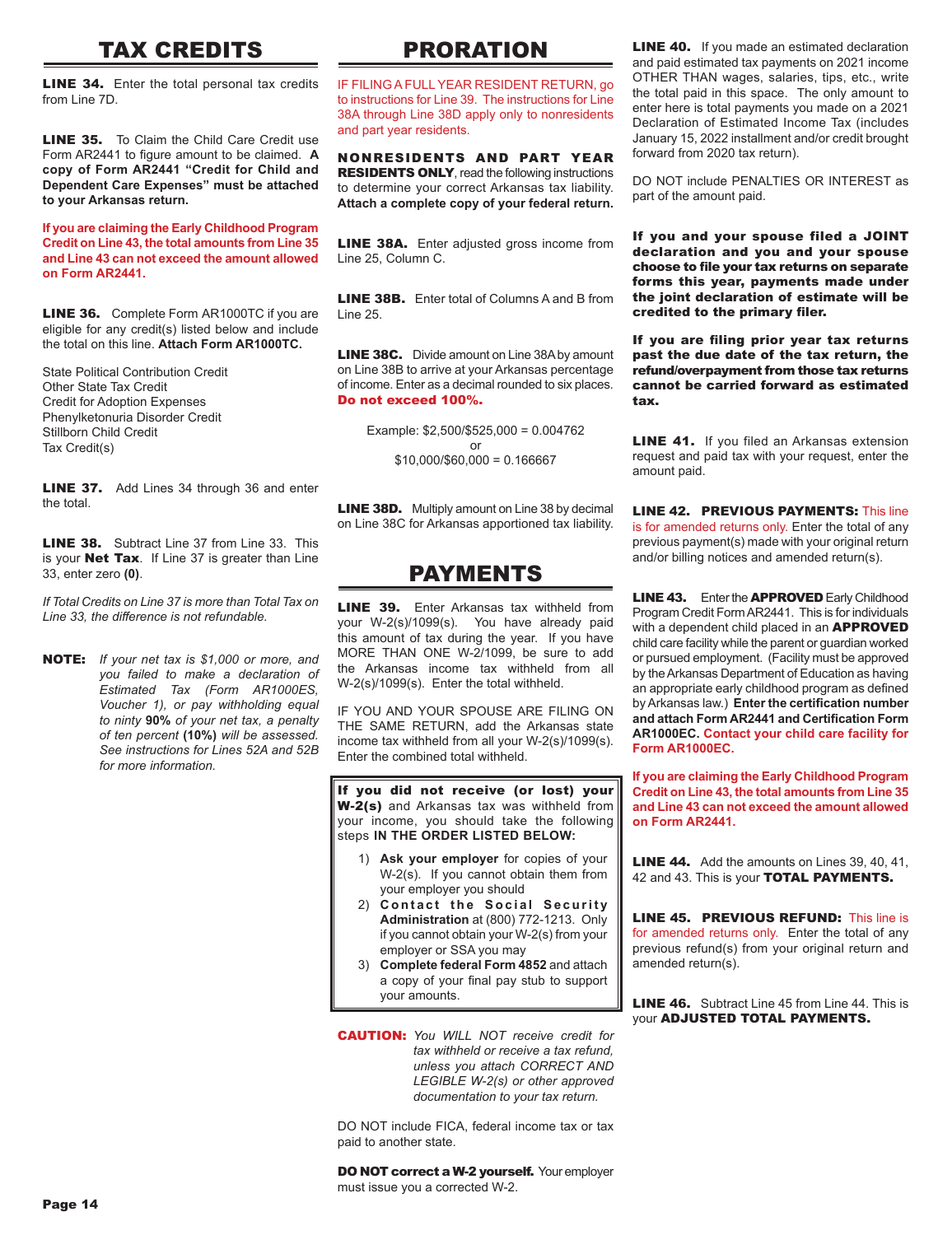### State of Arkansas



Department of Finance and Administration Sales and Use Tax Section

## CONSUMER USE TAX FORM

If you purchased taxable merchandise outside the State of Arkansas for use, storage, consumption or distribution within the state, a state and local consumer use tax may be due on the purchase price, including transportation charges. Due to the rapid increase in purchases being made through mail order, telephone, and the Internet, it has become a concern that individuals may not be aware of their obligation to report the consumer use tax on untaxed out of state purchases. Examples of merchandise subject to the consumer use tax include cassettes, CD's, books, furniture, jewelry, food, and clothing.

The use tax is a companion tax to the sales tax whose purpose is to not only raise revenue for the state, but more importantly to protect local merchants, who must collect sales tax, from the unfair advantage of out of state sellers who do not collect Arkansas's sales tax. The use tax has been in effect since 1949.

The use tax rate is the same as the sales tax rate, 6.50% for all transactions except food purchases which has a reduced rate of 0.125% plus the applicable city and/or county rates where the merchandise is delivered in the state. The tax applies to the purchase price of the merchandise plus any shipping and handling charges that the merchant adds to your bill. If the total tax due is greater than \$100 per month, the use tax report should be filed on a monthly basis. If the total tax due is \$25 - \$100 per month, the use tax report should be filed on a quarterly basis. If the total tax due is less than \$25 per month, the use tax report should be filed on an annual basis.

Line 1 Indicate the month and year you are reporting. (mm/yyyy)

- Report all taxable purchases except food in Column A, food purchases are reported in Column B.
- **Line 3** Fill in the County Rate where you reside (Column A and/or Column B)
- Line 4 Fill in the City rate where you reside. (Column A and/or Column B)
- Line 5 Enter total rate the sum of lines 2 through 4. (Column A and/or Column B)
- Line 6 Enter total purchases (column A is for all items except food) (column B is for Food only)
- **Line 7** Enter your total tax rate from line 5
- **Line 8** Multiply line 7 by line 6 and enter the product.
- Line 9 Add lines 8A and 8B and enter the total. (This is the TOTAL tax to remit with this report.)

If you have questions or need additional forms, please call the Sales and Use Tax Office at (501) 682-7104.

| <b>Individual Consumer Use Tax Report</b>                                                                                                                    | 1. Report Period ▶                                                                  |
|--------------------------------------------------------------------------------------------------------------------------------------------------------------|-------------------------------------------------------------------------------------|
|                                                                                                                                                              | B<br>A                                                                              |
| Arkansas Department of Finance and Administration<br>Sales and Use Tax Section                                                                               | <b>General State</b><br><b>Reduced Food</b><br>Tax<br>Tax                           |
| P. O. Box 8054, Little Rock, AR 72203                                                                                                                        | 2. State Rate<br>$6.500\%$<br>0.125%                                                |
|                                                                                                                                                              | 3. County Rate<br><u> 1999 - Jan Jawa</u>                                           |
| Purchaser(s):                                                                                                                                                | 4. City Rate                                                                        |
| Social Security Number:                                                                                                                                      | 5. Total Tax Rate                                                                   |
| Home Address:                                                                                                                                                | 6. Purchases                                                                        |
|                                                                                                                                                              | 7. Total Tax Rate                                                                   |
|                                                                                                                                                              | <u> 1990 - John Barn Barn, mars ar breis</u><br>8. Total Tax                        |
| City/State/Zip:                                                                                                                                              |                                                                                     |
| Phone Number:                                                                                                                                                | 9. TOTAL Tax Due<br>S                                                               |
| County of Residence:                                                                                                                                         | Check here if this is an aviation purchase ▶<br>(Attach a copy of the bill of sale) |
| If you live outside the city limits check here $\blacktriangleright$                                                                                         | City and county rate may be obtained from our website.                              |
| If you live in a city other than what is shown in your mailing<br>address above, please indicate that city here and use that tax<br>rate to compute your tax | http://www.state.ar.us/salestax<br>or by calling (501) 682-7104                     |
| $CII 4$ (D 08/2010)                                                                                                                                          |                                                                                     |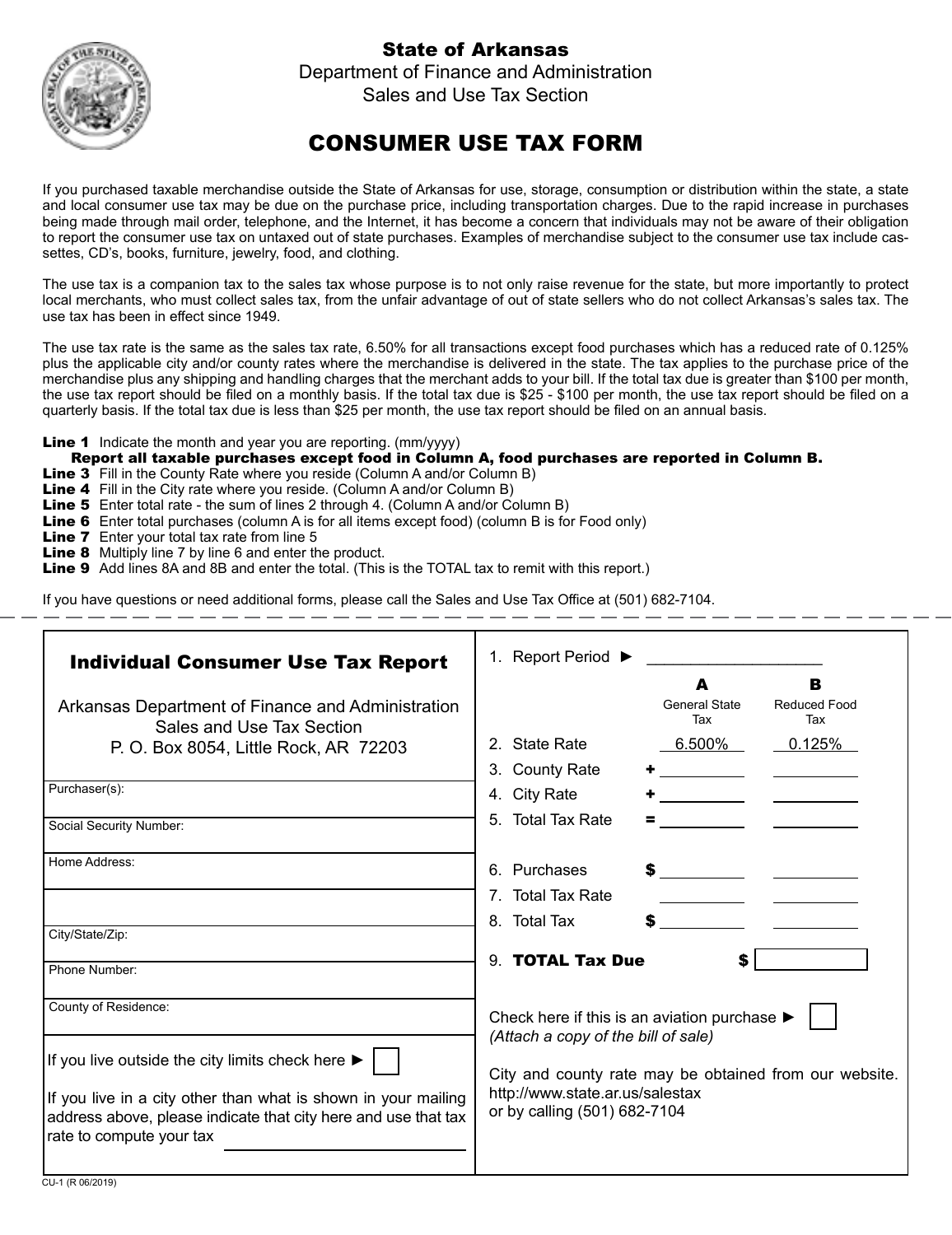| <b>Individual Consumer Use Tax Report</b><br>Arkansas Department of Finance and Administration<br>Sales and Use Tax Section                                                                                                              | 1. Report Period ▶<br>в<br>A<br><b>General State</b><br><b>Reduced Food</b><br>Tax<br>Tax                                                                                                                        |
|------------------------------------------------------------------------------------------------------------------------------------------------------------------------------------------------------------------------------------------|------------------------------------------------------------------------------------------------------------------------------------------------------------------------------------------------------------------|
| P. O. Box 8054, Little Rock, AR 72203                                                                                                                                                                                                    | 2. State Rate<br><u>6.500%</u><br>0.125%<br><u> 1990 - John Barn Barn, mars ar breis</u><br>3. County Rate                                                                                                       |
| Purchaser(s):<br>Social Security Number:                                                                                                                                                                                                 | <u> 1989 - Andrea Station Books, american provident all</u><br>4. City Rate<br>5. Total Tax Rate                                                                                                                 |
| Home Address:<br>City/State/Zip:                                                                                                                                                                                                         | 6. Purchases<br>7. Total Tax Rate<br>8. Total Tax                                                                                                                                                                |
| Phone Number:                                                                                                                                                                                                                            | 9. <b>TOTAL Tax Due</b><br>\$                                                                                                                                                                                    |
| County of Residence:<br>If you live outside the city limits check here ▶<br>If you live in a city other than what is shown in your mailing<br>address above, please indicate that city here and use that tax<br>rate to compute your tax | Check here if this is an aviation purchase I<br>(Attach a copy of the bill of sale)<br>City and county rate may be obtained from our website.<br>http://www.state.ar.us/salestax<br>or by calling (501) 682-7104 |



### State of Arkansas

Department of Finance and Administration Sales and Use Tax Section

### CONSUMER USE TAX FORM

If you purchased taxable merchandise outside the State of Arkansas for use, storage, consumption or distribution within the state, a state and local consumer use tax may be due on the purchase price, including transportation charges. Due to the rapid increase in purchases being made through mail order, telephone, and the Internet, it has become a concern that individuals may not be aware of their obligation to report the consumer use tax on untaxed out of state purchases. Examples of merchandise subject to the consumer use tax include cassettes, CD's, books, furniture, jewelry, food, and clothing.

The use tax is a companion tax to the sales tax whose purpose is to not only raise revenue for the state, but more importantly to protect local merchants, who must collect sales tax, from the unfair advantage of out of state sellers who do not collect Arkansas's sales tax. The use tax has been in effect since 1949.

The use tax rate is the same as the sales tax rate, 6.50% for all transactions except food purchases which has a reduced rate of 0.125% plus the applicable city and/or county rates where the merchandise is delivered in the state. The tax applies to the purchase price of the merchandise plus any shipping and handling charges that the merchant adds to your bill. If the total tax due is greater than \$100 per month, the use tax report should be filed on a monthly basis. If the total tax due is \$25 - \$100 per month, the use tax report should be filed on a quarterly basis. If the total tax due is less than \$25 per month, the use tax report should be filed on an annual basis.

**Line 1** Indicate the month and year you are reporting (mm/yyyy).

- Report all taxable purchases except food in Column A, food purchases are reported in Column B.
- Line 3 Fill in the County Rate where you reside (Column A and/or Column B).
- Line 4 Fill in the City rate where you reside (Column A and/or Column B).
- Line 5 Enter total rate the sum of lines 2 through 4 (Column A and/or Column B).
- Line 6 Enter total purchases (column A is for all items except food) (column B is for Food only).
- **Line 7** Enter your total tax rate from line 5.
- **Line 8** Multiply line 7 by line 6 and enter the product.
- Line 9 Add lines 8A and 8B and enter the total (this is the TOTAL tax to remit with this report).

If you have questions or need additional forms, please call the Sales and Use Tax Office at (501) 682-7104.

CU-2 (R 06/2019)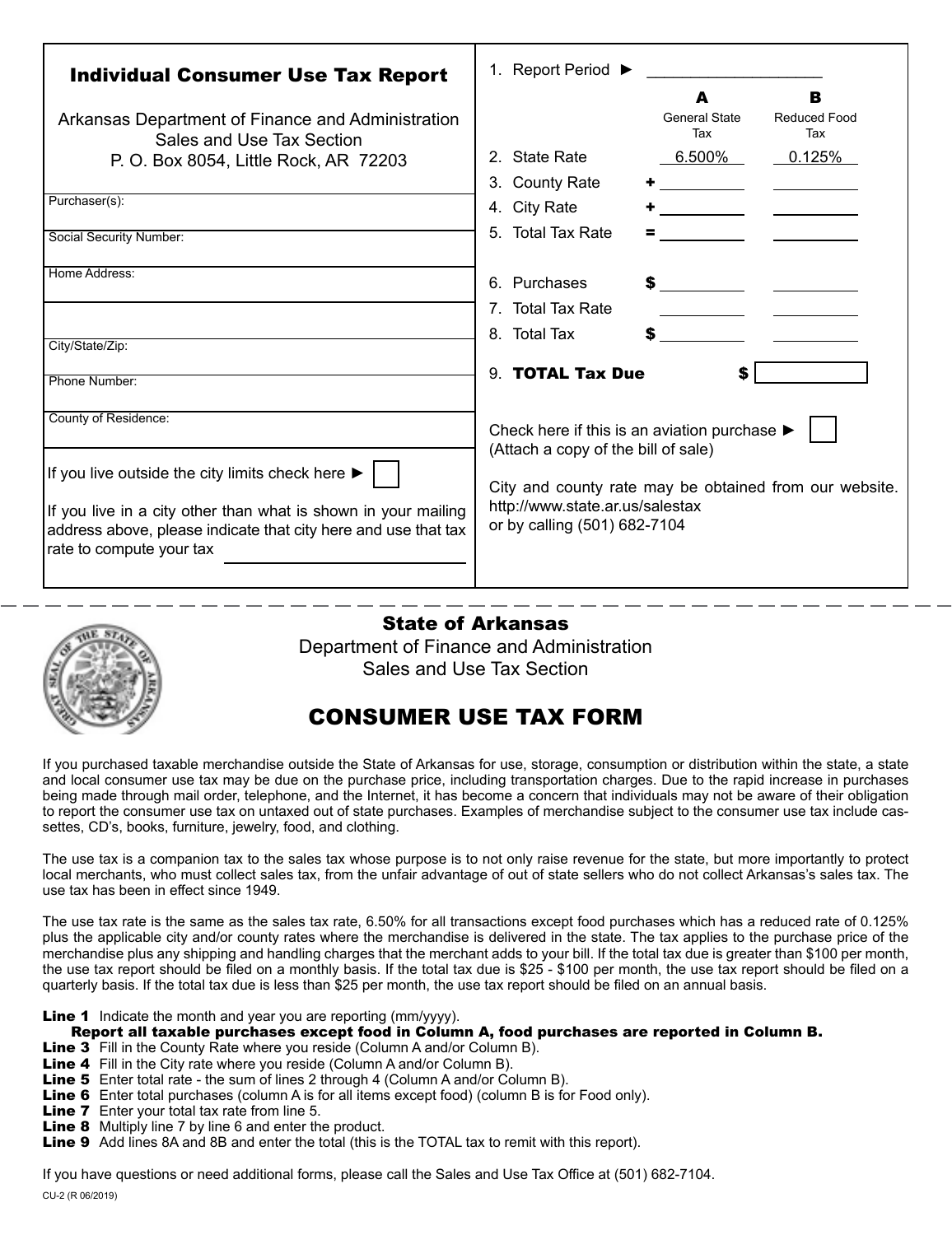### **PLEASE PRINT AND USE BLACK INK TO COMPLETE**

|  |  | Rev. 1-24-19 |
|--|--|--------------|
|--|--|--------------|

# **ARKANSAS VOTER REGISTRATION APPLICATION**

|                                                                                                                                                                                                                                                                                                                                                                                                                                                                                                                                                                                     | Check all that apply:<br>This is a new registration.<br>This is a name change.                                                                                                                                   | Office Use Only    |      |     |                    |                   |                     |                    |                               |                                                                                                                                                                                                                                                                  |          |                             |                    |                                                                                                                                  |
|-------------------------------------------------------------------------------------------------------------------------------------------------------------------------------------------------------------------------------------------------------------------------------------------------------------------------------------------------------------------------------------------------------------------------------------------------------------------------------------------------------------------------------------------------------------------------------------|------------------------------------------------------------------------------------------------------------------------------------------------------------------------------------------------------------------|--------------------|------|-----|--------------------|-------------------|---------------------|--------------------|-------------------------------|------------------------------------------------------------------------------------------------------------------------------------------------------------------------------------------------------------------------------------------------------------------|----------|-----------------------------|--------------------|----------------------------------------------------------------------------------------------------------------------------------|
|                                                                                                                                                                                                                                                                                                                                                                                                                                                                                                                                                                                     | This is an address change.<br>This is a party change.                                                                                                                                                            |                    |      |     |                    |                   |                     | <b>Assigned ID</b> |                               |                                                                                                                                                                                                                                                                  |          |                             |                    |                                                                                                                                  |
| 1                                                                                                                                                                                                                                                                                                                                                                                                                                                                                                                                                                                   | Mr.<br>Last Name<br>Mrs.<br>Miss                                                                                                                                                                                 |                    |      | Jr. | Sr.                | First Name        |                     |                    |                               |                                                                                                                                                                                                                                                                  |          |                             | <b>Middle Name</b> |                                                                                                                                  |
| II. III. IV.<br>Ms.<br>Address Where You Live (See Section "C" Below)<br>(Rural addresses must draw map.)<br>2                                                                                                                                                                                                                                                                                                                                                                                                                                                                      |                                                                                                                                                                                                                  |                    |      |     |                    | Apt. or Lot #     | City/Town<br>County |                    |                               |                                                                                                                                                                                                                                                                  | State    | ZIP Code                    |                    |                                                                                                                                  |
| Address Where You Receive Mail If Different From Above<br>Apt. or Lot #<br>City/Town<br><b>State</b><br>County<br>3                                                                                                                                                                                                                                                                                                                                                                                                                                                                 |                                                                                                                                                                                                                  |                    |      |     |                    |                   |                     | <b>ZIP Code</b>    |                               |                                                                                                                                                                                                                                                                  |          |                             |                    |                                                                                                                                  |
| Party Affiliation (Optional)<br>Home & Work Phone Numbers (Optional)<br>Date of Birth:<br>5<br>6<br>4<br>(H)<br>(W)<br>Month<br>Day<br>Year                                                                                                                                                                                                                                                                                                                                                                                                                                         |                                                                                                                                                                                                                  |                    |      |     |                    |                   |                     |                    |                               |                                                                                                                                                                                                                                                                  |          |                             |                    |                                                                                                                                  |
| E-mail Address (Optional)<br>8<br>Have you ever voted in a federal election in this State? $\Box$ Yes $\Box$ No<br>7                                                                                                                                                                                                                                                                                                                                                                                                                                                                |                                                                                                                                                                                                                  |                    |      |     |                    |                   |                     |                    |                               |                                                                                                                                                                                                                                                                  |          |                             |                    |                                                                                                                                  |
|                                                                                                                                                                                                                                                                                                                                                                                                                                                                                                                                                                                     | ID Number - Check the applicable box and provide the appropriate number.                                                                                                                                         |                    |      |     |                    |                   |                     |                    |                               | Signature of elector - Please sign full name or put mark.                                                                                                                                                                                                        |          |                             |                    |                                                                                                                                  |
| 9                                                                                                                                                                                                                                                                                                                                                                                                                                                                                                                                                                                   | Arkansas Driver's license number_<br>$\Box$ If you do not have a driver's license provide the last 4 digits of social<br>security number<br>$\Box$ I have neither a driver's license nor social security number. |                    |      |     |                    |                   |                     |                    |                               |                                                                                                                                                                                                                                                                  |          |                             |                    |                                                                                                                                  |
|                                                                                                                                                                                                                                                                                                                                                                                                                                                                                                                                                                                     | (A) Are you a citizen of the United States of America and an Arkansas resident?<br>$\Box$ Yes<br>$\Box$ No<br>(B) Will you be eighteen (18) years of age or older on or before election day?                     |                    |      |     |                    |                   |                     |                    | under state and federal laws. | The information I have provided is true to the best of my knowledge. I do not claim<br>the right to vote in another county or state. If I have provided false information, I<br>may be subject to a fine of up to \$10,000 and/or imprisonment of up to 10 years |          |                             |                    |                                                                                                                                  |
| $\Box$ Yes<br>$\Box$ No<br>(C) Are you presently adjudged mentally incompetent by a court of competent<br>Date:<br>jurisdiction?<br>Month<br>Day<br>Year<br>10<br>$\Box$ Yes<br>$\Box$ No<br>If applicant is unable to sign his/her name, provide name, address and phone<br>(D) Have you ever been convicted of a felony without your sentence having been<br>11<br>number of the person providing assistance:<br>discharged or pardoned?<br>$\Box$ Yes<br>$\Box$ No                                                                                                               |                                                                                                                                                                                                                  |                    |      |     |                    |                   |                     |                    |                               |                                                                                                                                                                                                                                                                  |          |                             |                    |                                                                                                                                  |
|                                                                                                                                                                                                                                                                                                                                                                                                                                                                                                                                                                                     | If you checked No in response to either questions A or B, do not complete this form.<br>If you checked Yes in response to either questions C or D, do not complete this form.                                    |                    |      |     |                    |                   |                     | City:              | Name:______________________   |                                                                                                                                                                                                                                                                  | Address: | State:____________Phone#:__ |                    |                                                                                                                                  |
| Please complete the sections below if:<br><b>MAIL REGISTRANTS: PLEASE SEE SECTION D.</b>                                                                                                                                                                                                                                                                                                                                                                                                                                                                                            |                                                                                                                                                                                                                  |                    |      |     |                    |                   |                     |                    |                               |                                                                                                                                                                                                                                                                  |          |                             |                    |                                                                                                                                  |
|                                                                                                                                                                                                                                                                                                                                                                                                                                                                                                                                                                                     | • You were previously registered in another county or state, or<br>Agency Code (For Official Use Only)                                                                                                           |                    |      |     |                    |                   |                     |                    |                               |                                                                                                                                                                                                                                                                  |          |                             |                    |                                                                                                                                  |
| • You wish to change the name or address on your current registration.                                                                                                                                                                                                                                                                                                                                                                                                                                                                                                              |                                                                                                                                                                                                                  |                    |      |     |                    |                   |                     |                    |                               |                                                                                                                                                                                                                                                                  |          |                             |                    |                                                                                                                                  |
| Date of Birth:                                                                                                                                                                                                                                                                                                                                                                                                                                                                                                                                                                      | Month                                                                                                                                                                                                            | Dav                | Year |     |                    |                   |                     |                    |                               |                                                                                                                                                                                                                                                                  |          |                             |                    |                                                                                                                                  |
|                                                                                                                                                                                                                                                                                                                                                                                                                                                                                                                                                                                     | <b>Previous Last Name</b><br>Mr.<br>Mrs.                                                                                                                                                                         |                    |      | Jr. | Sr.                | <b>First Name</b> |                     |                    |                               |                                                                                                                                                                                                                                                                  |          |                             | <b>Middle Name</b> |                                                                                                                                  |
| Α                                                                                                                                                                                                                                                                                                                                                                                                                                                                                                                                                                                   | Miss<br>Ms.                                                                                                                                                                                                      |                    |      |     | $II.$ $III.$ $IV.$ |                   |                     |                    |                               |                                                                                                                                                                                                                                                                  |          |                             |                    |                                                                                                                                  |
| В                                                                                                                                                                                                                                                                                                                                                                                                                                                                                                                                                                                   | Previous House Number and Street Name                                                                                                                                                                            |                    |      |     | Apt. or Lot #      | City/Town         |                     |                    |                               | County                                                                                                                                                                                                                                                           |          |                             | State              | ZIP Code                                                                                                                         |
|                                                                                                                                                                                                                                                                                                                                                                                                                                                                                                                                                                                     |                                                                                                                                                                                                                  |                    |      |     |                    |                   |                     |                    |                               | <b>IDENTIFICATION REQUIREMENTS</b>                                                                                                                                                                                                                               |          |                             |                    |                                                                                                                                  |
|                                                                                                                                                                                                                                                                                                                                                                                                                                                                                                                                                                                     | If you live in a rural area but do not have a house or street number,<br>or if you have no address, please show on the map where you live.                                                                       |                    |      |     |                    |                   |                     |                    |                               |                                                                                                                                                                                                                                                                  |          |                             |                    |                                                                                                                                  |
| <b>IMPORTANT:</b> Applicants will be required to verify their<br>• Write in the names of the crossroads (or streets) nearest where you live.<br>registration when voting in person or by absentee ballot<br>• Draw an "X" to show where you live.<br>by providing a required document or identification card as<br>C<br>• Use a dot to show any schools, churches, stores or other landmarks near<br>provided in Arkansas Constitution, Amendment 51, Section<br>where you live and write the name of the landmark.<br>13. If your voter registration application form is submitted |                                                                                                                                                                                                                  |                    |      |     |                    |                   |                     |                    |                               |                                                                                                                                                                                                                                                                  |          |                             |                    |                                                                                                                                  |
|                                                                                                                                                                                                                                                                                                                                                                                                                                                                                                                                                                                     | <b>Example</b><br>#2                                                                                                                                                                                             | • Grocery<br>Store |      |     |                    | <b>NORTH</b>      |                     | D                  |                               | by mail and you are registering for the first time, and you<br>do not have a valid Arkansas driver's license number or                                                                                                                                           |          |                             |                    | social security number, in order to avoid the additional                                                                         |
|                                                                                                                                                                                                                                                                                                                                                                                                                                                                                                                                                                                     | Route<br>• Public School                                                                                                                                                                                         | Woodchuck Road     |      |     |                    |                   |                     |                    |                               | identification requirements upon voting for the first time you<br>must submit with the mailed registration form: (a) a current                                                                                                                                   |          |                             |                    |                                                                                                                                  |
|                                                                                                                                                                                                                                                                                                                                                                                                                                                                                                                                                                                     |                                                                                                                                                                                                                  | X                  |      |     |                    |                   |                     |                    |                               | government document that shows your name and address.                                                                                                                                                                                                            |          |                             |                    | and valid photo identification; or (b) a copy of a current utility<br>bill, bank statement, government check, paycheck, or other |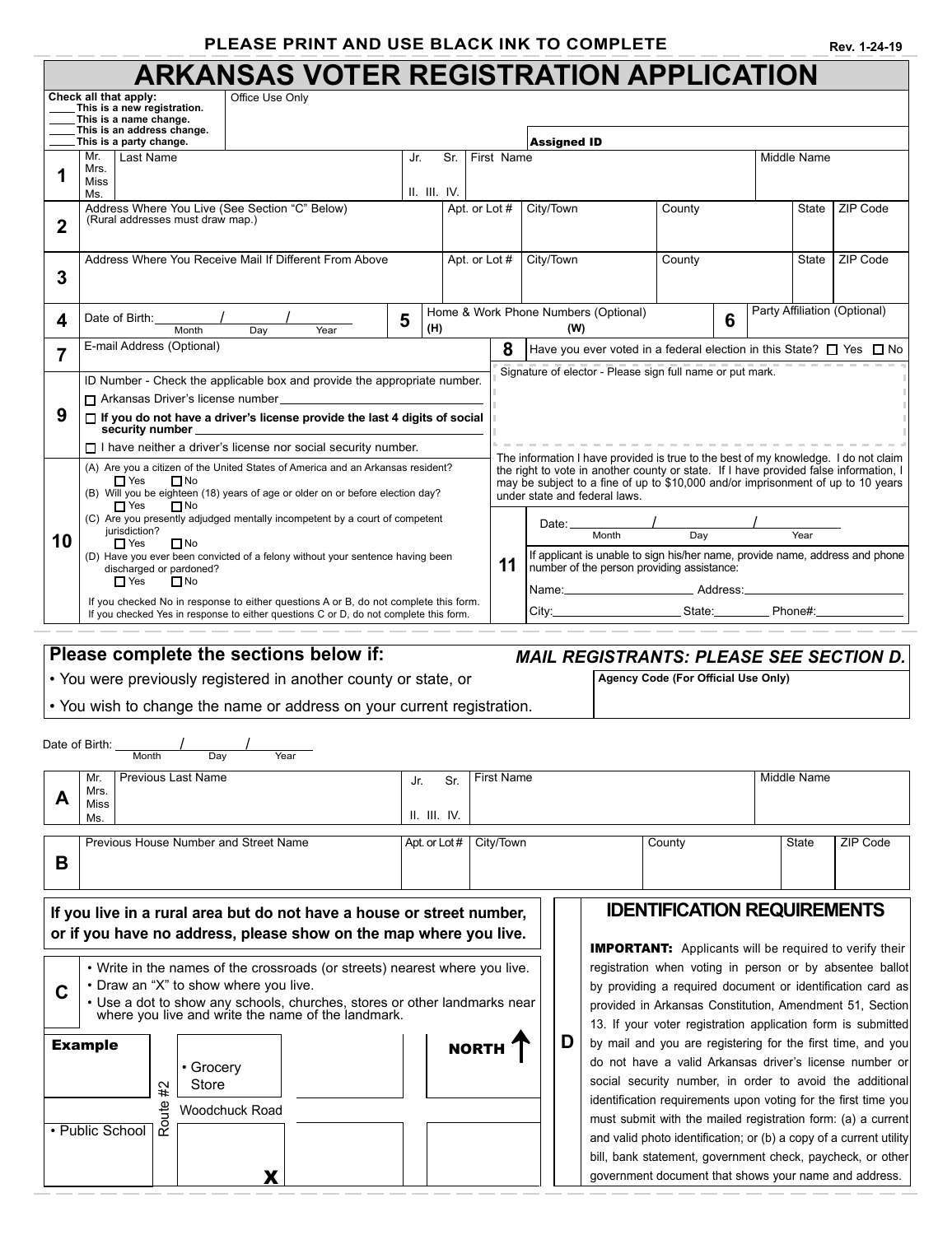**Arkansas Secretary of State ATTN: Voter Registration P.O. BOX 8111 Little Rock, Arkansas 72203-8111**

**First Class Postage Required**

**From:**

## **Deadline Information**

**To qualify to vote in the next election, you must apply to register to vote 30 days before the election. If you mail this form, it must be postmarked by that date. You may also present it to a voter registration agency representative by that date. If you miss the deadline you will not be registered in time to vote in that election.** *Please don't delay. Make sure your vote counts.*

**If you are qualified and the information on your form is complete, you will be notified of your voting precinct by your local County Clerk.**

## **To Mail**

**Fold form on middle perforation, remove plastic strip, seal at bottom, stamp and mail.**

**Questions? Call your local County Clerk or Arkansas Secretary of State John Thurston Elections Division - Voter Services 1-800-482-1127**

**Contact your County Clerk if you have not recived confirmation of this application within two weeks**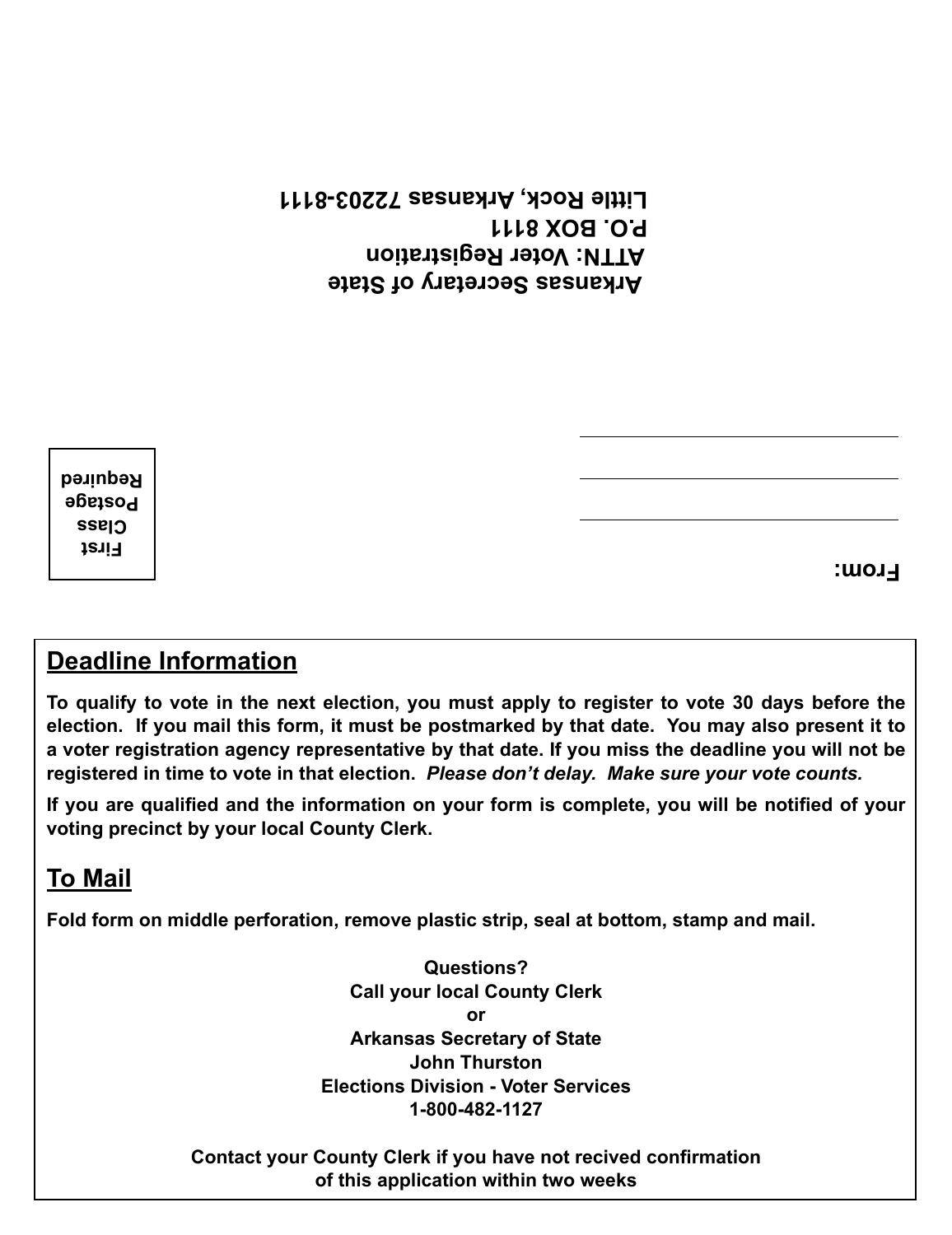## REFUND OR TAX DUE

LINE 47. If Line 46 is more than Line 38 on Form AR1000F or Line 38D on Form AR1000NR, you overpaid your tax. Write the difference here. If you want a refund only, skip Lines 48 and 49 and enter the amount of your refund on Line 50.

**LINE 48.** You can apply part or all of the tax you OVERPAID in 2021 to your tax in 2022. Enter the amount you would like to have carried forward. The overpayment will be applied directly to your 2022 estimated account. If you wish to apply only part of Line 47 to pay 2022 tax, you will be issued a refund for the balance of your overpayment.

NOTE: *The amount you carry over to pay 2021 taxes will* **only be credited to the primary filer.** *It cannot be divided between the primary filer and spouse.*

**LINE 49.** If you wish to contribute a portion or all of your overpayment to one or more of the programs listed below, complete Schedule AR1000- CO and enter total amount of your donation. **Attach Schedule AR1000-CO after Form AR1000F/ AR1000NR.**

Area Agencies on Aging Program Arkansas Disaster Relief Program Arkansas Game and Fish Foundation Arkansas Schools for the Blind and Deaf AR 529 College Investing Plan Baby Sharon's Children's Catastrophic Illness Program Military Family Relief Program Newborn Umbilical Cord Blood Initiative Organ Donor Awareness Education Program

LINE 50. Subtract Lines 48 and 49 from Line 47. This is the amount of your **REFUND.** 

**The Director is allowed 90 days from the return due date or the date the return was filed, whichever occurs later, to refund an overpayment of tax without interest (Act 262 of 2005).**

LINE 51. If Line 38 of Form AR1000F or Line 38D of Form AR1000NR is more than Line 46, you owe additional tax. Subtract Line 46 from Line 38 of Form AR1000F or Line 38D of Form AR1000NR. Enter amount here. This is the TAX YOU OWE.

LINE 52A and 52B. UNDERESTIMATE PENALTY: If required enter the exception number from Part 3 of the AR2210, or the computed penalty from Line 18 of AR2210 in the appropriate box. **If you completed** AR2210A, enter "6" in box 52A. Enter amount from Line 48 of AR2210A in box 52B.

**Form AR2210 or AR2210A must be attached and the exception number entered** in box 52A to claim any exclusion from the Underestimate Penalty.

LINE 52C. Add Lines 51 and 52B. Enter total on this line.

### SET OFF REFUNDS

If you, your spouse, or former spouse owes a debt to one of the agencies below, all or part of your refund is subject to being withheld to satisfy the debt. You will receive a letter advising which agency has claimed your refund.

Any AR housing authority AR circuit, county, district, or city courts AR colleges, universities, and technical institutes AR Department of Transportation AR Public Defender Commission AR Real Estate Commission County tax collectors or treasurers Department of Finance and Administration AR Department of Health AR Department of Higher Education AR Department of Human Services AR Employee Benefits Division Internal Revenue Service Office of Child Support Enforcement Office of Personnel Management The State Securities Department The Office of Driver Services AR Tobacco Control & AR Tobacco Control Board AR Public Employees' Retirement System The State Insurance Department The Self-Insured Fidelity Bond Program

### It is the agency's responsibility to refund any set off amount paid to the agency in error.

If you owe a debt for Arkansas income tax, your federal refund may be captured to satisfy your state income tax debt.

### NOTICE TO MARRIED TAXPAYERS:

If only one of the married taxpayers owes the debt, the taxpayer who is not liable can avoid having his/her refund applied to the debt if both taxpayers file Status 5, Married Filing Separately on Different Returns.

### PAYMENT INFORMATION

### PAY ONLINE:

Paying online is convenient, secure, and helps make sure we get your payments on time. Please visit our secure site ATAP (Arkansas Taxpayer Access Point) at www.atap.arkansas.gov. ATAP allows taxpayers or their representatives to log on, make payments and manage their account online.

### **ATAP is available 24 hours**

### PAY BY CREDIT CARD (Vendor charges nominal fee)

## **ACI** PAYMENTS, INC.



Credit card payments may be made by one of the following methods:

- Call 1-800-2PAY-TAXSM *(1-800-272-9829)*
- Go to **www.acipayonline.com** and click on the "Payment Center" link.

Credit card payments will be processed by ACI Payments, Inc., a private credit card payment services provider. A convenience fee will be charged to your credit card for the use of this service. The State of Arkansas does not receive this fee. You will be informed of the exact amount of the fee before you complete your transaction. After you complete your transaction you will be given a confirmation number to keep with your records. This payment will post to your account 15 days after the date payment is completed. It will be effective the date payment was made.

### PAY BY MAIL:

NOTE: *Do not send currency or coin by mail.*

Complete Form AR1000V (available at **www.dfa. arkansas.gov**) and attach a check or money order to your return. Write the tax year and your Social Security Number or account number on the check or money order, and make your check payable in U.S. Dollars to the Department of Finance and Administration. Mail on or before April 15, 2021. If the payment is for an amended return, mark the box yes on Form AR1000V for "Is Payment for an Amended Return".

### PENALTIES & INTEREST

You must mail your tax return by April 15, 2021. Any return not postmarked by April 15, 2021 (unless you have an extension) will be delinquent. A penalty of one percent **(1%)** per month for failure to pay and five percent **(5%)** per month for failure to file, up to a maximum of thirty-five percent **(35%)**, will be assessed on the amount of tax due on an original return. Interest of ten percent **(10%)** per year will also be assessed on any additional tax due, calculated from the original due date to the date you paid the tax due on an original or amended return.

### An extension to file is not an extension to

pay. If you have not paid the amount due by the original due date you will be subject to a failure to pay penalty of one percent **(1%)** per month of the unpaid balance.

In addition to any other penalties assessed, a penalty of **\$500** will be assessed, if any taxpayer files what appears to be a return, but the return does not contain information on which the correctness of the return may be judged, and such conduct is due to a position which is frivolous or an effort to delay or impede the administration of any State law.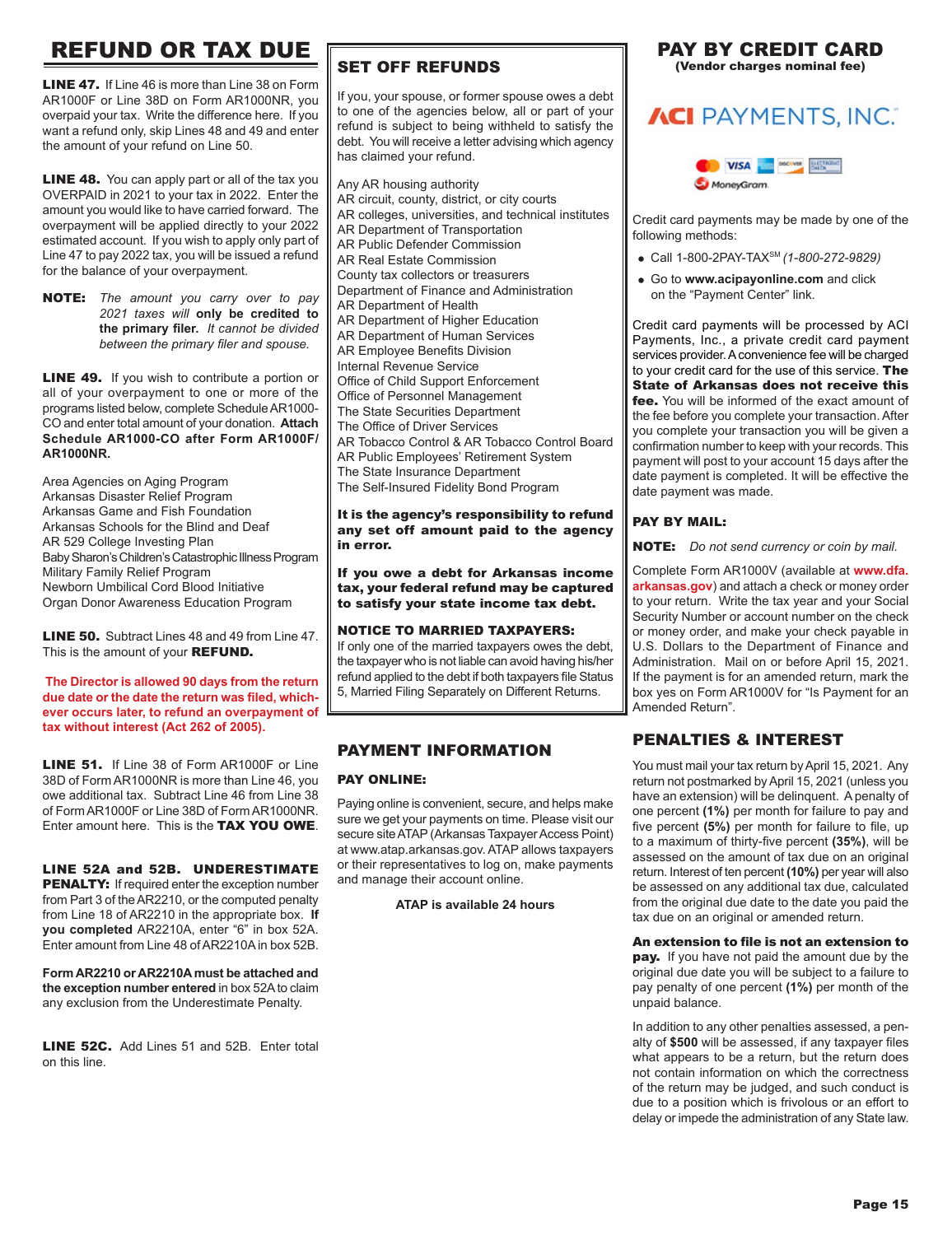### ITEMIZED DEDUCTIONS INSTRUCTIONS (FORM AR3)

### MEDICAL AND DENTAL EXPENSES

List only amounts you paid and for which you were not reimbursed.

LINE 1. Enter total medical and dental expenses, less reimbursements from insurance or other sources. See chart on Page 17 for examples of deductible and nondeductible expenses.

LINE 2. Enter total amount from Form AR1000F/ AR1000NR, Lines 25A and 25B.

LINE 3. Multiply Line 2 by, ten percent 10% **(.10)**, Otherwise enter zero **(0)**.

LINE 4. Subtract line 3 from line 1; if more than line 1, enter 0.

### TAXES

**LINE 5.** You may deduct real estate taxes you paid on property you own that was not used for business. Do not include any special assessments or levy taxes.

Some taxes you **cannot** deduct are:

Arkansas income taxes Car tags Cigarette and beverage taxes Dog licenses Estate taxes Federal income taxes Federal Social Security taxes Hunting and fishing licenses Improvement taxes Sales taxes

**LINE 6.** Taxes you may deduct on this line:

City income taxes Mississippi gambling taxes Personal property taxes Taxes paid to a foreign country on income taxed on this return

LINE 7. Add the amounts on Lines 5 and 6.

### INTEREST EXPENSE

**LINE 8.** You may deduct the home mortgage interest paid to a bank or other financial institution.

The deduction is generally limited to interest attributable to a debt for not more than the cost of the principal, and/or second residence, plus **improvements** 

**LINE 9.** Deduct home mortgage interest paid to an individual on this line, and list that person's name and address.

**LINE 10.** Enter the amount of deductible points paid on this line. Deductible points are those that:

- 1. Are incurred in the purchase or improvement of the taxpayer's principal residence; **and**
- 2. Reflect an established business practice of charging points in the geographical area where the loan is made; **and**
- 3. Do not exceed the number of points generally charged for the type of transaction. (Points paid in refinancing a mortgage must be amortized over the life of the loan.)
- NOTE: *In order to deduct the full amount of the points paid, payment of the points must be made from separate funds brought to the loan closing.*

LINE 11. Enter deductible investment interest. The deduction is limited to the amount of investment income. Interest that is disallowed because of the limitation can be carried forward to the next year and deducted to the extent of the limitation in the carryover year. **Attach federal Form 4952.**

**LINE 12.** Add Lines 8, 9, 10, and 11.

### CONTRIBUTIONS

**LINE 13.** Enter the total contributions you made by cash or check. If you gave **\$3,000** or more to any one organization, list the donee and amount given. If you have non-cash contributions of **\$500**  or more, **attach federal Form 8283.**

**LINE 14.** In addition to other contributions, a deduction is allowed for the donated value of artistic, literary, and musical creations **if the following qualifications are met:**

- 1. The taxpayer making the donation derived at least fifty percent **(50%)** of his/her current or prior year income from an art related profession;
- 2. The fair market value of the art work has been verified by an approved independent appraiser, and **a copy of the appraisal is attached;**
- 3. The artwork was donated to a museum, art gallery, or nonprofit charitable organization qualified under Internal Revenue Code § 501(C)(3) and located in the State of Arkansas; **and**
- 4. The deduction for donated art work does not exceed fifteen percent **(15%)** of the donor's gross income in the calendar year of donation.

LINE 15. List other deductible contributions:

- 1. Unreimbursed amounts spent to maintain an elementary or high school student (other than a dependent or relative) in a taxpayer's home under a program sponsored by a charitable organization.
- 2. A gift of property to a non-profit organization. Attach a description of the property, date of gift, and method of valuation. For each gift in excess of **\$500**, list any conditions attached to the gift, manner of acquisition, and cost or basis if owned by you for less than five (5) years.

NOTE: *Payments to private academies or other schools for the education of dependents are not deductible as contributions.*

**LINE 16.** If you made contributions in excess of sixty percent **(60%)** of your adjusted gross income, you may carry the excess deduction over for a period of five **(5)** years.

If you are deducting an excess contribution from a previous year, enter the amount and year of the original contribution.

**LINE 17.** Add lines 13, 14, 15, and 16.

### CASUALTY AND THEFT LOSSES

**LINE 18.** The method of computing casualty or theft losses is the same as the federal method with the **\$100** exclusion. The amount of each loss must exceed ten percent **(10%)** of your adjusted gross income. **Attach Form AR4684 and provide necessary supporting documents.**

If you have a Disaster Loss in 2022 on property in a federal disaster area, you may elect to deduct the loss as an itemized deduction in 2021. If you elect to report the loss on your 2021 return, you cannot report the loss on your 2022 return.

A disaster loss is the only loss which may be carried back. You may amend your 2020 return to report a disaster loss incurred in 2021. If you elect to amend your 2020 return, you cannot report the loss on your 2021 return. If loss in federal disaster area, list location on Line 18.

**LINE 19.** Enter your Post-Secondary Education Tuition Deduction and **attach Form AR1075(s).**

### MISCELLANEOUS DEDUCTIONS SUBJECT TO THE 2% AGI **LIMITATION**

LINE 20. Enter unreimbursed employee business expenses. Arkansas recognizes the federal mileage allowance for computing business travel expenses. **Attach Form AR2106.**

LINE 21. Other deductions include:

Union or professional dues Tax return preparation fees Expenses for safety equipment Expenses of entertaining customers Tools and supplies Fees paid to employment agencies

### Attach supporting schedule or statement.

LINE 22. Add Lines 20 and 21.

LINE 23. Enter combined amount from Form AR1000F/AR1000NR, Lines 25A and 25B.

LINE 24. Multiply Line 23 by **2%** (.02).

LINE 25. Subtract Line 24 from Line 22. This is your total allowable miscellaneous deductions.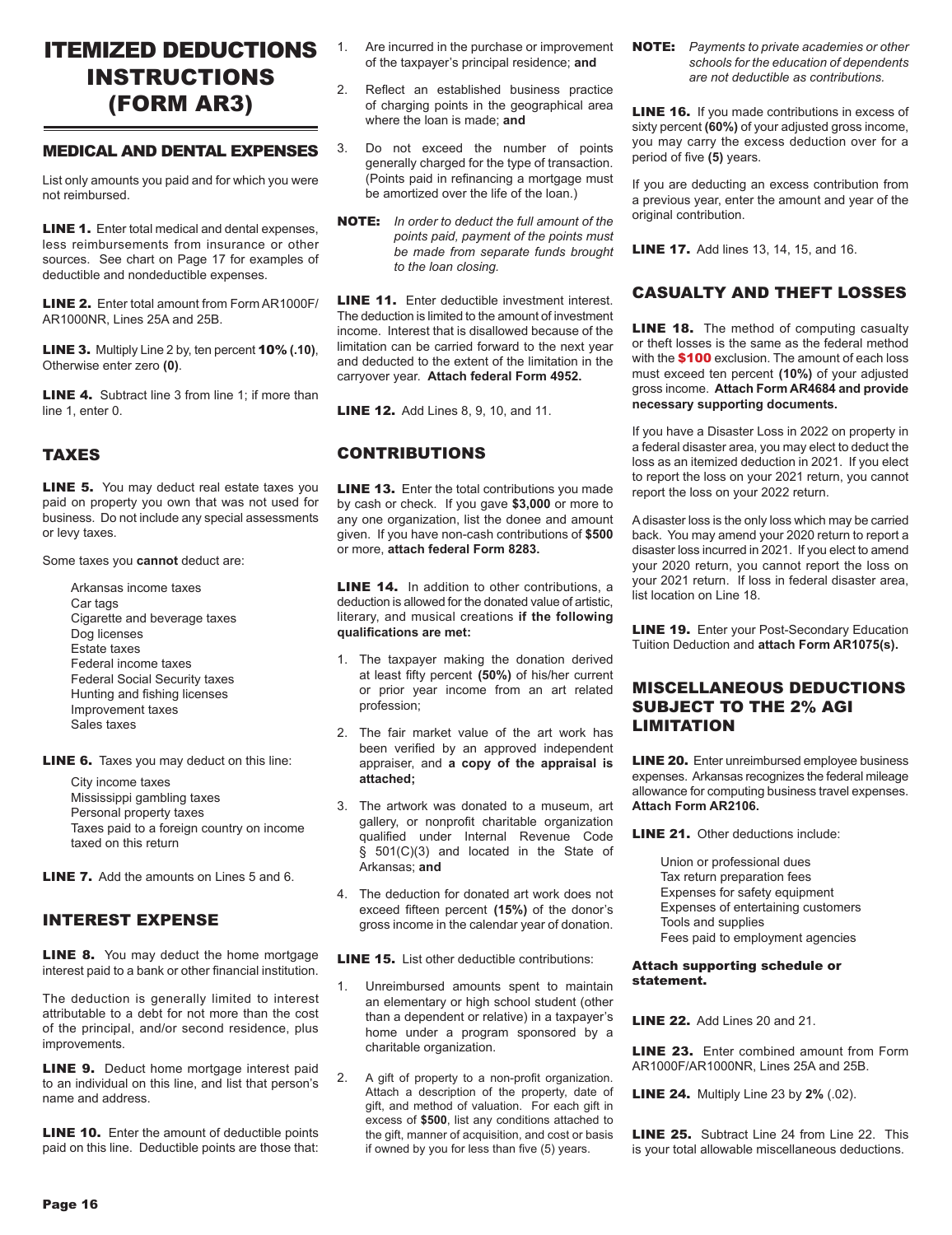### OTHER MISCELLANEOUS DEDUCTIONS

**LINE 26. Volunteer firefighters** may deduct unreimbursed expenses of firefighting equipment required by the volunteer fire department **and/ or** loss of value of personal property damaged or destroyed during volunteer firefighting activities. To qualify, you must have received less than \$5,000 total compensation for the taxable year from the volunteer fire department you served. **This deduction may not exceed \$1,000 per volunteer firefighter.**

**LINE 27.** Enter your gambling losses here. **Gambling losses cannot exceed gambling winnings.**

**LINE 28.** Enter your other miscellaneous deductions not subject to the 2% AGI limit. **Attach detailed schedule of each deduction.**

**LINE 29.** Add Lines 26, 27, and 28.

**LINE 30.** Add Lines 4, 7, 12, 17, 18, 19, 25 and 29.

### PRORATED ITEMIZED DEDUCTIONS

LINE 31. If you are married filing separately, Status 4 or 5, you must prorate your itemized deductions between spouses. Enter your AGI from Line 25, Column A and your spouse's AGI from Line 25, Column B of Form AR1000F/AR1000NR.

LINE 32. Add Lines 31A and 31B.

LINE 33. Divide Line 31A by Line 32 and enter the percentage here. **Round to the nearest whole percent.**

**LINE 34.** Multiply the total itemized deductions reported on Line 30 by your percentage on Line 33. Enter result here and on Form AR1000F/AR1000NR, Line 27, Column A.

LINE 35. Subtract Line 34 from Line 30. Enter result here and on Form AR1000F/AR1000NR, Line 27, Column B. If you and your spouse are using Filing Status 5, this is the amount of the total itemized deductions your spouse is allowed to claim on his/her tax return.

### Deductible vs. Non-deductible Medical Expenses

The chart below lists specific types of expenses and whether or not a deduction for the expense is permitted.

**Deductible Non-deductible** Attendant to accompany blind parent to see doctor Chiropractor **Diaper service** Contact lenses Ear piercing Contraceptives, prescription Electrolysis Dental fees **Funeral expenses** Drug addiction, recovery from Gravestone Drugs, prescription exercise extending Hair transplants, surgical Eye examinations and glasses Health club dues Hearing aids **Hygienic supplies** Long-term care expenses Marriage counseling Orthopedic shoes Maternity clothes Psychiatric care Spiritual guidance Psychologist Tattoos Smoking, program to stop Teeth, whitening Wheelchair **Toilet articles** 

Anticipated medical expenses Ambulance hire **Baby-sitting expenses to enable** or deaf student **Cosmetic surgery, unnecessary** Insulin Insurance premiums-loss of income Laser eye surgery **Insurance premiums-loss of limb** X-rays Trips, general health improvement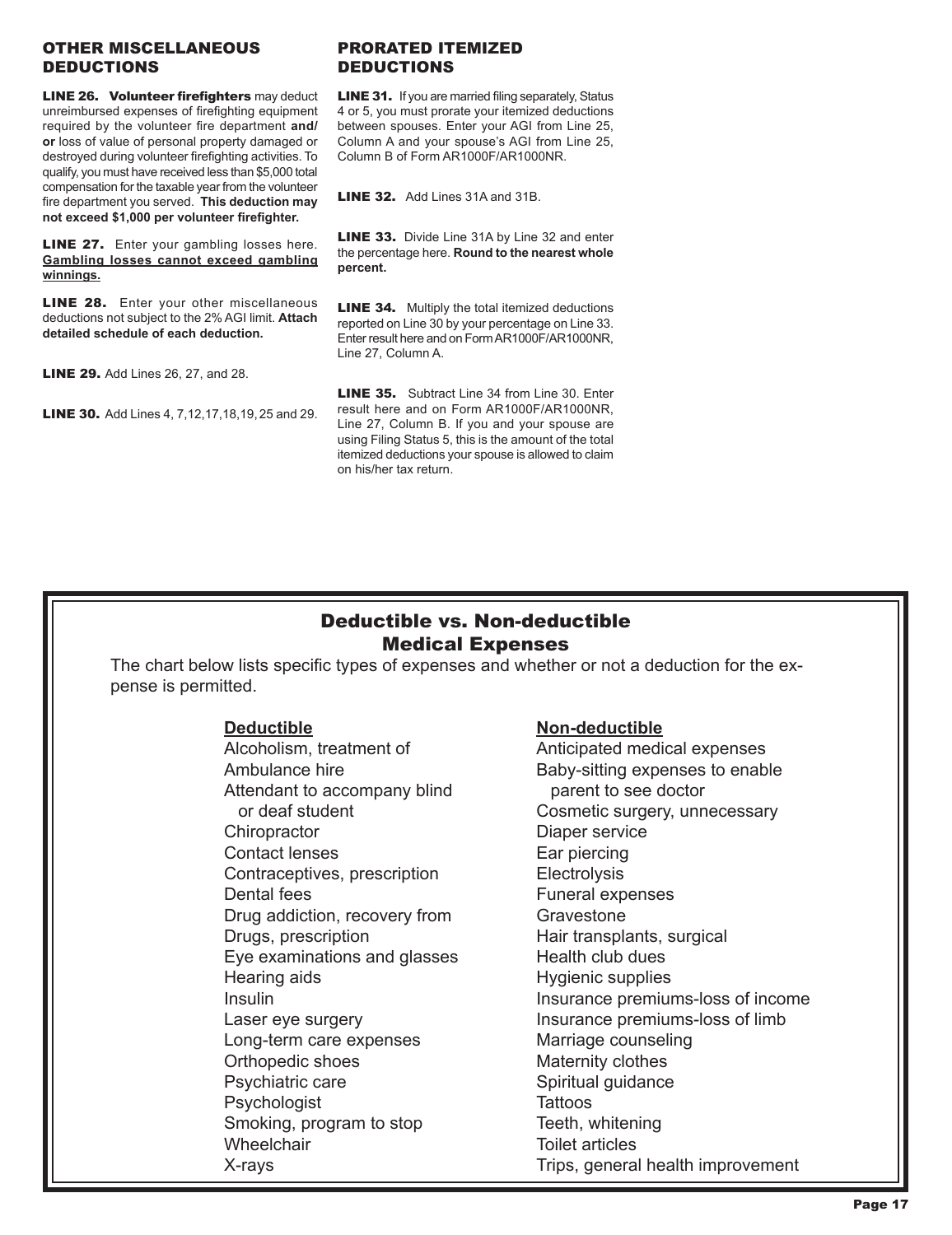## STUDENT LOAN INTEREST WORKSHEET

| 1.  |                                                                                                                                                                                                   |                |               |
|-----|---------------------------------------------------------------------------------------------------------------------------------------------------------------------------------------------------|----------------|---------------|
| 2.  |                                                                                                                                                                                                   |                |               |
| 3.  | Enter the amount(s) from Form AR1000F/AR1000NR, Line(s) 23A and 23B. 3                                                                                                                            |                |               |
| 4.  | Enter total adjustments from Form AR1000F/AR1000NR, Line(s) 24A and 24B.<br>(Do not include the deduction for interest paid on student loans, Line 6, AR1000ADJ).  4                              |                |               |
| 5.  |                                                                                                                                                                                                   |                |               |
|     | <b>Note:</b> If Line 5 is \$85,000 or more and you are filing Status 1, 3, or 6 or \$170,000 or more<br>and you are filing Status 2 or 4, <b>STOP HERE.</b> You <b>cannot</b> take the deduction. |                |               |
| 6.  |                                                                                                                                                                                                   |                |               |
| 7.  | Subtract Line 6 from Line 5.                                                                                                                                                                      |                |               |
| 8.  | Divide Line 7 by \$15,000 (\$30,000 if filing status 2 or 4).                                                                                                                                     |                |               |
| 9.  |                                                                                                                                                                                                   |                |               |
| 10. | Allowable Deduction: Subtract Line 9 from Line 2.                                                                                                                                                 |                |               |
|     | <b>FILING STATUS 4 ONLY</b>                                                                                                                                                                       |                |               |
| 11. | Enter the total interest for each spouse                                                                                                                                                          | <b>Primary</b> | <b>Spouse</b> |
| 12. |                                                                                                                                                                                                   |                |               |
| 13. | Divide Line 11A by Line 12.<br>Enter result as a decimal (rounded to at least three places).  13                                                                                                  |                |               |
| 14. | Multiply Line 10 by the amount on Line 13.<br>Enter here and on AR1000ADJ, Line 6, Column A.  14                                                                                                  |                |               |
|     | 15. Subtract Line 14 from Line 10. Enter here and on AR1000ADJ, Line 6, Column B.  15                                                                                                             |                |               |

| <b>IRA PHASE OUT CHART</b>                                            |                                          |                                       |
|-----------------------------------------------------------------------|------------------------------------------|---------------------------------------|
| IF YOUR FILING                                                        | YOUR ALLOWABLE TRADITIONAL IRA DEDUCTION |                                       |
| STATUS IS:                                                            | Phases out when<br>Arkansas AGI exceeds: | Will be zero when<br>Arkansas AGI is: |
| Single, Head of Household                                             | \$66,000                                 | \$76,000                              |
| Married Filing on Same Return (Status 2 or 4),<br>or Surviving Spouse | \$105,000                                | \$125,000                             |
| Married Filing on Separate Returns (Status 5)                         | \$0                                      | \$10,000                              |
| Nonactive Spouse (Income Computed Jointly)                            | \$198,000                                | \$208,000                             |

### If your Arkansas AGI is within one of the above phaseout ranges, see IRS Publication 590 to figure your allowable IRA deduction.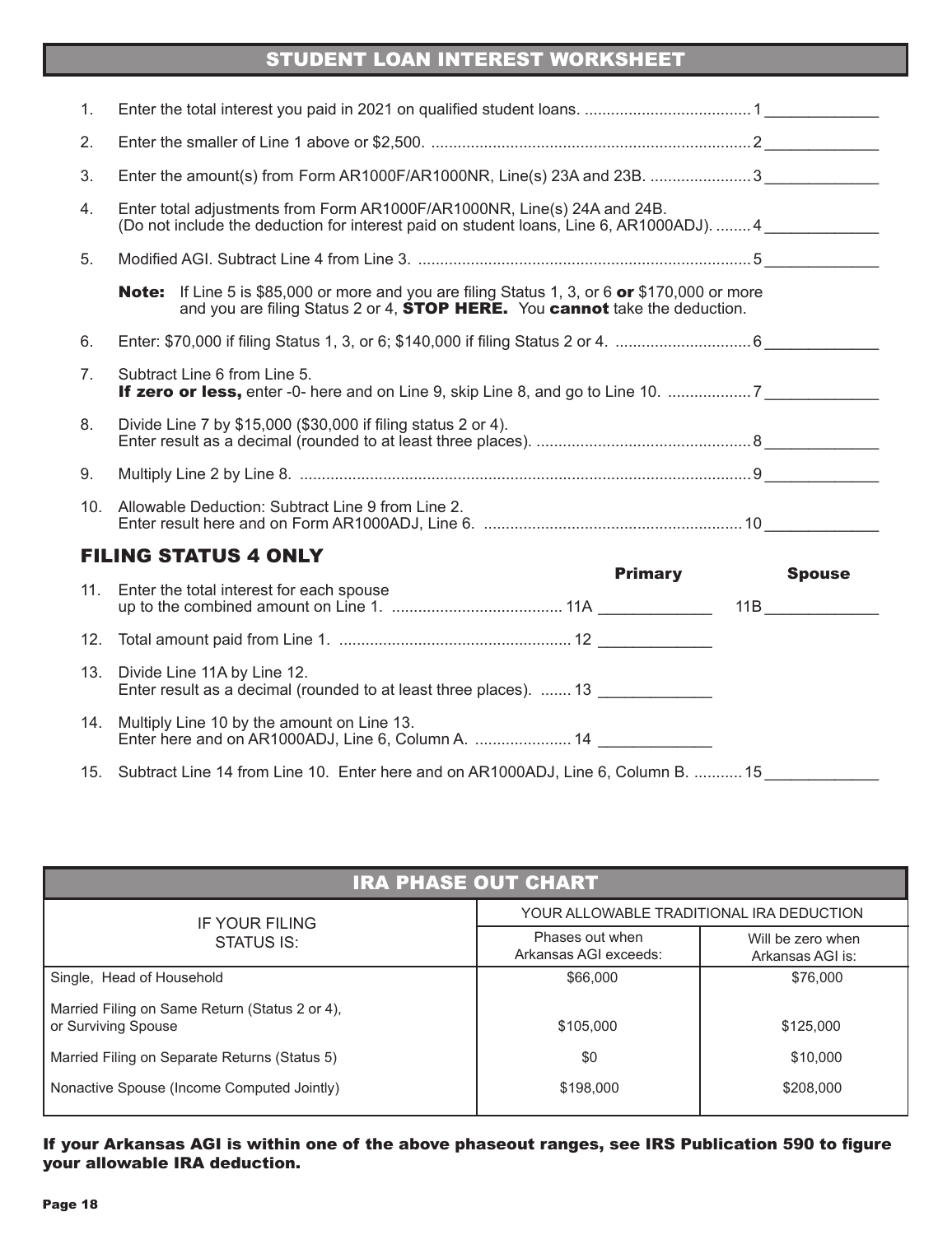### SELF-EMPLOYED HEALTH INSURANCE DEDUCTION WORKSHEET

| Enter the total amount paid in 2021 for health insurance coverage established under |  |
|-------------------------------------------------------------------------------------|--|
|                                                                                     |  |

- 2. Enter your net profit and any other earned income\* from the business under which the insurance plan was established, less any deductions on Form AR1000ADJ, Line 10. ..............................
- 3. Enter the smaller of Line 1 or Line 2 here and on Form AR1000ADJ, Line 9. (Do not include this amount in figuring your medical expense deduction on Itemized Deduction, Form AR3)...3

*\*Earned income includes net earnings and gains from the sale, transfer, or licensing of property you created. It does not include capital gain income. If you were more than a 2% shareholder in an S corporation, earned income is your wages from that corporation.*

### MILEAGE AND DEPLETION ALLOWANCES

### Mileage Allowance

| Mail Carrier (rural) Reimbursement received |  |
|---------------------------------------------|--|
|                                             |  |

### Depletion Allowance

Depletion (gas and oil).......................................Same as federal (Fifteen percent **15%** for most gas and oil production)

DEPRECIATION INFORMATION

### Section 179 Facts

Arkansas adopted IRC §179 as in effect on January 1, 2009, allowing greater dollar limits and phase out thresholds.

- $\blacktriangleright$  Deduction Limit \$25,000
- $\triangleright$  Cost of qualifying property limit  $-$  \$200,000
- ▶ No deduction allowed above \$225,000
- $\triangleright$  More than one property placed in service  $-$  limit \$25,000 deduction per taxpayer per year
- Any cost not deducted in one year may be carried forward to next year
- **EXECUTE:** Deduction may not be used to reduce taxable income below zero
- **Note:** Arkansas has not yet adopted the most recent federal changes.

### HOW TO FILL OUT YOUR CHECK

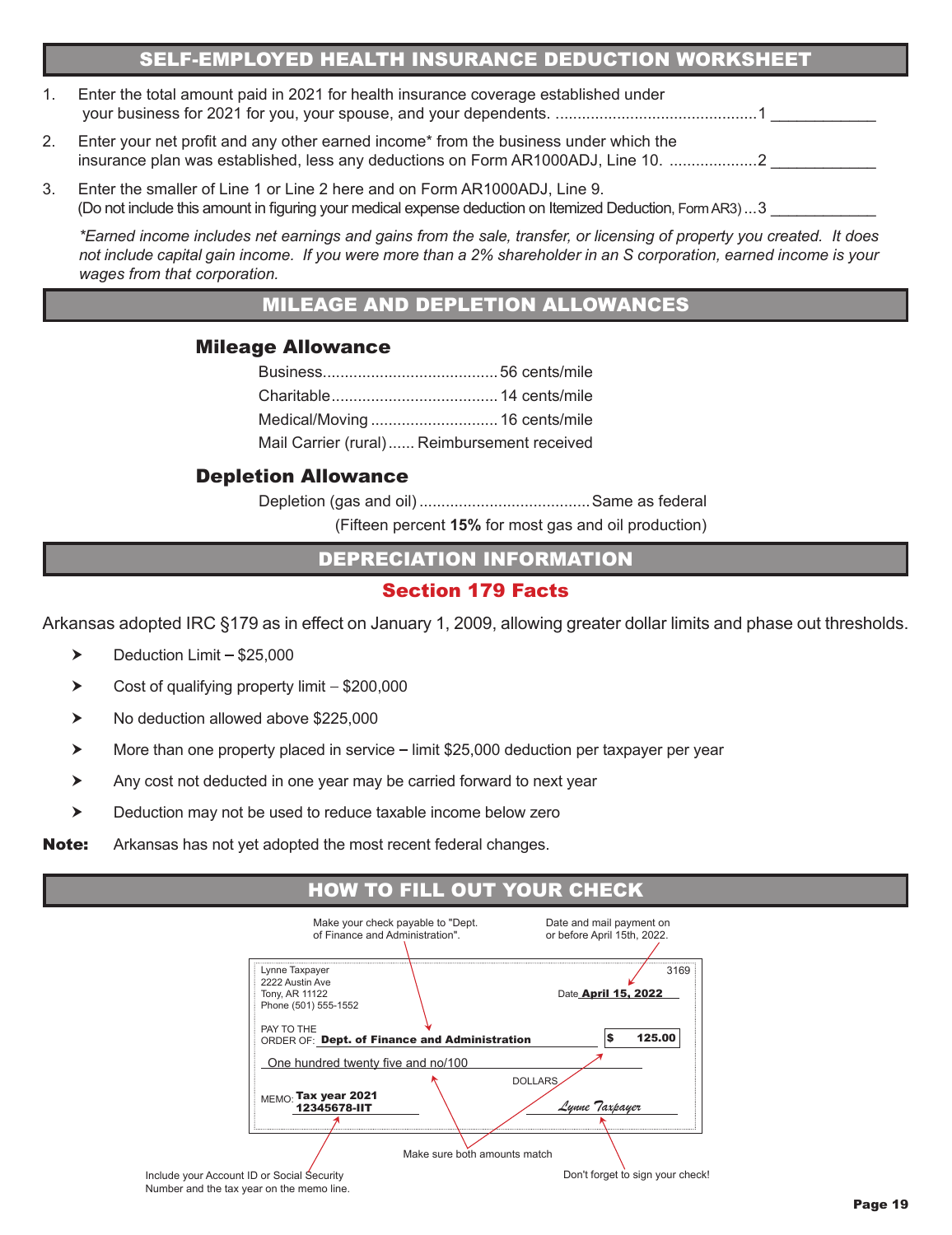# FOR TAXPAYERS' INFORMATION

Individual and corporation income taxes are the largest source of state general revenue.

### \$6,994.6 MILLION GENERAL REVENUE TAX Where It Comes From:



### $\frac{6}{5}$ Where It Is Spent:

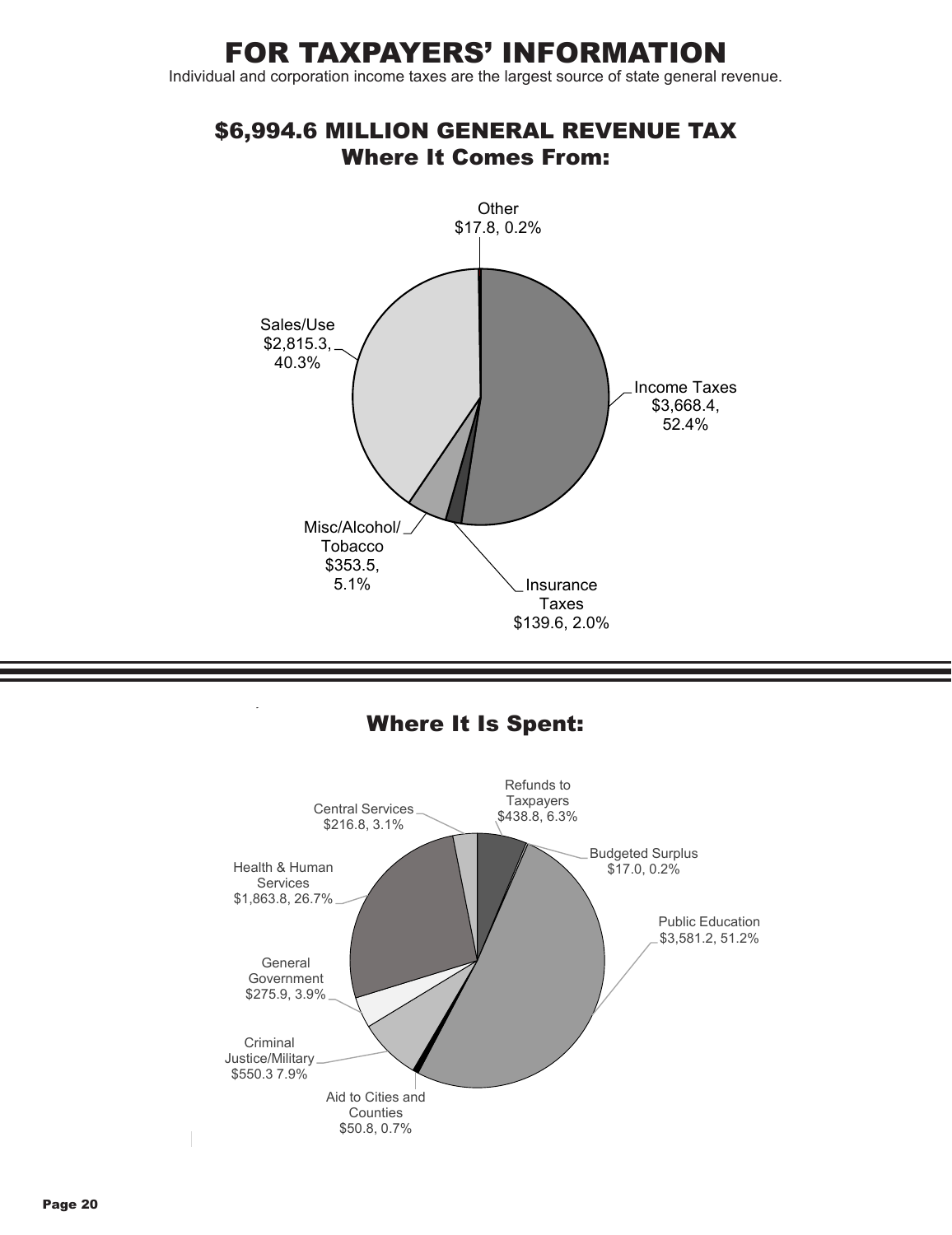#### Your Rights As A Taxpayer

## TAXPAYER BILL OF RIGHTS

You have the right to a full explanation of all actions by any employee of the Director of the Department of Finance and Administration both during an audit and during collection activities.

- All tax information contained in the records and files of the Director of the Department of Finance and Administration (hereinafter "Director") pertaining to you or your business is confidential subject to exceptions in Ark. Code Ann. § 26-18-303.
- You may represent yourself in any proceeding or interview before the Director or you may be represented by anyone whom you authorize in writing to be your representative.
- You have the right to consult with a lawyer, accountant, or other representative at any time during an interview with an employee of the Director.<br>The Director shall suspend the interview to allow you to consult with you
- You may record any interview with the Director or his or her employee at your own expense. You should let the Director or his or her employee You may record ine Director or his or her employee<br>know in advance of your int reasonable time at your expense.
- Nou may request an administrative review (file a protest) of any proposed assessment of tax. You must request this review in writing within 60 You may be based on an in-person hearing, a telephone hearing,<br>, days of you action in the circuit court.
- If you receive an unfavorable decision from your administrative review, then you may request a review of the decision by the Director. This request must be in writing and must be received by the Director within 20 days of the mailing of the hearing decision. If you receive an unfavorable decision from the Director on any issue, you may pursue judicial remedies as discussed below.
- After the issuance of the Notice of Final Assessment or the final determination of the hearing officer or Director, you may appeal the tax assessment to circuit court, regardless of whether you protested the assessment and requested an administrative review. To pursue your appeal of a tax assessment to circuit court you must do one of the following:
- (1) File suit within 180 days of the date of the Notice of Final Assessment or final determination of the hearing officer or Director if the taxpayer does not make any payment of the tax, penalty, or interest due; or
- (2) Pay the entire amount of tax due within one year of the date of the Notice of Final Assessment or final determination of the hearing officer or Director and file suit within one year of the date of payment; or
- (3) File suit within one year of the date of the final determination of the hearing officer or Director to recover assessed tax, penalty, and interest paid prior to the time for issuance of the Notice of Final Assessment.
- A taxpayer may file an amended return or a verified claim for credit or refund of an overpayment of any state tax within three years from the date the return was filed or two years from the date the tax was paid, whichever is later. Any amended return or claim for refund should be filed with the office of the Revenue Division which administers the type of tax in question. The ability to file an amended return is not available to a taxpayer whose liability was determined as a result of an audit by the Department.
- If the Director disallows the refund claim either in whole or in part, the Director will issue a Notice of Claim Denial. You may request an administrative review (protest) of the Notice of Claim Denial. This request must b made in writing within 20 days of the mailing of the hearing decision.
- Following an administrative hearing and corresponding review, the taxpayer may seek judicial relief from the Notice of Claim Denial by appealing<br>the decision to circuit court. Judicial review is available whether or not court, you must file suit within one year of the date of the mailing of the Notice of Claim Denial, the final determination of the hearing officer, or<br>revision decision of the Director, whichever is later. If the Director
- Any taxpayer who wishes to file a request for administrative review (protest) of a proposed assessment or a complaint regarding any activity<br>concerning the administration or collection of any state tax by the Revenue Div

#### ASSISTANT COMMISSIONER FOR POLICY AND LEGAL

#### Mailing Address: LEDBETTER BUILDING, ROOM 2440, P.O. BOX 1272, LITTLE ROCK, AR 72203-1272

Overnight Mailing Address: LEDBETTER BUILDING, ROOM 2440, 1816 W. 7TH ST., LITTLE ROCK, AR 72201

#### Email Address: protest@dfa.arkansas.gov

Fax: (501) 683-1161

- In administering the state tax laws, the Director is authorized by law to make an examination or investigation of the business, books, and records of the taxpayer. If the Director determines that an additional amount of tax is due, then a Notice of Proposed Assessment shall be issued to the taxpayer. The taxpayer may seek relief from the Notice of Proposed Assessment as outlined above. If the taxpayer fails to preserve and maintain records suitable to determine the amount of tax due or to prove accuracy of any return, the Director may make an estimated assessment based upon the best information available as to the amount of tax due by the taxpayer.
- The Director may issue a jeopardy assessment against any taxpayer (1) whose tax liability exceeds any bond on file indemnifying the state for the payment of a state tax, (2) who intends to leave the state, remove his or her property, or conceal himself or herself or his or her property, (3) who intends to discontinue his or her business without making adequate provisions for payment of state taxes, or (4) who does any other act tending to prejudice or jeopardize the Director's ability to compute, assess, or collect any state tax. Any taxpayer seeking relief from a jeopardy<br>assessment must request an administrative hearing within five days from th
- When collecting any state tax due from a taxpayer, the Director is authorized to file a Certificate of Indebtedness (state tax lien) with the circuit •<br>clerk of any county of this state certifying that the person named the constitute a lien upon the title of any real and personal property of the taxpayer in the county where the Certificate of Indebtedness is recorded.
- After the filing of the Certificate of Indebtedness, the Director may take all steps authorized by law for the collection of the tax, including the issuance of a writ of execution, garnishment, and cancellation of any state tax permits or registrations.

Any court costs or sheriff's fees which result from the Director's attempt to collect delinquent taxes shall be collected from the taxpayer in addition to the tax, interest, and penalties included in the Certificate of Indebtedness.<br>Revised 02/2016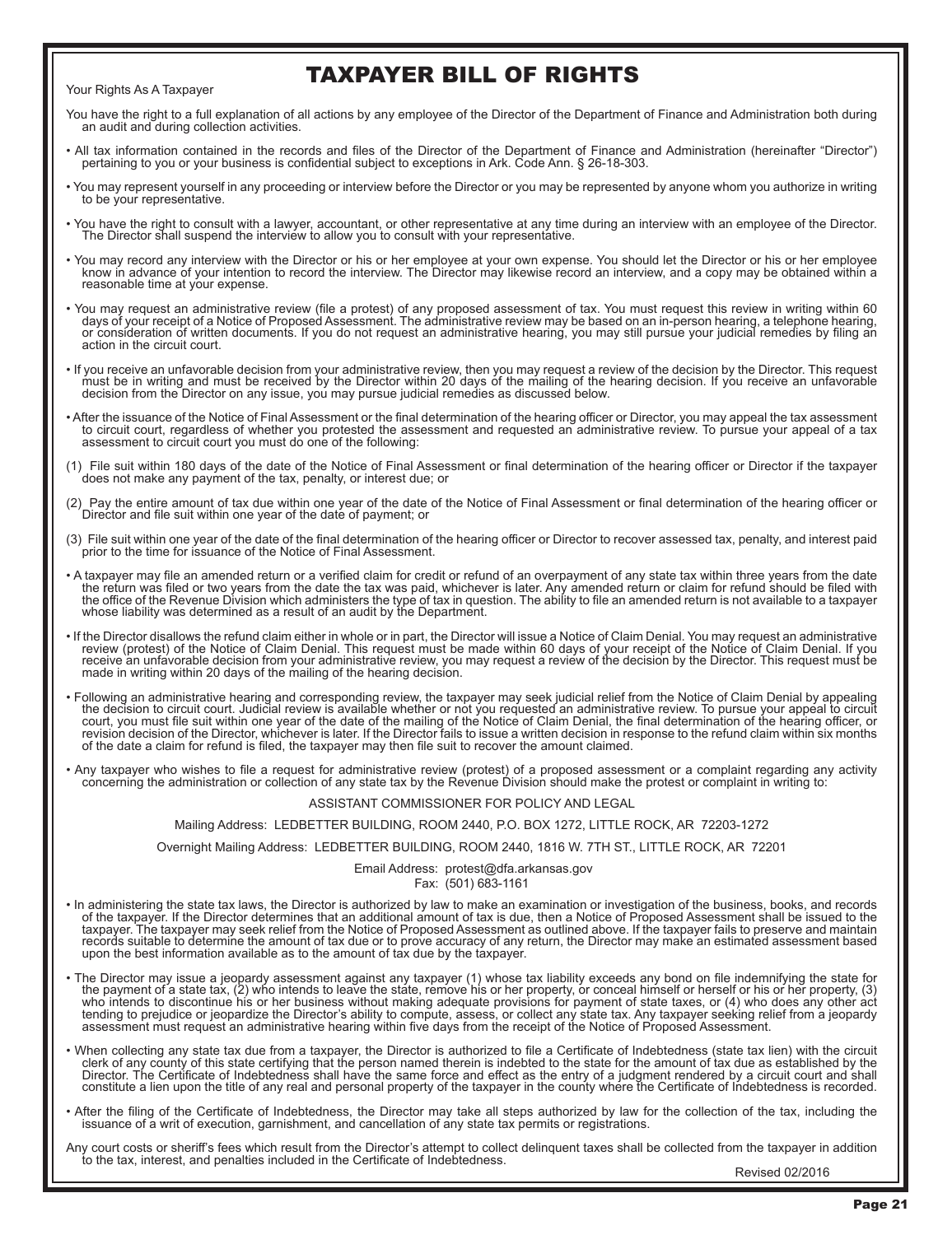# 2021 Low Income Tax Tables

### QUALIFICATIONS:

I

- 1. Your total income from all sources (regardless of whether the income is taxable to Arkansas) must fall within the limits of the appropriate table based on your filing status.
- 2. Married couples must file a joint return *(Filing Status 2)* to qualify to use these tables.

٦

Г

- 3. If you use an exemption for military compensation, military retirement or employment related pension income, you do not qualify.
- If you itemize your deductions, you must use the Regular Income Tax Table.
- 5. Find your Adjusted Gross Income from Line 25, AR1000F/AR1000NR, in the appropriate table below. Your tax is to the right of this amount. Enter the tax on Line 29, AR1000F/AR1000NR.

Head of

|                                                   | <b>Single</b><br>(FILING STATUS 1)                                                  |               |                  |             | <b>Head of</b><br>with 1 or No<br><b>Dependents</b><br>(FILING STATUS 3 or 6) | <b>Household/Surviving Spouse</b>         | <b>Head of</b><br><b>Household/Surviving Spouse</b><br>with 2 or More<br><b>Dependents</b><br>(FILING STATUS 3 or 6) |                                                                                      |                              |
|---------------------------------------------------|-------------------------------------------------------------------------------------|---------------|------------------|-------------|-------------------------------------------------------------------------------|-------------------------------------------|----------------------------------------------------------------------------------------------------------------------|--------------------------------------------------------------------------------------|------------------------------|
| <b>IF YOUR ADJUSTED</b><br><b>GROSS INCOME IS</b> |                                                                                     | <b>YOUR</b>   |                  |             | <b>IF YOUR ADJUSTED</b><br><b>GROSS INCOME IS</b>                             | <b>YOUR</b>                               |                                                                                                                      | <b>IF YOUR ADJUSTED</b><br><b>GROSS INCOME IS</b>                                    |                              |
| <b>FROM</b>                                       | ΤО                                                                                  | <b>TAX IS</b> | <b>FROM</b>      |             | TO                                                                            | <b>TAX IS</b>                             | <b>FROM</b>                                                                                                          | TO                                                                                   | <b>YOUR</b><br><b>TAX IS</b> |
| 0                                                 | 13,054                                                                              | 0             |                  | $\mathbf 0$ | 18,560                                                                        | 0                                         | 0                                                                                                                    | 22,125                                                                               | 0                            |
| 13,055                                            | 13,100                                                                              | 27            | 18,561           |             | 18.600                                                                        | 62                                        | 22,126                                                                                                               | 22,200                                                                               | 86                           |
| 13,101                                            | 13,200                                                                              | 34            | 18,601           |             | 18,700                                                                        | 71                                        | 22,201                                                                                                               | 22,300                                                                               | 99                           |
| 13,201                                            | 13,300                                                                              | 41            | 18,701           |             | 18,800                                                                        | 81                                        | 22,301                                                                                                               | 22,400                                                                               | 111                          |
| 13,301                                            | 13,400                                                                              | 48            | 18,801<br>18,901 |             | 18,900<br>19,000                                                              | 90<br>99                                  | 22,401                                                                                                               | 22,500                                                                               | 123                          |
| 13,401                                            | 13,500                                                                              | 55            | 19,001           |             | 19,100                                                                        | 109                                       | 22,501                                                                                                               | 22,600                                                                               | 136                          |
| 13,501                                            | 13,600                                                                              | 62            | 19,101           |             | 19,200                                                                        | 118                                       | 22,601                                                                                                               | 22,700                                                                               | 148                          |
| 13,601                                            | 13,700                                                                              | 69            | 19,201           |             | 19,300                                                                        | 128                                       | 22,701                                                                                                               | 22,800                                                                               | 161                          |
| 13,701                                            | 13,800                                                                              | 76            | 19,301           |             | 19,400                                                                        | 137                                       | 22,801                                                                                                               | 22,900                                                                               | 173                          |
| 13,801                                            | 13,900                                                                              | 83            | 19,401           |             | 19,500                                                                        | 146                                       | 22,901                                                                                                               | 23,000                                                                               | 185                          |
| 13,901                                            | 14,000                                                                              | 90            | 19.501           |             | 19,600                                                                        | 156                                       | 23,001                                                                                                               | 23,100                                                                               | 198                          |
| 14,001                                            | 14,100                                                                              | 97            | 19,601           |             | 19,700                                                                        | 165                                       | 23,101                                                                                                               | 23,200                                                                               | 210                          |
| 14,101                                            | 14,200                                                                              | 104           | 19,701           |             | 19,800                                                                        | 175                                       | 23,201                                                                                                               | 23,300                                                                               | 223                          |
|                                                   |                                                                                     |               | 19,801           |             | 19,900                                                                        | 184                                       | 23,301                                                                                                               | 23,400                                                                               | 235                          |
| 14,201                                            | 14,300                                                                              | 111           | 19,901           |             | 20,000                                                                        | 193                                       | 23,401                                                                                                               | 23,500                                                                               | 247                          |
| 14,301                                            | 14,400                                                                              | 118           | 20,001           |             | 20,100                                                                        | 203                                       | 23,501                                                                                                               | 23,600                                                                               | 260                          |
| 14,401                                            | 14,500                                                                              | 125           | 20,101           |             | 20,200<br>20,300                                                              | 212                                       | 23,601                                                                                                               | 23,700                                                                               | 272                          |
| 14,501                                            | 14,600                                                                              | 132           | 20,201<br>20,301 |             | 20,400                                                                        | 222<br>231                                | 23,701                                                                                                               | 23,800                                                                               | 285                          |
| 14,601                                            | 14,700                                                                              | 139           | 20,401           |             | 20,500                                                                        | 240                                       | 23,801                                                                                                               | 23,900                                                                               | 297                          |
| 14,701                                            | 14,800                                                                              | 146           | 20,501           |             | 20,600                                                                        | 250                                       | 23,901                                                                                                               | 24,000                                                                               | 309                          |
| 14,801                                            | 14,900                                                                              | 153           | 20,601           |             | 20,700                                                                        | 259                                       | 24,001                                                                                                               | 24,100                                                                               | 322                          |
| 14,901                                            | 15,000                                                                              | 160           | 20,701           |             | 20,800                                                                        | 269                                       | 24,101                                                                                                               | 24,200                                                                               | 334                          |
| 15,001                                            | 15,100                                                                              | 167           | 20,801           |             | 20,900                                                                        | 278                                       | 24,201                                                                                                               | 24,300                                                                               | 347                          |
| 15,101                                            | 15,200                                                                              | 174           | 20,901           |             | 21,000                                                                        | 287                                       | 24,301                                                                                                               | 24,400                                                                               | 359                          |
| 15,201                                            | 15,300                                                                              | 181           | 21,001           |             | 21,100                                                                        | 297                                       | 24,401                                                                                                               | 24,500                                                                               | 371                          |
| 15,301                                            | 15,400                                                                              | 188           | 21,101           |             | 21,200                                                                        | 306                                       | 24,501                                                                                                               | 24,600                                                                               | 384                          |
| 15,401                                            | 15,500                                                                              | 195           | 21,201           |             | 21,300                                                                        | 316                                       | 24,601                                                                                                               | 24,700                                                                               | 396                          |
| 15,501                                            | 15,600                                                                              | 202           | 21,301<br>21,401 |             | 21,400<br>21,500                                                              | 325<br>334                                | 24,701                                                                                                               | 24,800                                                                               | 409                          |
| 15,601                                            | 15,700                                                                              | 209           | 21,501           |             | 21,600                                                                        | 344                                       | 24,801                                                                                                               | 24,900                                                                               | 421                          |
|                                                   |                                                                                     |               | 21,601           |             | 21,700                                                                        | 353                                       | 24,901                                                                                                               | 25,000                                                                               | 433                          |
|                                                   | *Above \$15,700 use Standard or Itemized<br>Deductions and Regular Income Tax Table |               | 21,701           |             | 21,800                                                                        | 363                                       | 25,001                                                                                                               | 25,100                                                                               | 446                          |
|                                                   |                                                                                     |               | 21,801           |             | 21,900                                                                        | 372                                       | 25,101                                                                                                               | 25,200                                                                               | 458                          |
| (Rev 10/5/2021)                                   |                                                                                     |               | 21,901           |             | 22,000                                                                        | 381                                       | 25,201                                                                                                               | 25,300                                                                               | 471                          |
|                                                   |                                                                                     |               | 22,001           |             | 22,100                                                                        | 391                                       | 25,301                                                                                                               | 25,400                                                                               | 483                          |
|                                                   |                                                                                     |               | 22,101           |             | 22,200                                                                        | 400                                       | 25,401                                                                                                               | 25,500                                                                               | 495                          |
|                                                   |                                                                                     |               | 22,201           |             | 22,300                                                                        | 410                                       | 25,501                                                                                                               | 25,600                                                                               | 508                          |
|                                                   |                                                                                     |               | 22,301           |             | 22,400                                                                        | 419                                       | 25,601                                                                                                               | 25,700                                                                               | 520                          |
|                                                   |                                                                                     |               | 22,401           |             | 22,500                                                                        | 428                                       | 25,701                                                                                                               | 25,800                                                                               | 533                          |
|                                                   |                                                                                     |               | 22,501           |             | 22,600                                                                        | 438                                       | 25,801                                                                                                               | 25,900                                                                               | 732                          |
|                                                   |                                                                                     |               |                  |             |                                                                               | *Above \$22,600, use Standard or Itemized | 25,901                                                                                                               | 26,000                                                                               | 746                          |
|                                                   |                                                                                     |               |                  |             |                                                                               | Deductions and Regular Income Tax Table   |                                                                                                                      | *Above \$26,000, use Standard or Itemized<br>Deductions and Regular Income Tax Table |                              |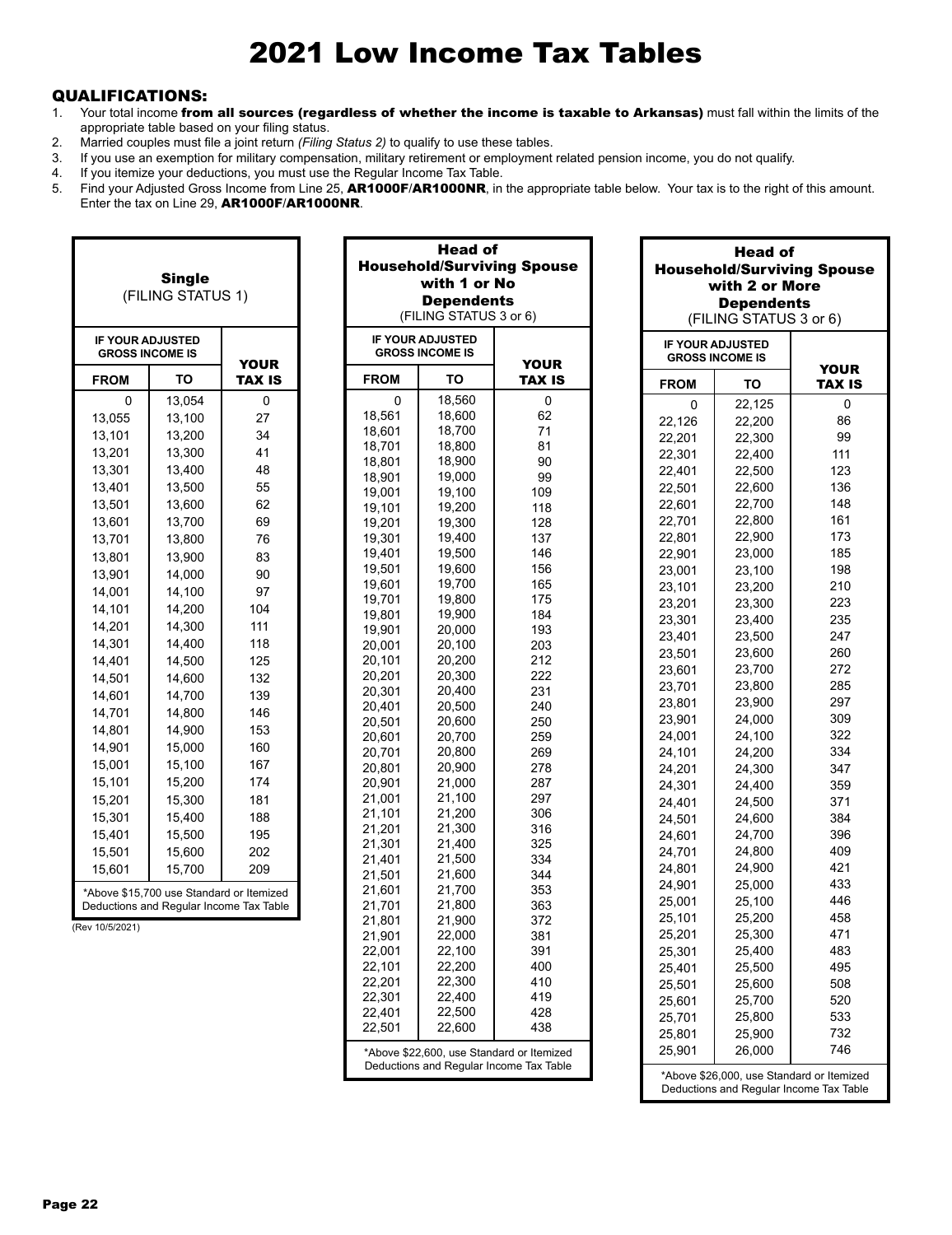# 2021 Low Income Tax Tables

|             | <b>Married Filing Joint (FILING STATUS 2)</b><br><b>With One or No Dependents</b> |                    |
|-------------|-----------------------------------------------------------------------------------|--------------------|
|             | IF YOUR ADJUSTED GROSS INCOME IS                                                  | <b>YOUR TAX IS</b> |
| <b>FROM</b> | TO                                                                                |                    |
| 0           | 22,015                                                                            | 0                  |
| 22,016      | 22,100                                                                            | 70                 |
| 22,101      | 22,200                                                                            | 80                 |
| 22,201      | 22,300                                                                            | 91                 |
| 22,301      | 22,400                                                                            | 101                |
| 22,401      | 22,500                                                                            | 112                |
| 22,501      | 22,600                                                                            | 122                |
| 22,601      | 22,700                                                                            | 132                |
| 22,701      | 22,800                                                                            | 143                |
| 22,801      | 22,900                                                                            | 153                |
| 22,901      | 23,000                                                                            | 164                |
| 23,001      | 23,100                                                                            | 174                |
| 23,101      | 23,200                                                                            | 184                |
| 23,201      | 23,300                                                                            | 195                |
| 23,301      | 23,400                                                                            | 205                |
| 23,401      | 23,500                                                                            | 216                |
| 23,501      | 23,600                                                                            | 226                |
| 23,601      | 23,700                                                                            | 236                |
| 23,701      | 23,800                                                                            | 247                |
| 23,801      | 23,900                                                                            | 257                |
| 23,901      | 24,000                                                                            | 268                |
| 24,001      | 24,100                                                                            | 278                |
| 24,101      | 24,200                                                                            | 288                |
| 24,201      | 24,300                                                                            | 299                |
| 24,301      | 24,400                                                                            | 309                |
| 24,401      | 24,500                                                                            | 320                |
| 24,501      | 24,600                                                                            | 330                |
| 24,601      | 24,700                                                                            | 340                |
| 24,701      | 24,800                                                                            | 351                |
| 24,801      | 24,900                                                                            | 361                |
| 24,901      | 25,000                                                                            | 372                |
| 25,001      | 25,100                                                                            | 382                |
| 25,101      | 25,200                                                                            | 392                |
| 25,201      | 25,300                                                                            | 403                |
| 25,301      | 25,400                                                                            | 413                |
| 25,401      | 25,500                                                                            | 424                |
| 25,501      | 25,600                                                                            | 434                |
| 25,601      | 25,700                                                                            | 444                |
| 25,701      | 25,800                                                                            | 455                |
| 25,801      | 25,900                                                                            | 465                |
| 25,901      | 26,000                                                                            | 476                |
| 26,001      | 26,100                                                                            | 486                |
|             | *Above \$26,100, use Standard or Itemized Deductions and Regular Income Tax Table |                    |

(Rev 10/5/2021)

|                  | <b>With Two or More Dependents</b> |                                                                                  |  |  |  |  |  |  |  |  |  |  |
|------------------|------------------------------------|----------------------------------------------------------------------------------|--|--|--|--|--|--|--|--|--|--|
|                  | IF YOUR ADJUSTED GROSS INCOME IS   | <b>YOUR TAX IS</b>                                                               |  |  |  |  |  |  |  |  |  |  |
| FROM             | TO                                 |                                                                                  |  |  |  |  |  |  |  |  |  |  |
| 0                | 26,496                             | 0                                                                                |  |  |  |  |  |  |  |  |  |  |
| 26,497           | 26,500                             | 100                                                                              |  |  |  |  |  |  |  |  |  |  |
| 26,501           | 26,600                             | 110                                                                              |  |  |  |  |  |  |  |  |  |  |
| 26,601           | 26,700                             | 120                                                                              |  |  |  |  |  |  |  |  |  |  |
| 26,701           | 26,800                             | 131                                                                              |  |  |  |  |  |  |  |  |  |  |
| 26,801           | 26,900                             | 141                                                                              |  |  |  |  |  |  |  |  |  |  |
| 26,901<br>27,001 | 27,000<br>27,100                   | 152<br>162                                                                       |  |  |  |  |  |  |  |  |  |  |
| 27,101           | 27,200                             | 172                                                                              |  |  |  |  |  |  |  |  |  |  |
| 27,201           | 27,300                             | 183                                                                              |  |  |  |  |  |  |  |  |  |  |
| 27,301           | 27,400                             | 193                                                                              |  |  |  |  |  |  |  |  |  |  |
| 27,401           | 27,500                             | 204                                                                              |  |  |  |  |  |  |  |  |  |  |
| 27,501           | 27,600                             | 214                                                                              |  |  |  |  |  |  |  |  |  |  |
| 27,601           | 27,700                             | 224                                                                              |  |  |  |  |  |  |  |  |  |  |
| 27,701           | 27,800                             | 235                                                                              |  |  |  |  |  |  |  |  |  |  |
| 27,801           | 27,900                             | 245                                                                              |  |  |  |  |  |  |  |  |  |  |
| 27,901           | 28,000                             | 256                                                                              |  |  |  |  |  |  |  |  |  |  |
| 28,001           | 28,100                             | 453                                                                              |  |  |  |  |  |  |  |  |  |  |
| 28,101           | 28,200                             | 465                                                                              |  |  |  |  |  |  |  |  |  |  |
| 28,201           | 28,300                             | 477                                                                              |  |  |  |  |  |  |  |  |  |  |
| 28,301           | 28,400                             | 489                                                                              |  |  |  |  |  |  |  |  |  |  |
| 28,401           | 28,500                             | 501                                                                              |  |  |  |  |  |  |  |  |  |  |
| 28,501           | 28,600                             | 513                                                                              |  |  |  |  |  |  |  |  |  |  |
| 28,601           | 28,700                             | 525                                                                              |  |  |  |  |  |  |  |  |  |  |
| 28,701           | 28,800                             | 537                                                                              |  |  |  |  |  |  |  |  |  |  |
| 28,801           | 28,900                             | 549                                                                              |  |  |  |  |  |  |  |  |  |  |
| 28,901           | 29,000                             | 561                                                                              |  |  |  |  |  |  |  |  |  |  |
| 29,001<br>29,101 | 29,100<br>29,200                   | 573<br>585                                                                       |  |  |  |  |  |  |  |  |  |  |
| 29,201           | 29,300                             | 597                                                                              |  |  |  |  |  |  |  |  |  |  |
| 29,301           | 29,400                             | 609                                                                              |  |  |  |  |  |  |  |  |  |  |
| 29,401           | 29,500                             | 621                                                                              |  |  |  |  |  |  |  |  |  |  |
| 29,501           | 29,600                             | 633                                                                              |  |  |  |  |  |  |  |  |  |  |
| 29,601           | 29,700                             | 645                                                                              |  |  |  |  |  |  |  |  |  |  |
| 29,701           | 29,800                             | 657                                                                              |  |  |  |  |  |  |  |  |  |  |
| 29,801           | 29,900                             | 669                                                                              |  |  |  |  |  |  |  |  |  |  |
| 29,901           | 30,000                             | 681                                                                              |  |  |  |  |  |  |  |  |  |  |
| 30,001           | 30,100                             | 693                                                                              |  |  |  |  |  |  |  |  |  |  |
| 30,101           | 30,200                             | 705                                                                              |  |  |  |  |  |  |  |  |  |  |
| 30,201           | 30,300                             | 717                                                                              |  |  |  |  |  |  |  |  |  |  |
| 30,301           | 30,400                             | 729                                                                              |  |  |  |  |  |  |  |  |  |  |
| 30,401           | 30,500                             | 741                                                                              |  |  |  |  |  |  |  |  |  |  |
| 30,501           | 30,600                             | 753                                                                              |  |  |  |  |  |  |  |  |  |  |
| 30,601           | 30,700                             | 765                                                                              |  |  |  |  |  |  |  |  |  |  |
| 30,701           | 30,800<br>30,900                   | 777                                                                              |  |  |  |  |  |  |  |  |  |  |
| 30,801<br>30,901 | 31,000                             | 789<br>801                                                                       |  |  |  |  |  |  |  |  |  |  |
| 31,001           | 31,100                             | 813                                                                              |  |  |  |  |  |  |  |  |  |  |
| 31,101           | 31,200                             | 825                                                                              |  |  |  |  |  |  |  |  |  |  |
| 31,201           | 31,300                             | 837                                                                              |  |  |  |  |  |  |  |  |  |  |
| 31,301           | 31,400                             | 849                                                                              |  |  |  |  |  |  |  |  |  |  |
| 31,401           | 31,500                             | 861                                                                              |  |  |  |  |  |  |  |  |  |  |
| 31,501           | 31,600                             | 873                                                                              |  |  |  |  |  |  |  |  |  |  |
| 31,601           | 31,700                             | 885                                                                              |  |  |  |  |  |  |  |  |  |  |
| 31,701           | 31,800                             | 897                                                                              |  |  |  |  |  |  |  |  |  |  |
| 31,801           | 31,900                             | 909                                                                              |  |  |  |  |  |  |  |  |  |  |
| 31,901           | 32,000                             | 921                                                                              |  |  |  |  |  |  |  |  |  |  |
| 32,001           | 32,100                             | 933                                                                              |  |  |  |  |  |  |  |  |  |  |
| 32,101           | 32,200                             | 945                                                                              |  |  |  |  |  |  |  |  |  |  |
|                  |                                    | *Above \$32,200 use Standard or Itemized Deductions and Regular Income Tax Table |  |  |  |  |  |  |  |  |  |  |

Married Filing Joint (FILING STATUS 2)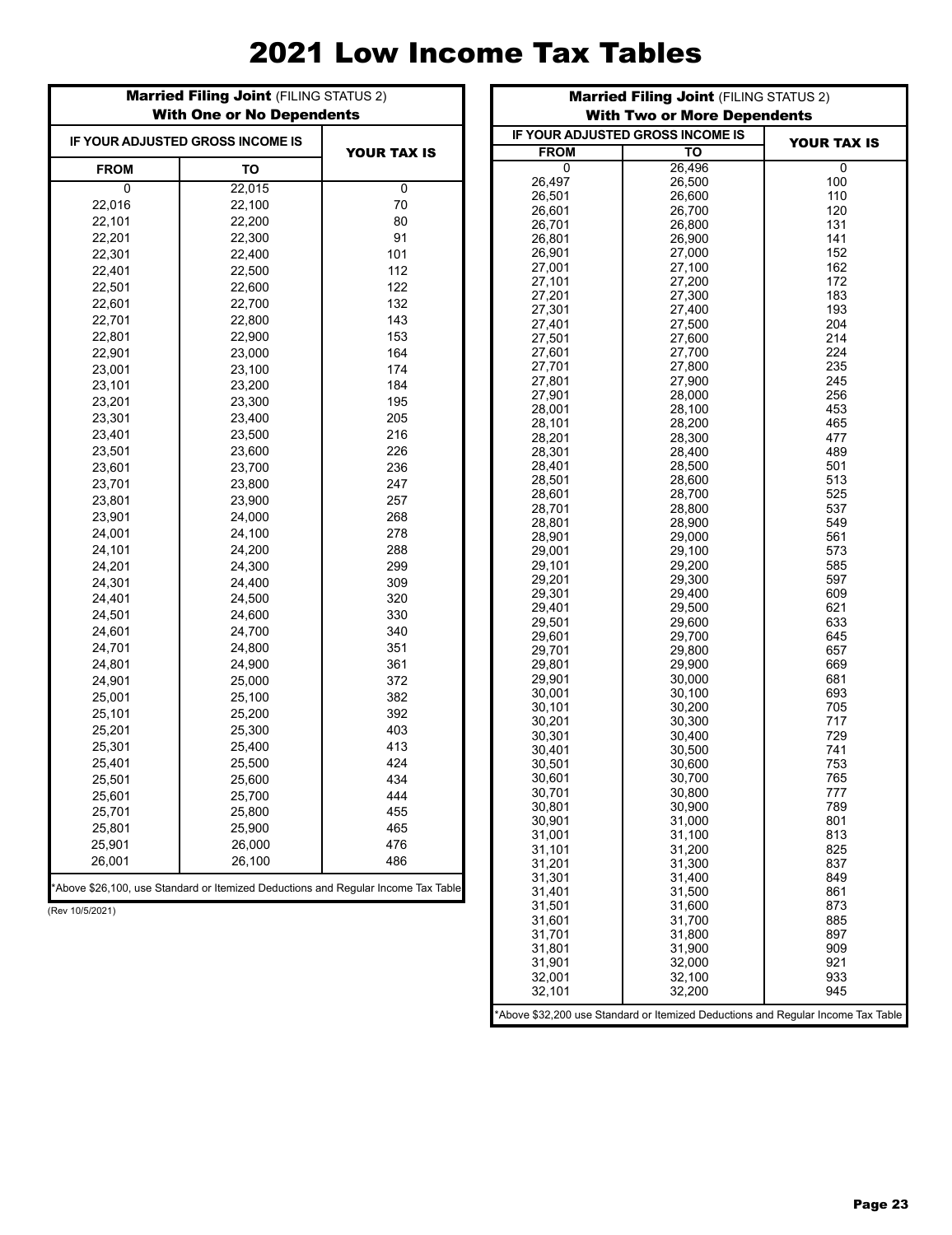### Instructions:

- 1. Find your net taxable income from Line 28, AR1000F/AR1000NR, in the table below. Your tax is to the right of this amount.
- 2. Married couples must use the same filing status and tax table. If one spouse uses the Regular Income Tax Table, then both must use the Regular Income Tax Table.
- 3. Be sure to subtract Line 27 (standard deduction or your itemized deductions) from Line 25 before using the Regular Income Tax Table. If you and your spouse use Filing Status 4 or 5, make sure you prorate your itemized deductions between you and your spouse.

Current year indexed tax brackets are available on our website at www.dfa.arkansas.gov/incometax

|                      | <b>If Your Income</b><br>is    | <b>YOUR</b><br><b>TAX</b> |               | <b>If Your Income</b><br>is    |              | <b>YOUR</b><br><b>TAX</b> |                                | <b>If Your Income</b><br>is |               |                         | <b>If Your Income</b><br>is |  |
|----------------------|--------------------------------|---------------------------|---------------|--------------------------------|--------------|---------------------------|--------------------------------|-----------------------------|---------------|-------------------------|-----------------------------|--|
| <b>As Much</b><br>As | <b>But Less</b><br><b>Than</b> | <b>IS</b>                 | As Much<br>As | <b>But Less</b><br><b>Than</b> | <b>IS</b>    | As Much<br>As             | <b>But Less</b><br><b>Than</b> | <b>TAX</b><br><b>IS</b>     | As Much<br>As | <b>But Less</b><br>Than | <b>TAX</b><br><b>IS</b>     |  |
|                      |                                |                           |               | 4,000                          |              |                           | 8,000                          |                             |               | 12,000                  |                             |  |
| 0                    | 100                            | $\Omega$                  | 4,000         | 4,100                          | 0            | 8,000                     | 8,100                          | 65                          | 12,000        | 12,100                  | 171                         |  |
| 100                  | 200                            | 0                         | 4,100         | 4,200                          | 0            | 8,100                     | 8,200                          | 67                          | 12,100        | 12,200                  | 174                         |  |
| 200                  | 300                            | 0                         | 4,200         | 4,300                          | 0            | 8,200                     | 8,300                          | 69                          | 12,200        | 12,300                  | 177                         |  |
| 300                  | 400                            | 0                         | 4,300         | 4,400                          | 0            | 8,300                     | 8,400                          | 71                          | 12,300        | 12,400                  | 180                         |  |
| 400                  | 500                            | 0                         | 4,400         | 4,500                          | 0            | 8,400                     | 8,500                          | 73                          | 12,400        | 12,500                  | 183                         |  |
| 500                  | 600                            | $\Omega$                  | 4,500         | 4,600                          | 0            | 8,500                     | 8,600                          | 75                          | 12,500        | 12,600                  | 186                         |  |
| 600                  | 700                            | 0                         | 4,600         | 4,700                          | 0            | 8,600                     | 8,700                          | 77                          | 12,600        | 12,700                  | 189                         |  |
| 700                  | 800                            | 0                         | 4,700         | 4,800                          | 0            | 8,700                     | 8,800                          | 79                          | 12,700        | 12,800                  | 192                         |  |
| 800                  | 900                            | 0                         | 4,800         | 4,900                          | $\mathbf{1}$ | 8,800                     | 8,900                          | 81                          | 12,800        | 12,900                  | 195                         |  |
| 900                  | 1,000                          | $\Omega$                  | 4,900         | 5,000                          | 3            | 8,900                     | 9,000                          | 83                          | 12,900        | 13,000                  | 198                         |  |
|                      | 1,000                          |                           |               | 5,000                          |              |                           | 9,000                          |                             |               | 13,000                  |                             |  |
| 1,000                | 1,100                          | 0                         | 5,000         | 5,100                          | 5            | 9,000                     | 9,100                          | 85                          | 13,000        | 13,100                  | 201                         |  |
| 1,100                | 1,200                          | 0                         | 5,100         | 5,200                          | 7            | 9,100                     | 9,200                          | 87                          | 13,100        | 13,200                  | 204                         |  |
| 1,200                | 1,300                          | 0                         | 5,200         | 5,300                          | 9            | 9,200                     | 9,300                          | 89                          | 13,200        | 13,300                  | 207                         |  |
| 1,300                | 1,400                          | 0                         | 5,300         | 5,400                          | 11           | 9,300                     | 9,400                          | 91                          | 13,300        | 13,400                  | 210                         |  |
| 1,400                | 1,500                          | 0                         | 5,400         | 5,500                          | 13           | 9,400                     | 9,500                          | 93                          | 13,400        | 13,500                  | 213                         |  |
| 1,500                | 1,600                          | 0                         | 5,500         | 5,600                          | 15           | 9,500                     | 9,600                          | 96                          | 13,500        | 13,600                  | 216                         |  |
| 1,600                | 1,700                          | 0                         | 5,600         | 5,700                          | 17           | 9,600                     | 9,700                          | 99                          | 13,600        | 13,700                  | 219                         |  |
| 1,700                | 1,800                          | 0                         | 5,700         | 5,800                          | 19           | 9,700                     | 9,800                          | 102                         | 13,700        | 13,800                  | 222                         |  |
| 1,800                | 1,900                          | 0                         | 5,800         | 5,900                          | 21           | 9,800                     | 9,900                          | 105                         | 13,800        | 13,900                  | 225                         |  |
| 1,900                | 2,000                          | $\Omega$                  | 5,900         | 6,000                          | 23           | 9,900                     | 10,000                         | 108                         | 13,900        | 14,000                  | 228                         |  |
|                      | 2,000                          |                           |               | 6,000                          |              |                           | 10,000                         |                             |               | 14,000                  |                             |  |
| 2,000                | 2,100                          | 0                         | 6,000         | 6,100                          | 25           | 10,000                    | 10,100                         | 111                         | 14,000        | 14,100                  | 231                         |  |
| 2,100                | 2,200                          | 0                         | 6,100         | 6,200                          | 27           | 10,100                    | 10,200                         | 114                         | 14,100        | 14,200                  | 234                         |  |
| 2,200                | 2,300                          | 0                         | 6,200         | 6,300                          | 29           | 10,200                    | 10,300                         | 117                         | 14,200        | 14,300                  | 237                         |  |
| 2,300                | 2,400                          | 0                         | 6,300         | 6,400                          | 31           | 10,300                    | 10,400                         | 120                         | 14,300        | 14,400                  | 240                         |  |
| 2,400                | 2,500                          | 0                         | 6,400         | 6,500                          | 33           | 10,400                    | 10,500                         | 123                         | 14,400        | 14,500                  | 243                         |  |
| 2,500                | 2,600                          | 0                         | 6,500         | 6,600                          | 35           | 10,500                    | 10,600                         | 126                         | 14,500        | 14,600                  | 247                         |  |
| 2,600                | 2,700                          | 0                         | 6,600         | 6,700                          | 37           | 10,600                    | 10,700                         | 129                         | 14,600        | 14,700                  | 250                         |  |
| 2,700                | 2,800                          | 0                         | 6,700         | 6,800                          | 39           | 10,700                    | 10,800                         | 132                         | 14,700        | 14,800                  | 253                         |  |
| 2,800                | 2,900                          | 0                         | 6,800         | 6,900                          | 41           | 10,800                    | 10,900                         | 135                         | 14,800        | 14,900                  | 257                         |  |
| 2,900                | 3,000                          | $\Omega$                  | 6,900         | 7,000                          | 43           | 10,900                    | 11,000                         | 138                         | 14,900        | 15,000                  | 260                         |  |
|                      | 3,000                          |                           |               | 7,000                          |              |                           | 11,000                         |                             |               | 15,000                  |                             |  |
| 3,000                | 3,100                          | $\Omega$                  | 7,000         | 7,100                          | 45           | 11,000                    | 11,100                         | 141                         | 15,000        | 15,100                  | 264                         |  |
| 3,100                | 3,200                          | 0                         | 7,100         | 7,200                          | 47           | 11,100                    | 11,200                         | 144                         | 15,100        | 15,200                  | 267                         |  |
| 3,200                | 3,300                          | 0                         | 7,200         | 7,300                          | 49           | 11,200                    | 11,300                         | 147                         | 15,200        | 15,300                  | 270                         |  |
| 3,300                | 3,400                          | 0                         | 7,300         | 7,400                          | 51           | 11,300                    | 11,400                         | 150                         | 15,300        | 15,400                  | 274                         |  |
| 3,400                | 3,500                          | 0                         | 7,400         | 7,500                          | 53           | 11,400                    | 11,500                         | 153                         | 15,400        | 15,500                  | 277                         |  |
| 3,500                | 3,600                          | 0                         | 7,500         | 7,600                          | 55           | 11,500                    | 11,600                         | 156                         | 15,500        | 15,600                  | 281                         |  |
| 3,600                | 3,700                          | 0                         | 7,600         | 7,700                          | 57           | 11,600                    | 11,700                         | 159                         | 15,600        | 15,700                  | 284                         |  |
| 3,700                | 3,800                          | 0                         | 7,700         | 7,800                          | 59           | 11,700                    | 11,800                         | 162                         | 15,700        | 15,800                  | 287                         |  |
| 3,800                | 3,900                          | 0                         | 7,800         | 7,900                          | 61           | 11,800                    | 11,900                         | 165                         | 15,800        | 15,900                  | 291                         |  |
| 3,900                | 4,000                          | 0                         | 7,900         | 8,000                          | 63           | 11,900                    | 12,000                         | 168                         | 15,900        | 16,000                  | 294                         |  |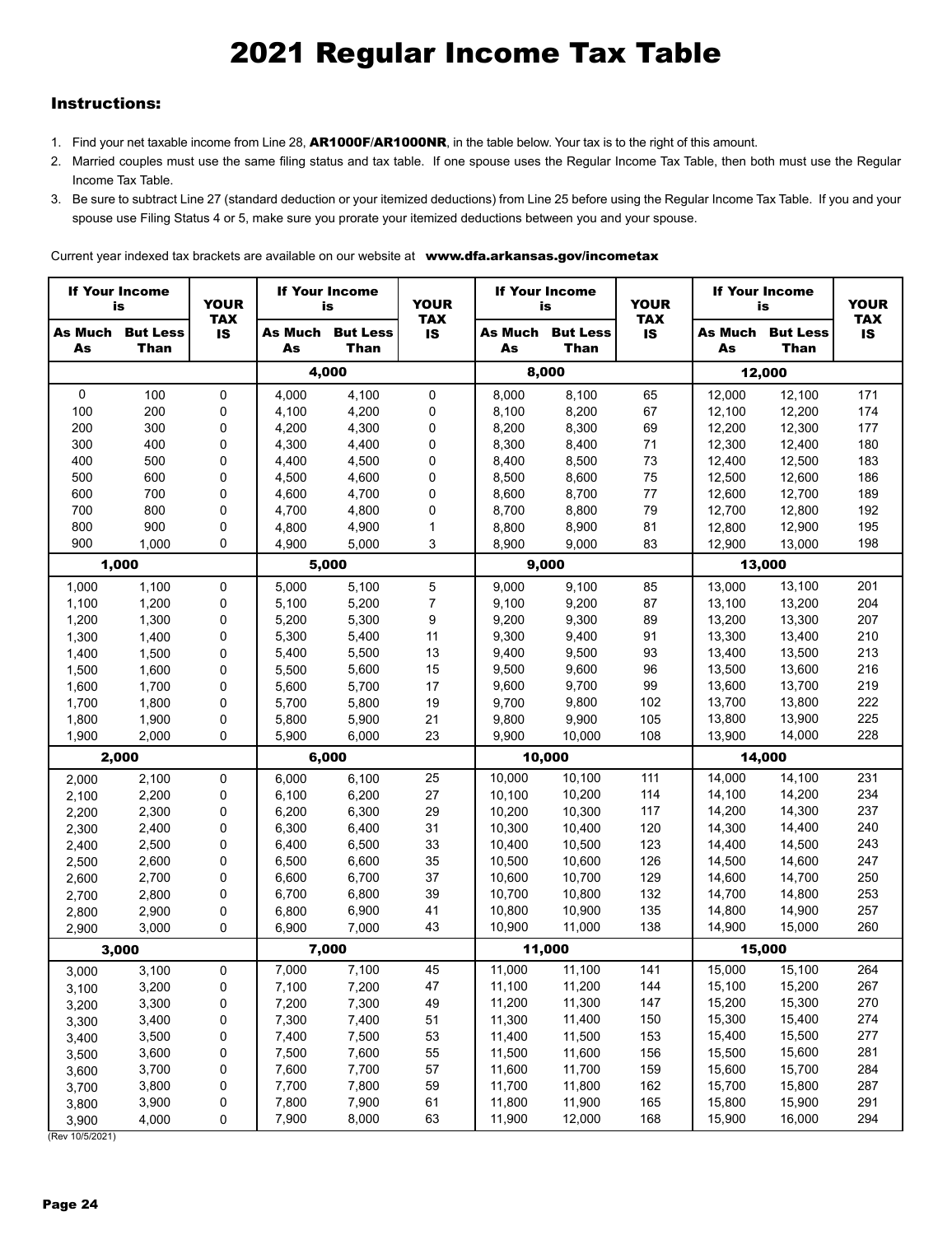|                  | <b>If Your Income</b><br>is     | <b>YOUR</b>             |                  | <b>If Your Income</b><br>is            |            | <b>If Your Income</b><br><b>YOUR</b><br>is<br><b>TAX</b> |                                 | <b>YOUR</b>             |                  | <b>If Your Income</b><br>is     | <b>YOUR</b>             |
|------------------|---------------------------------|-------------------------|------------------|----------------------------------------|------------|----------------------------------------------------------|---------------------------------|-------------------------|------------------|---------------------------------|-------------------------|
| As               | <b>As Much But Less</b><br>Than | <b>TAX</b><br><b>IS</b> | As               | <b>As Much But Less</b><br><b>Than</b> | <b>IS</b>  | As                                                       | <b>As Much But Less</b><br>Than | <b>TAX</b><br><b>IS</b> | As               | <b>As Much But Less</b><br>Than | <b>TAX</b><br><b>IS</b> |
|                  | 16,000                          |                         |                  | 21,000                                 |            |                                                          | 26,000                          |                         |                  | 31,000                          |                         |
| 16,000           | 16,100                          | 298                     | 21,000           | 21,100                                 | 468        | 26,000                                                   | 26,100                          | 863                     | 31,000           | 31,100                          | 1,113                   |
| 16,100           | 16,200                          | 301                     | 21,100           | 21,200                                 | 471        | 26,100                                                   | 26,200                          | 868                     | 31,100           | 31,200                          | 1,118                   |
| 16,200           | 16,300                          | 304                     | 21,200           | 21,300                                 | 474        | 26,200                                                   | 26,300                          | 873                     | 31,200           | 31,300                          | 1,123                   |
| 16,300<br>16,400 | 16,400<br>16,500                | 308<br>311              | 21,300<br>21,400 | 21,400<br>21,500                       | 478<br>481 | 26,300<br>26,400                                         | 26,400<br>26,500                | 878<br>883              | 31,300<br>31,400 | 31,400<br>31,500                | 1,128<br>1,133          |
| 16,500           | 16,600                          | 315                     | 21,500           | 21,600                                 | 485        | 26,500                                                   | 26,600                          | 888                     | 31,500           | 31,600                          | 1,138                   |
| 16,600           | 16,700                          | 318                     | 21,600           | 21,700                                 | 488        | 26,600                                                   | 26,700                          | 893                     | 31,600           | 31,700                          | 1,143                   |
| 16,700           | 16,800                          | 321                     | 21,700           | 21,800                                 | 491        | 26,700                                                   | 26,800                          | 898                     | 31,700           | 31,800                          | 1,148                   |
| 16,800           | 16,900                          | 325                     | 21,800           | 21,900                                 | 495        | 26,800                                                   | 26,900                          | 903                     | 31,800           | 31,900                          | 1,153                   |
| 16,900           | 17,000                          | 328                     | 21,900           | 22,000                                 | 498        | 26,900                                                   | 27,000                          | 908                     | 31,900           | 32,000                          | 1,158                   |
|                  | 17,000                          |                         |                  | 22,000                                 |            |                                                          | 27,000                          |                         |                  | 32,000                          |                         |
| 17,000           | 17,100                          | 332                     | 22,000           | 22,100                                 | 502        | 27,000                                                   | 27,100                          | 913                     | 32,000           | 32,100                          | 1,163                   |
| 17,100           | 17,200                          | 335                     | 22,100           | 22,200                                 | 505        | 27,100                                                   | 27,200                          | 918                     | 32,100           | 32,200                          | 1,168                   |
| 17,200           | 17,300                          | 338                     | 22,200           | 22,300                                 | 508        | 27,200                                                   | 27,300                          | 923                     | 32,200           | 32,300                          | 1,173                   |
| 17,300<br>17,400 | 17,400<br>17,500                | 342<br>345              | 22,300<br>22,400 | 22,400<br>22,500                       | 512<br>515 | 27,300<br>27,400                                         | 27,400<br>27,500                | 928<br>933              | 32,300<br>32,400 | 32,400<br>32,500                | 1,178<br>1,183          |
| 17,500           | 17,600                          | 349                     | 22,500           | 22,600                                 | 519        | 27,500                                                   | 27,600                          | 938                     | 32,500           | 32,600                          | 1,188                   |
| 17,600           | 17,700                          | 352                     | 22,600           | 22,700                                 | 522        | 27,600                                                   | 27,700                          | 943                     | 32,600           | 32,700                          | 1,193                   |
| 17,700           | 17,800                          | 355                     | 22,700           | 22,800                                 | 525        | 27,700                                                   | 27,800                          | 948                     | 32,700           | 32,800                          | 1,198                   |
| 17,800           | 17,900                          | 359                     | 22,800           | 22,900                                 | 529        | 27,800                                                   | 27,900                          | 953                     | 32,800           | 32,900                          | 1,203                   |
| 17,900           | 18,000                          | 362                     | 22,900           | 23,000                                 | 532        | 27,900                                                   | 28,000                          | 958                     | 32,900           | 33,000                          | 1,208                   |
|                  | 18,000                          |                         |                  | 23,000                                 |            |                                                          | 28,000                          |                         |                  | 33,000                          |                         |
| 18,000           | 18,100                          | 366                     | 23,000           | 23,100                                 | 536        | 28,000                                                   | 28,100                          | 963                     | 33,000           | 33,100                          | 1,213                   |
| 18,100           | 18,200                          | 369                     | 23,100           | 23,200                                 | 539        | 28,100                                                   | 28,200                          | 968                     | 33,100           | 33,200                          | 1,218                   |
| 18,200           | 18,300                          | 372                     | 23,200           | 23,300                                 | 542        | 28,200                                                   | 28,300                          | 973<br>978              | 33,200           | 33,300                          | 1,223                   |
| 18,300<br>18,400 | 18,400<br>18,500                | 376<br>379              | 23,300<br>23,400 | 23,400<br>23,500                       | 546<br>549 | 28,300<br>28,400                                         | 28,400<br>28,500                | 983                     | 33,300<br>33,400 | 33,400<br>33,500                | 1,228<br>1,233          |
| 18,500           | 18,600                          | 383                     | 23,500           | 23,600                                 | 553        | 28,500                                                   | 28,600                          | 988                     | 33,500           | 33,600                          | 1,238                   |
| 18,600           | 18,700                          | 386                     | 23,600           | 23,700                                 | 743        | 28,600                                                   | 28,700                          | 993                     | 33,600           | 33,700                          | 1,243                   |
| 18,700           | 18,800                          | 389                     | 23,700           | 23,800                                 | 748        | 28,700                                                   | 28,800                          | 998                     | 33,700           | 33,800                          | 1,248                   |
| 18,800           | 18,900                          | 393                     | 23,800           | 23,900                                 | 753        | 28,800                                                   | 28,900                          | 1,003                   | 33,800           | 33,900                          | 1,253                   |
| 18,900           | 19,000                          | 396                     | 23,900           | 24,000                                 | 758        | 28,900                                                   | 29,000                          | 1,008                   | 33,900           | 34,000                          | 1,258                   |
|                  | 19,000                          |                         |                  | 24,000                                 |            |                                                          | 29,000                          |                         |                  | 34,000                          |                         |
| 19,000           | 19,100                          | 400                     | 24.000           | 24,100                                 | 763        | 29,000                                                   | 29,100                          | 1,013                   | 34,000           | 34,100                          | 1,263                   |
| 19,100           | 19,200                          | 403                     | 24,100           | 24,200                                 | 768        | 29,100                                                   | 29,200                          | 1,018                   | 34,100           | 34,200                          | 1,268<br>1,273          |
| 19,200<br>19,300 | 19,300<br>19,400                | 406<br>410              | 24,200<br>24,300 | 24,300<br>24,400                       | 773<br>778 | 29,200<br>29,300                                         | 29,300<br>29,400                | 1,023<br>1,028          | 34,200<br>34,300 | 34,300<br>34,400                | 1,278                   |
| 19,400           | 19,500                          | 413                     | 24,400           | 24,500                                 | 783        | 29,400                                                   | 29,500                          | 1,033                   | 34,400           | 34,500                          | 1,283                   |
| 19,500           | 19,600                          | 417                     | 24,500           | 24,600                                 | 788        | 29,500                                                   | 29,600                          | 1,038                   | 34,500           | 34,600                          | 1,288                   |
| 19,600           | 19,700                          | 420                     | 24,600           | 24,700                                 | 793        | 29,600                                                   | 29,700                          | 1,043                   | 34,600           | 34,700                          | 1,293                   |
| 19,700           | 19,800                          | 423                     | 24,700           | 24,800                                 | 798        | 29,700                                                   | 29,800                          | 1,048                   | 34,700           | 34,800                          | 1,298                   |
| 19,800           | 19,900                          | 427                     | 24,800           | 24,900                                 | 803        | 29,800                                                   | 29,900                          | 1,053                   | 34,800           | 34,900                          | 1,303                   |
| 19,900           | 20,000                          | 430                     | 24,900           | 25,000                                 | 808        | 29,900                                                   | 30,000                          | 1,058                   | 34,900           | 35,000                          | 1,308                   |
|                  | 20,000                          |                         |                  | 25,000                                 |            |                                                          | 30,000                          |                         |                  | 35,000                          |                         |
| 20,000           | 20,100                          | 434                     | 25,000           | 25,100                                 | 813        | 30,000                                                   | 30,100                          | 1,063                   | 35,000           | 35,100                          | 1,313                   |
| 20,100           | 20,200                          | 437                     | 25,100           | 25,200                                 | 818        | 30,100                                                   | 30,200                          | 1,068                   | 35,100           | 35,200                          | 1,318                   |
| 20,200           | 20,300                          | 440                     | 25,200           | 25,300<br>25,400                       | 823<br>828 | 30,200<br>30,300                                         | 30,300                          | 1,073                   | 35,200           | 35,300                          | 1,323                   |
| 20,300<br>20,400 | 20,400<br>20,500                | 444<br>447              | 25,300<br>25,400 | 25,500                                 | 833        | 30,400                                                   | 30,400<br>30,500                | 1,078<br>1,083          | 35,300<br>35,400 | 35,400<br>35,500                | 1,328<br>1,333          |
| 20,500           | 20,600                          | 451                     | 25,500           | 25,600                                 | 838        | 30,500                                                   | 30,600                          | 1,088                   | 35,500           | 35,600                          | 1,338                   |
| 20,600           | 20,700                          | 454                     | 25,600           | 25,700                                 | 843        | 30,600                                                   | 30,700                          | 1,093                   | 35,600           | 35,700                          | 1,343                   |
| 20,700           | 20,800                          | 457                     | 25,700           | 25,800                                 | 848        | 30,700                                                   | 30,800                          | 1,098                   | 35,700           | 35,800                          | 1,348                   |
| 20,800           | 20,900                          | 461                     | 25,800           | 25,900                                 | 853        | 30,800                                                   | 30,900                          | 1,103                   | 35,800           | 35,900                          | 1,353                   |
| 20,900           | 21,000                          | 464                     | 25,900           | 26,000                                 | 858        | 30,900                                                   | 31,000                          | 1,108                   | 35,900           | 36,000                          | 1,358                   |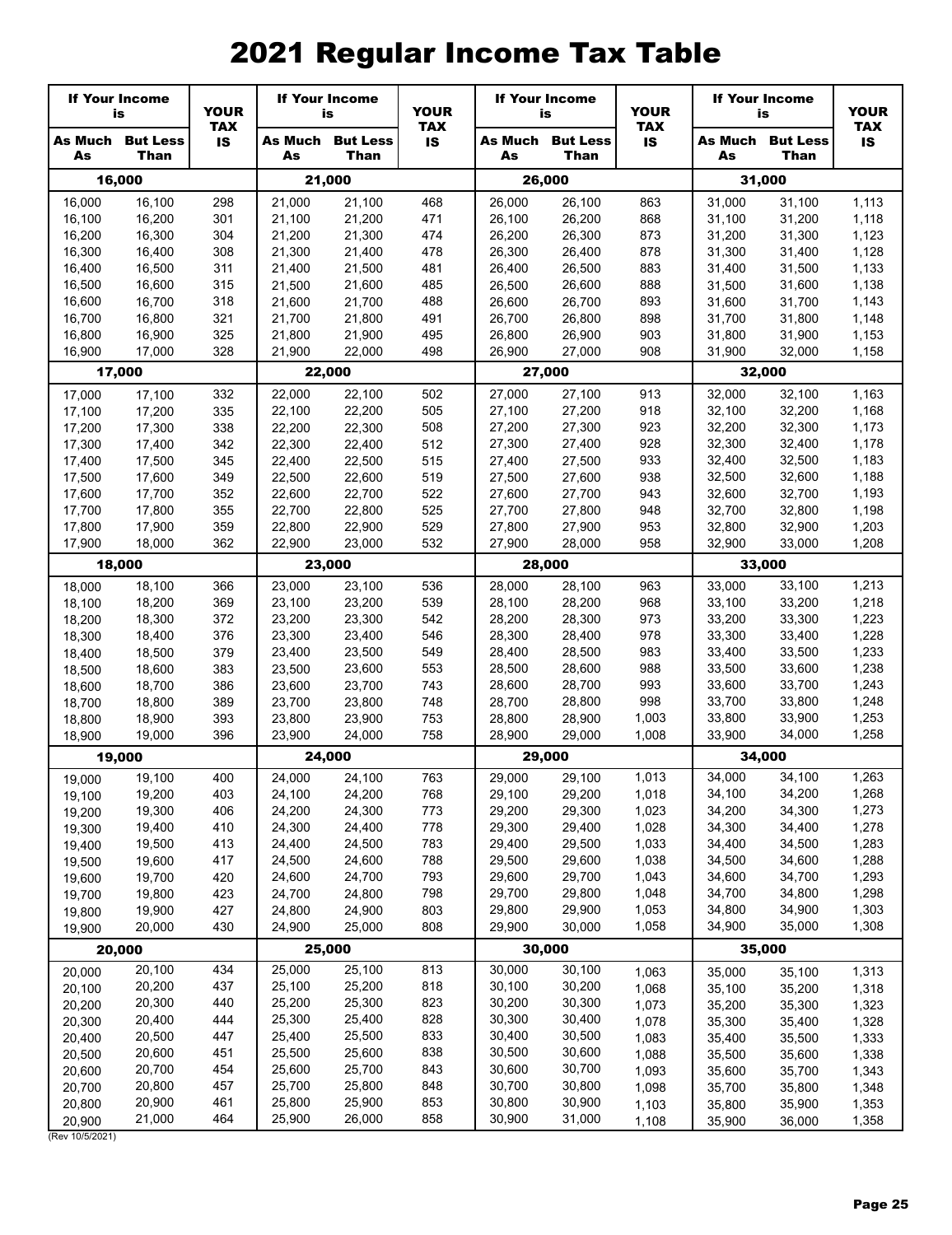|                  | <b>If Your Income</b><br>is     | <b>YOUR</b>             |                  | <b>If Your Income</b><br>is            |                | <b>If Your Income</b><br><b>YOUR</b><br>is<br><b>TAX</b> |                                        | <b>YOUR</b>             | <b>If Your Income</b><br>is | <b>YOUR</b>                            |                         |
|------------------|---------------------------------|-------------------------|------------------|----------------------------------------|----------------|----------------------------------------------------------|----------------------------------------|-------------------------|-----------------------------|----------------------------------------|-------------------------|
| As               | <b>As Much But Less</b><br>Than | <b>TAX</b><br><b>IS</b> | As               | <b>As Much But Less</b><br><b>Than</b> | <b>IS</b>      | As                                                       | <b>As Much But Less</b><br><b>Than</b> | <b>TAX</b><br><b>IS</b> | As                          | <b>As Much But Less</b><br><b>Than</b> | <b>TAX</b><br><b>IS</b> |
|                  | 36,000                          |                         |                  | 41,000                                 |                |                                                          | 46,000                                 |                         |                             | 51,000                                 |                         |
| 36,000           | 36,100                          | 1,363                   | 41,000           | 41,100                                 | 1,625          | 46,000                                                   | 46,100                                 | 1,920                   | 51,000                      | 51,100                                 | 2,215                   |
| 36,100           | 36,200                          | 1,368                   | 41,100           | 41,200                                 | 1,631          | 46,100                                                   | 46,200                                 | 1,926                   | 51,100                      | 51,200                                 | 2,221                   |
| 36,200           | 36,300                          | 1,373                   | 41,200           | 41,300                                 | 1,637          | 46,200                                                   | 46,300                                 | 1,932                   | 51,200                      | 51,300                                 | 2,227                   |
| 36,300           | 36,400                          | 1,378                   | 41,300           | 41,400                                 | 1,642          | 46,300                                                   | 46,400                                 | 1,937                   | 51,300                      | 51,400                                 | 2,232                   |
| 36,400<br>36,500 | 36,500<br>36,600                | 1,383<br>1,388          | 41,400<br>41,500 | 41,500<br>41,600                       | 1,648<br>1,654 | 46,400<br>46,500                                         | 46,500<br>46,600                       | 1,943<br>1,949          | 51,400<br>51,500            | 51,500<br>51,600                       | 2,238<br>2,244          |
| 36,600           | 36,700                          | 1,393                   | 41,600           | 41,700                                 | 1,660          | 46,600                                                   | 46,700                                 | 1,955                   | 51,600                      | 51,700                                 | 2,250                   |
| 36,700           | 36,800                          | 1,398                   | 41,700           | 41,800                                 | 1,666          | 46,700                                                   | 46,800                                 | 1,961                   | 51,700                      | 51,800                                 | 2,256                   |
| 36,800           | 36,900                          | 1,403                   | 41,800           | 41,900                                 | 1,672          | 46,800                                                   | 46,900                                 | 1,967                   | 51,800                      | 51,900                                 | 2,262                   |
| 36,900           | 37,000                          | 1,408                   | 41,900           | 42,000                                 | 1,678          | 46,900                                                   | 47,000                                 | 1,973                   | 51,900                      | 52,000                                 | 2,268                   |
|                  | 37,000                          |                         |                  | 42,000                                 |                |                                                          | 47,000                                 |                         |                             | 52,000                                 |                         |
| 37,000           | 37,100                          | 1,413                   | 42,000           | 42,100                                 | 1,684          | 47,000                                                   | 47,100                                 | 1,979                   | 52,000                      | 52,100                                 | 2,274                   |
| 37,100           | 37,200                          | 1,418                   | 42,100           | 42,200                                 | 1,690          | 47,100                                                   | 47,200                                 | 1,985                   | 52,100                      | 52,200                                 | 2,280                   |
| 37,200           | 37,300                          | 1,423                   | 42,200           | 42,300                                 | 1,696          | 47,200                                                   | 47,300                                 | 1,991                   | 52,200                      | 52,300                                 | 2,286                   |
| 37,300           | 37,400                          | 1,428                   | 42,300           | 42,400                                 | 1,701          | 47,300                                                   | 47,400                                 | 1,996                   | 52,300                      | 52,400                                 | 2,291                   |
| 37,400<br>37,500 | 37,500<br>37,600                | 1,433<br>1,438          | 42,400<br>42,500 | 42,500<br>42,600                       | 1,707<br>1,713 | 47,400<br>47,500                                         | 47,500<br>47,600                       | 2,002<br>2,008          | 52,400<br>52,500            | 52,500<br>52,600                       | 2,297<br>2,303          |
| 37,600           | 37,700                          | 1,443                   | 42,600           | 42,700                                 | 1,719          | 47,600                                                   | 47,700                                 | 2,014                   | 52,600                      | 52,700                                 | 2,309                   |
| 37,700           | 37,800                          | 1,448                   | 42,700           | 42,800                                 | 1,725          | 47,700                                                   | 47,800                                 | 2,020                   | 52,700                      | 52,800                                 | 2,315                   |
| 37,800           | 37,900                          | 1,453                   | 42,800           | 42,900                                 | 1,731          | 47,800                                                   | 47,900                                 | 2,026                   | 52,800                      | 52,900                                 | 2,321                   |
| 37,900           | 38,000                          | 1,458                   | 42.900           | 43,000                                 | 1,737          | 47,900                                                   | 48,000                                 | 2,032                   | 52,900                      | 53,000                                 | 2,327                   |
|                  | 38,000                          |                         |                  | 43,000                                 |                |                                                          | 48,000                                 |                         |                             | 53,000                                 |                         |
| 38,000           | 38,100                          | 1,463                   | 43,000           | 43,100                                 | 1,743          | 48,000                                                   | 48,100                                 | 2,038                   | 53,000                      | 53,100                                 | 2,333                   |
| 38,100           | 38,200                          | 1,468                   | 43,100           | 43,200                                 | 1,749          | 48,100                                                   | 48,200                                 | 2,044                   | 53,100                      | 53,200                                 | 2,339                   |
| 38,200           | 38,300                          | 1,473                   | 43,200           | 43,300                                 | 1,755          | 48,200                                                   | 48,300                                 | 2,050                   | 53,200                      | 53,300                                 | 2,345                   |
| 38,300           | 38,400                          | 1,478                   | 43,300           | 43,400                                 | 1,760          | 48,300                                                   | 48,400                                 | 2,055                   | 53,300                      | 53,400                                 | 2,350                   |
| 38,400<br>38,500 | 38,500<br>38,600                | 1,483<br>1,488          | 43,400<br>43,500 | 43,500<br>43,600                       | 1,766<br>1,772 | 48,400<br>48,500                                         | 48,500<br>48,600                       | 2,061<br>2,067          | 53,400<br>53,500            | 53,500<br>53,600                       | 2,356<br>2,362          |
| 38,600           | 38,700                          | 1,493                   | 43,600           | 43,700                                 | 1,778          | 48,600                                                   | 48,700                                 | 2,073                   | 53,600                      | 53,700                                 | 2,368                   |
| 38,700           | 38,800                          | 1,498                   | 43,700           | 43,800                                 | 1,784          | 48,700                                                   | 48,800                                 | 2,079                   | 53,700                      | 53,800                                 | 2,374                   |
| 38,800           | 38,900                          | 1,503                   | 43,800           | 43,900                                 | 1,790          | 48,800                                                   | 48,900                                 | 2,085                   | 53,800                      | 53,900                                 | 2,380                   |
| 38,900           | 39,000                          | 1,508                   | 43,900           | 44,000                                 | 1,796          | 48,900                                                   | 49.000                                 | 2,091                   | 53,900                      | 54,000                                 | 2,386                   |
|                  | 39,000                          |                         |                  | 44,000                                 |                |                                                          | 49,000                                 |                         |                             | 54,000                                 |                         |
| 39,000           | 39,100                          | 1,513                   | 44,000           | 44,100                                 | 1.802          | 49,000                                                   | 49,100                                 | 2,097                   | 54,000                      | 54,100                                 | 2,392                   |
| 39,100           | 39,200                          | 1,518                   |                  | 44,100 44,200                          | 1,808          |                                                          | 49,100 49,200                          | 2,103                   | 54,100                      | 54,200                                 | 2,398                   |
| 39,200           | 39,300                          | 1,523                   | 44,200           | 44,300                                 | 1,814          | 49,200                                                   | 49,300                                 | 2,109                   | 54,200                      | 54,300                                 | 2,404                   |
| 39,300           | 39,400<br>39,500                | 1,528<br>1,533          | 44,300<br>44,400 | 44,400<br>44,500                       | 1,819<br>1,825 | 49,300<br>49,400                                         | 49,400<br>49,500                       | 2,114<br>2,120          | 54,300<br>54,400            | 54,400<br>54,500                       | 2,409<br>2,415          |
| 39,400<br>39,500 | 39,600                          | 1,538                   | 44,500           | 44,600                                 | 1,831          | 49,500                                                   | 49,600                                 | 2,126                   | 54,500                      | 54,600                                 | 2,421                   |
| 39,600           | 39,700                          | 1,543                   | 44,600           | 44,700                                 | 1,837          | 49,600                                                   | 49,700                                 | 2,132                   | 54,600                      | 54,700                                 | 2,427                   |
| 39,700           | 39,800                          | 1,548                   | 44,700           | 44,800                                 | 1,843          | 49,700                                                   | 49,800                                 | 2,138                   | 54,700                      | 54,800                                 | 2,433                   |
| 39,800           | 39,900                          | 1,554                   | 44,800           | 44,900                                 | 1,849          | 49,800                                                   | 49,900                                 | 2,144                   | 54,800                      | 54,900                                 | 2,439                   |
| 39,900           | 40,000                          | 1,560                   | 44,900           | 45,000                                 | 1,855          | 49,900                                                   | 50,000                                 | 2,150                   | 54,900                      | 55,000                                 | 2,445                   |
|                  | 40,000                          |                         |                  | 45,000                                 |                |                                                          | 50,000                                 |                         |                             | 55,000                                 |                         |
| 40,000           | 40,100                          | 1,566                   | 45,000           | 45,100                                 | 1,861          | 50,000                                                   | 50,100                                 | 2,156                   | 55,000                      | 55,100                                 | 2,451                   |
| 40,100           | 40,200                          | 1,572                   | 45,100           | 45,200                                 | 1,867          | 50,100                                                   | 50,200                                 | 2,162                   | 55,100                      | 55,200                                 | 2,457                   |
| 40,200           | 40,300                          | 1,578                   | 45,200           | 45,300                                 | 1,873          | 50,200                                                   | 50,300                                 | 2,168                   | 55,200                      | 55,300                                 | 2,463                   |
| 40,300           | 40,400                          | 1,583                   | 45,300           | 45,400                                 | 1,878          | 50,300                                                   | 50,400                                 | 2,173                   | 55,300                      | 55,400                                 | 2,468                   |
| 40,400           | 40,500<br>40,600                | 1,589<br>1,595          | 45,400<br>45,500 | 45,500<br>45,600                       | 1,884<br>1,890 | 50,400<br>50,500                                         | 50,500<br>50,600                       | 2,179                   | 55,400                      | 55,500                                 | 2,474                   |
| 40,500<br>40,600 | 40,700                          | 1,601                   | 45,600           | 45,700                                 | 1,896          | 50,600                                                   | 50,700                                 | 2,185<br>2,191          | 55,500<br>55,600            | 55,600<br>55,700                       | 2,480<br>2,486          |
| 40,700           | 40,800                          | 1,607                   | 45,700           | 45,800                                 | 1,902          | 50,700                                                   | 50,800                                 | 2,197                   | 55,700                      | 55,800                                 | 2,492                   |
| 40,800           | 40,900                          | 1,613                   | 45,800           | 45,900                                 | 1,908          | 50,800                                                   | 50,900                                 | 2,203                   | 55,800                      | 55,900                                 | 2,498                   |
| 40,900           | 41,000                          | 1,619                   | 45,900           | 46,000                                 | 1,914          | 50,900                                                   | 51,000                                 | 2,209                   | 55,900                      | 56,000                                 | 2,504                   |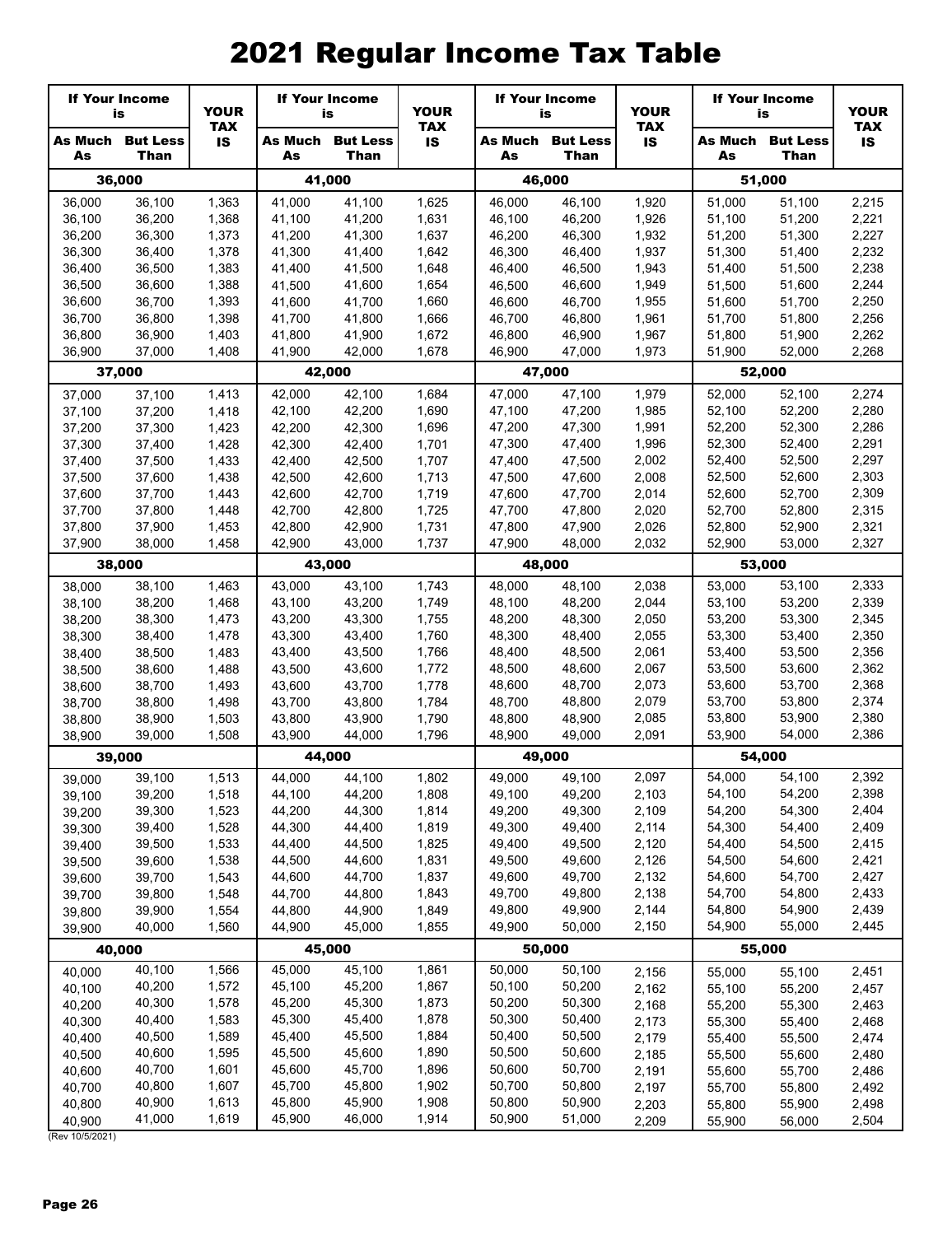|                  | <b>If Your Income</b><br>is            | <b>YOUR</b>             |                  | <b>If Your Income</b><br>is            |                | <b>YOUR</b><br><b>TAX</b> |                                        |                         | <b>If Your Income</b><br>is |                                        |                         | <b>If Your Income</b><br>is | <b>YOUR</b> |
|------------------|----------------------------------------|-------------------------|------------------|----------------------------------------|----------------|---------------------------|----------------------------------------|-------------------------|-----------------------------|----------------------------------------|-------------------------|-----------------------------|-------------|
| As               | <b>As Much But Less</b><br><b>Than</b> | <b>TAX</b><br><b>IS</b> | As               | <b>As Much But Less</b><br><b>Than</b> | <b>IS</b>      | As                        | <b>As Much But Less</b><br><b>Than</b> | <b>TAX</b><br><b>IS</b> | As                          | <b>As Much But Less</b><br><b>Than</b> | <b>TAX</b><br><b>IS</b> |                             |             |
|                  | 56,000                                 |                         |                  | 61,000                                 |                |                           | 66,000                                 |                         |                             | 71,000                                 |                         |                             |             |
| 56,000           | 56,100                                 | 2,510                   | 61,000           | 61,100                                 | 2,805          | 66,000                    | 66,100                                 | 3,100                   | 71,000                      | 71,100                                 | 3,395                   |                             |             |
| 56,100           | 56,200                                 | 2,516                   | 61,100           | 61,200                                 | 2,811          | 66,100                    | 66,200                                 | 3,106                   | 71,100                      | 71,200                                 | 3,401                   |                             |             |
| 56,200           | 56,300                                 | 2,522                   | 61,200           | 61,300                                 | 2,817          | 66,200                    | 66,300                                 | 3,112                   | 71,200                      | 71,300                                 | 3,407                   |                             |             |
| 56,300<br>56,400 | 56,400<br>56,500                       | 2,527<br>2,533          | 61,300<br>61,400 | 61,400<br>61,500                       | 2,822<br>2,828 | 66,300<br>66,400          | 66,400<br>66,500                       | 3,117<br>3,123          | 71,300<br>71,400            | 71,400<br>71,500                       | 3,412<br>3,418          |                             |             |
| 56,500           | 56,600                                 | 2,539                   | 61,500           | 61,600                                 | 2,834          | 66,500                    | 66,600                                 | 3,129                   | 71,500                      | 71,600                                 | 3,424                   |                             |             |
| 56,600           | 56,700                                 | 2,545                   | 61,600           | 61,700                                 | 2,840          | 66,600                    | 66,700                                 | 3,135                   | 71,600                      | 71,700                                 | 3,430                   |                             |             |
| 56,700           | 56,800                                 | 2,551                   | 61,700           | 61,800                                 | 2,846          | 66,700                    | 66,800                                 | 3,141                   | 71,700                      | 71,800                                 | 3,436                   |                             |             |
| 56,800           | 56,900                                 | 2,557                   | 61,800           | 61,900                                 | 2,852          | 66,800                    | 66,900                                 | 3,147                   | 71,800                      | 71,900                                 | 3,442                   |                             |             |
| 56,900           | 57,000                                 | 2,563                   | 61,900           | 62,000                                 | 2,858          | 66,900                    | 67,000                                 | 3,153                   | 71,900                      | 72,000                                 | 3,448                   |                             |             |
|                  | 57,000                                 |                         |                  | 62,000                                 |                |                           | 67,000                                 |                         |                             | 72,000                                 |                         |                             |             |
| 57,000           | 57,100                                 | 2,569                   | 62,000           | 62,100                                 | 2,864          | 67,000                    | 67,100                                 | 3,159                   | 72,000                      | 72,100                                 | 3,454                   |                             |             |
| 57,100           | 57,200                                 | 2,575                   | 62,100           | 62,200                                 | 2,870          | 67,100                    | 67,200                                 | 3,165                   | 72,100                      | 72,200                                 | 3,460                   |                             |             |
| 57,200           | 57,300                                 | 2,581                   | 62,200           | 62,300                                 | 2,876          | 67,200                    | 67,300                                 | 3,171                   | 72,200                      | 72,300                                 | 3,466                   |                             |             |
| 57,300<br>57,400 | 57,400<br>57,500                       | 2,586<br>2,592          | 62,300<br>62,400 | 62,400<br>62,500                       | 2,881<br>2,887 | 67,300<br>67,400          | 67,400<br>67,500                       | 3,176<br>3,182          | 72,300<br>72,400            | 72,400<br>72,500                       | 3,471<br>3,477          |                             |             |
| 57,500           | 57,600                                 | 2,598                   | 62,500           | 62,600                                 | 2,893          | 67,500                    | 67,600                                 | 3,188                   | 72,500                      | 72,600                                 | 3,483                   |                             |             |
| 57,600           | 57,700                                 | 2,604                   | 62,600           | 62,700                                 | 2,899          | 67,600                    | 67,700                                 | 3,194                   | 72,600                      | 72,700                                 | 3,489                   |                             |             |
| 57,700           | 57,800                                 | 2,610                   | 62,700           | 62,800                                 | 2,905          | 67,700                    | 67,800                                 | 3,200                   | 72,700                      | 72,800                                 | 3,495                   |                             |             |
| 57,800           | 57,900                                 | 2,616                   | 62,800           | 62,900                                 | 2,911          | 67,800                    | 67,900                                 | 3,206                   | 72,800                      | 72,900                                 | 3,501                   |                             |             |
| 57,900           | 58,000                                 | 2,622                   | 62,900           | 63,000                                 | 2,917          | 67,900                    | 68,000                                 | 3,212                   | 72,900                      | 73,000                                 | 3,507                   |                             |             |
|                  | 58,000                                 |                         |                  | 63,000                                 |                |                           | 68,000                                 |                         |                             | 73,000                                 |                         |                             |             |
| 58,000           | 58,100                                 | 2,628                   | 63,000           | 63,100                                 | 2,923          | 68,000                    | 68,100                                 | 3,218                   | 73,000                      | 73,100                                 | 3,513                   |                             |             |
| 58,100           | 58,200                                 | 2,634                   | 63,100           | 63,200                                 | 2,929          | 68,100                    | 68,200                                 | 3,224                   | 73,100                      | 73,200                                 | 3,519                   |                             |             |
| 58,200           | 58,300<br>58,400                       | 2,640<br>2,645          | 63,200<br>63,300 | 63,300<br>63,400                       | 2,935<br>2,940 | 68,200<br>68,300          | 68,300<br>68,400                       | 3,230<br>3,235          | 73,200<br>73,300            | 73,300<br>73,400                       | 3,525<br>3,530          |                             |             |
| 58,300<br>58,400 | 58,500                                 | 2,651                   | 63,400           | 63,500                                 | 2,946          | 68,400                    | 68,500                                 | 3,241                   | 73,400                      | 73,500                                 | 3,536                   |                             |             |
| 58,500           | 58,600                                 | 2,657                   | 63,500           | 63,600                                 | 2,952          | 68,500                    | 68,600                                 | 3,247                   | 73,500                      | 73,600                                 | 3,542                   |                             |             |
| 58,600           | 58,700                                 | 2,663                   | 63,600           | 63,700                                 | 2,958          | 68,600                    | 68,700                                 | 3,253                   | 73,600                      | 73,700                                 | 3,548                   |                             |             |
| 58,700           | 58,800                                 | 2,669                   | 63,700           | 63,800                                 | 2,964          | 68,700                    | 68,800                                 | 3,259                   | 73,700                      | 73,800                                 | 3,554                   |                             |             |
| 58,800           | 58,900                                 | 2,675                   | 63,800           | 63,900                                 | 2,970          | 68,800                    | 68,900                                 | 3,265                   | 73,800                      | 73,900                                 | 3,560                   |                             |             |
| 58,900           | 59,000                                 | 2,681                   | 63,900           | 64,000                                 | 2,976          | 68,900                    | 69,000                                 | 3,271                   | 73,900                      | 74,000                                 | 3,566                   |                             |             |
|                  | 59,000                                 |                         |                  | 64,000                                 |                |                           | 69,000                                 |                         |                             | 74,000                                 |                         |                             |             |
| 59,000           | 59,100                                 | 2,687                   | 64,000           | 64,100                                 | 2,982          | 69,000                    | 69,100                                 | 3,277                   | 74,000                      | 74,100                                 | 3,572                   |                             |             |
| 59,100           | 59,200                                 | 2,693                   | 64,100           | 64,200                                 | 2,988          | 69,100                    | 69,200                                 | 3,283                   | 74,100                      | 74,200                                 | 3,578                   |                             |             |
| 59,200<br>59,300 | 59,300<br>59,400                       | 2,699<br>2,704          | 64,200<br>64,300 | 64,300<br>64,400                       | 2,994<br>2,999 | 69,200<br>69,300          | 69,300<br>69,400                       | 3,289<br>3,294          | 74,200<br>74,300            | 74,300<br>74,400                       | 3,584<br>3,589          |                             |             |
| 59,400           | 59,500                                 | 2,710                   | 64,400           | 64,500                                 | 3,005          | 69,400                    | 69,500                                 | 3,300                   | 74,400                      | 74,500                                 | 3,595                   |                             |             |
| 59,500           | 59,600                                 | 2,716                   | 64,500           | 64,600                                 | 3,011          | 69,500                    | 69,600                                 | 3,306                   | 74,500                      | 74,600                                 | 3,601                   |                             |             |
| 59,600           | 59,700                                 | 2,722                   | 64,600           | 64,700                                 | 3,017          | 69,600                    | 69,700                                 | 3,312                   | 74,600                      | 74,700                                 | 3,607                   |                             |             |
| 59,700           | 59,800                                 | 2,728                   | 64,700           | 64,800                                 | 3,023          | 69,700                    | 69,800                                 | 3,318                   | 74,700                      | 74,800                                 | 3,613                   |                             |             |
| 59,800           | 59,900                                 | 2,734                   | 64,800           | 64,900                                 | 3,029          | 69,800                    | 69,900                                 | 3,324                   | 74,800                      | 74,900                                 | 3,619                   |                             |             |
| 59,900           | 60,000                                 | 2,740                   | 64,900           | 65,000                                 | 3,035          | 69,900                    | 70,000                                 | 3,330                   | 74,900                      | 75,001                                 | 3,625                   |                             |             |
|                  | 60,000                                 |                         |                  | 65,000                                 |                |                           | 70,000                                 |                         |                             | 75,001                                 |                         |                             |             |
| 60,000           | 60,100                                 | 2,746                   | 65,000           | 65,100                                 | 3,041          | 70,000                    | 70,100                                 | 3,336                   | 75,001                      | 75,101                                 | 3,631                   |                             |             |
| 60,100           | 60,200                                 | 2,752                   | 65,100           | 65,200<br>65,300                       | 3,047<br>3,053 | 70,100<br>70,200          | 70,200<br>70,300                       | 3,342                   | 75,101                      | 75,201                                 | 3,637                   |                             |             |
| 60,200<br>60,300 | 60,300<br>60,400                       | 2,758<br>2,763          | 65,200<br>65,300 | 65,400                                 | 3,058          | 70,300                    | 70,400                                 | 3,348<br>3,353          | 75,201<br>75,301            | 75,301<br>75,401                       | 3,643<br>3,648          |                             |             |
| 60,400           | 60,500                                 | 2,769                   | 65,400           | 65,500                                 | 3,064          | 70,400                    | 70,500                                 | 3,359                   | 75,401                      | 75,501                                 | 3,654                   |                             |             |
| 60,500           | 60,600                                 | 2,775                   | 65,500           | 65,600                                 | 3,070          | 70,500                    | 70,600                                 | 3,365                   | 75,501                      | 75,601                                 | 3,660                   |                             |             |
| 60,600           | 60,700                                 | 2,781                   | 65,600           | 65,700                                 | 3,076          | 70,600                    | 70,700                                 | 3,371                   | 75,601                      | 75,701                                 | 3,666                   |                             |             |
| 60,700           | 60,800                                 | 2,787                   | 65,700           | 65,800                                 | 3,082          | 70,700                    | 70,800                                 | 3,377                   | 75,701                      | 75,801                                 | 3,672                   |                             |             |
| 60,800           | 60,900                                 | 2,793                   | 65,800           | 65,900                                 | 3,088          | 70,800                    | 70,900                                 | 3,383                   | 75,801                      | 75,901                                 | 3,678                   |                             |             |
| 60,900           | 61,000                                 | 2,799                   | 65,900           | 66,000                                 | 3,094          | 70,900                    | 71,000                                 | 3,389                   | 75,901                      | 76,001                                 | 3,684                   |                             |             |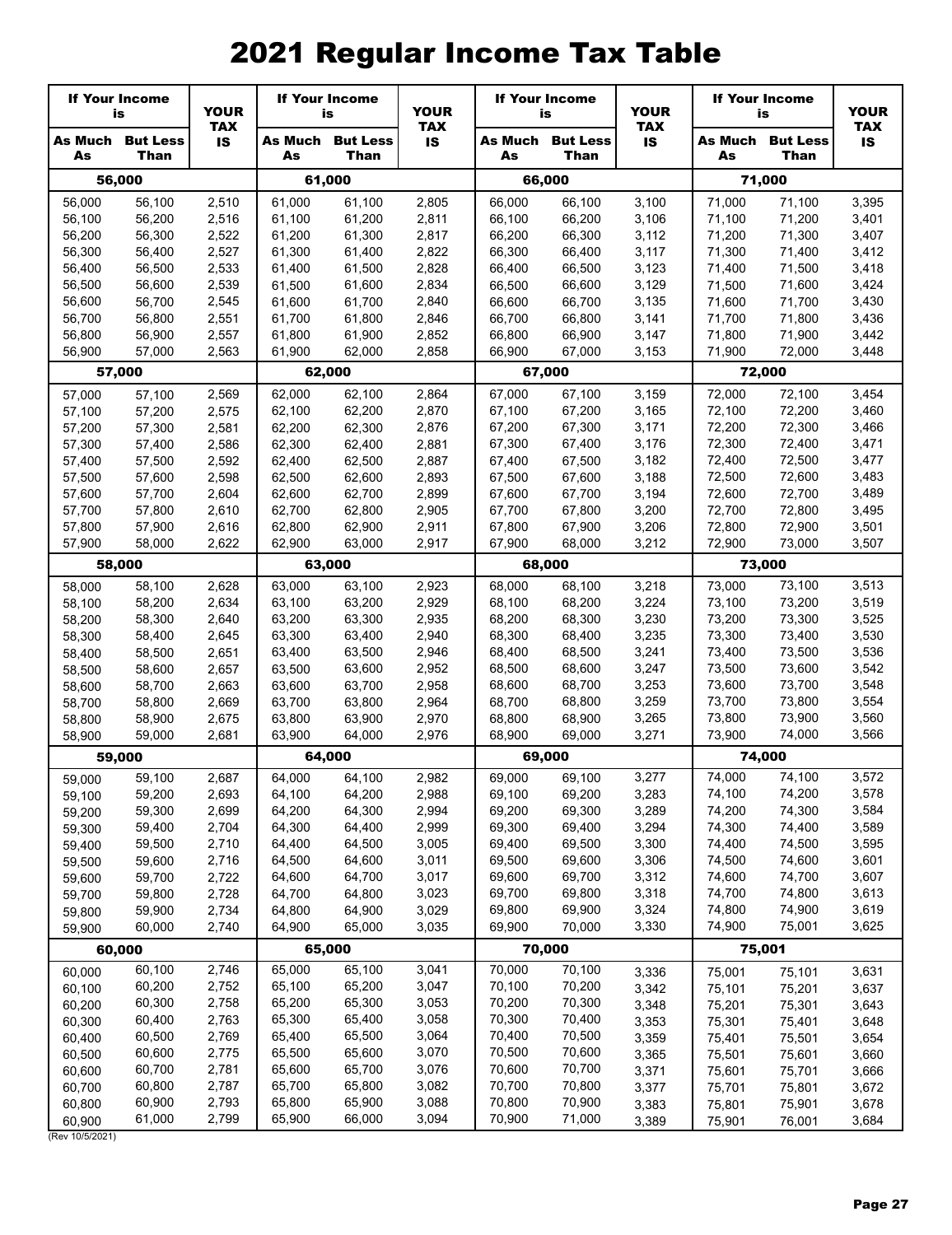|                  | <b>If Your Income</b><br>is     | <b>YOUR</b>      |                  | <b>If Your Income</b><br>is | <b>YOUR</b>             | <b>If Your Income</b><br>is |                         | <b>YOUR</b>             |
|------------------|---------------------------------|------------------|------------------|-----------------------------|-------------------------|-----------------------------|-------------------------|-------------------------|
| As               | <b>As Much But Less</b><br>Than | <b>TAX</b><br>IS | As Much<br>As    | <b>But Less</b><br>Than     | <b>TAX</b><br><b>IS</b> | As Much<br>As               | <b>But Less</b><br>Than | <b>TAX</b><br><b>IS</b> |
|                  | 76,001                          |                  | 81,001           |                             |                         |                             | 86,001                  |                         |
| 76,001           | 76,101                          | 3,690            | 81,001           | 81,101                      | 3,985                   | 86,001                      | 86,101                  | 4,490                   |
| 76,101           | 76,201                          | 3,696            | 81,101           | 81,201                      | 3,991                   | 86,101                      | 86,201                  | 4,495                   |
| 76,201           | 76,301                          | 3,702            | 81,201           | 81,301                      | 3,997                   | 86,201                      | 86,301                  | 4,501                   |
| 76,301           | 76,401                          | 3,707            | 81,301           | 81,401                      | 4,002                   | 86,301                      | 86,401                  | 4,507                   |
| 76,401           | 76,501                          | 3,713            | 81,401           | 81,501                      | 4,008                   | 86,401                      | 86,501                  | 4,513                   |
| 76,501           | 76,601                          | 3,719            | 81,501           | 81,601                      | 4,014                   | 86,501                      | 86,601                  | 4,619                   |
| 76,601           | 76,701                          | 3,725            | 81,601           | 81,701                      | 4,020                   | 86,601                      | 86,701                  | 4,625                   |
| 76,701           | 76,801                          | 3,731            | 81,701           | 81,801                      | 4,026                   | 86,701                      | 86,801                  | 4,631                   |
| 76,801           | 76,901                          | 3,737            | 81,801           | 81,901                      | 4,032                   | 86,801                      | 86,901                  | 4,637                   |
| 76,901           | 77,001                          | 3,743            | 81,901           | 82,001                      | 4,038                   | 86,901                      | 87,001                  | 4,643                   |
|                  | 77,001                          |                  |                  | 82,001                      |                         |                             | 87,001                  |                         |
| 77,001           | 77,101                          | 3,749            | 82,001           | 82,101                      | 4,044                   | 87,001                      | 87,101                  | 4,649                   |
| 77,101           | 77,201                          | 3,755            | 82,101           | 82,201                      | 4,050                   | 87,101                      | 87,201                  | 4,654                   |
| 77,201           | 77,301                          | 3,761            | 82,201           | 82,301                      | 4,056                   | 87,201                      | 87,301                  | 4,660                   |
| 77,301           | 77,401                          | 3,766            | 82,301           | 82,401                      | 4,061                   | 87,301                      | 87,401                  | 4,666                   |
| 77,401           | 77,501                          | 3,772            | 82,401           | 82,501                      | 4,067                   | 87,401                      | 87,501                  | 4,672                   |
| 77,501           | 77,601                          | 3,778            | 82,501           | 82,601                      | 4,073                   | 87,501                      | 87,601                  | 4,678                   |
| 77,601           | 77,701                          | 3,784            | 82,601           | 82,701                      | 4,079                   | 87,601                      | 87,701                  | 4,684                   |
| 77,701           | 77,801                          | 3,790            | 82,701           | 82,801                      | 4,085                   | 87,701                      | 87,801                  | 4,690                   |
| 77,801           | 77,901                          | 3,796            | 82,801           | 82,901                      | 4,091                   | 87,801                      | 87,901                  | 4,696                   |
| 77,901           | 78,001                          | 3,802            | 82,901           | 83,001<br>83,001            | 4,097                   | 87,901                      | 88,001                  | 4,802                   |
|                  | 78,001                          |                  |                  |                             |                         |                             | 88,001                  |                         |
| 78,001           | 78,101                          | 3,808            | 83,001           | 83,101                      | 4,103                   | 88,001                      | 88,101                  | 4,808                   |
| 78,101           | 78,201                          | 3,814            | 83,101           | 83,201                      | 4,109                   | 88,101                      | 88,201                  | 4,813                   |
| 78,201           | 78,301                          | 3,820            | 83,201           | 83,301                      | 4,115                   | 88,201                      | 88,301                  | 4,819                   |
| 78,301<br>78,401 | 78,401<br>78,501                | 3,825<br>3,831   | 83,301<br>83,401 | 83,401<br>83,501            | 4,120<br>4,126          | 88,301<br>88,401            | 88,401<br>88,501        | 4,825<br>4,831          |
| 78,501           | 78,601                          | 3,837            | 83,501           | 83,601                      | 4,132                   | 88,501                      | 88,601                  | 4,837                   |
| 78,601           | 78,701                          | 3,843            | 83,601           | 83,701                      | 4,138                   | 88,601                      | 88,701                  | 4,843                   |
| 78,701           | 78,801                          | 3,849            | 83,701           | 83,801                      | 4,144                   | 88,701                      | 88,801                  | 4,849                   |
| 78,801           | 78,901                          | 3,855            | 83,801           | 83,901                      | 4,150                   | 88,801                      | 88,901                  | 4,855                   |
| 78,901           | 79,001                          | 3,861            | 83,901           | 84,001                      | 4,156                   | 88,901                      | 89,001                  | 4,861                   |
|                  | 79,001                          |                  |                  | 84.001                      |                         |                             | 89,001                  |                         |
| 79,001           | 79,101                          | 3,867            | 84,001           | 84,101                      | 4,162                   | 89,001                      | 89,101                  | 4,967                   |
| 79,101           | 79,201                          | 3,873            | 84,101           | 84,201                      | 4,168                   | 89,101                      | 89,201                  | 4,972                   |
| 79,201           | 79,301                          | 3,879            | 84,201           | 84,301                      | 4,174                   | 89,201                      | 89,301                  | 4,978                   |
| 79,301           | 79,401                          | 3,884            | 84,301           | 84,401                      | 4,179                   | 89,301                      | 89,401                  | 4,984                   |
| 79,401           | 79,501                          | 3,890            | 84,401           | 84,501                      | 4,185                   | 89,401                      | 89,501                  | 4,990                   |
| 79,501           | 79,601                          | 3,896            | 84,501           | 84,601                      | 4,301                   | 89,501                      | 89,601                  | 4,996                   |
| 79,601           | 79,701                          | 3,902            | 84,601           | 84,701                      | 4,307                   | 89,601                      | 89,701                  | 5,002                   |
| 79,701           | 79,801                          | 3,908            | 84,701           | 84,801                      | 4,313                   | 89,701                      | 89,801                  | 5,008                   |
| 79,801           | 79,901                          | 3,914            | 84,801           | 84,901                      | 4,319                   | 89,801                      | 89,901                  | 5,014                   |
| 79,901           | 80,001                          | 3,920            | 84,901           | 85,001                      | 4,325                   | 89,901                      | 90,001                  | 5,020                   |
|                  | 80,001                          |                  |                  | 85,001                      |                         |                             | 90,001                  |                         |
| 80,001           | 80,101                          | 3,926            | 85,001           | 85,101                      | 4,331                   | 90,001                      | 90,101                  | 5,026                   |
| 80,101           | 80,201                          | 3,932            | 85,101           | 85,201                      | 4,336                   | 90,101                      | 90,201                  | 5,071                   |
| 80,201           | 80,301                          | 3,938            | 85,201           | 85,301                      | 4,342                   | 90,201                      | 90,301                  | 5,077                   |
| 80,301           | 80,401                          | 3,943            | 85,301           | 85,401                      | 4,348                   | 90,301                      | 90,401                  | 5,083                   |
| 80,401           | 80,501                          | 3,949            | 85,401           | 85,501                      | 4,354                   | 90,401                      | 90,501                  | 5,089                   |
| 80,501           | 80,601                          | 3,955            | 85,501           | 85,601                      | 4,460                   | 90,501                      | 90,601                  | 5,095                   |
| 80,601           | 80,701                          | 3,961            | 85,601           | 85,701                      | 4,466                   | 90,601                      | 90,701                  | 5,101                   |
| 80,701           | 80,801                          | 3,967            | 85,701           | 85,801                      | 4,472                   | 90,701                      | 90,801                  | 5,107                   |
| 80,801           | 80,901                          | 3,973            | 85,801           | 85,901                      | 4,478                   | 90,801                      | 90,901                  | 5,113                   |
| 80,901           | 81,001                          | 3,979            | 85,901           | 86,001                      | 4,484                   | 90,901                      | 91,001                  | 5,119                   |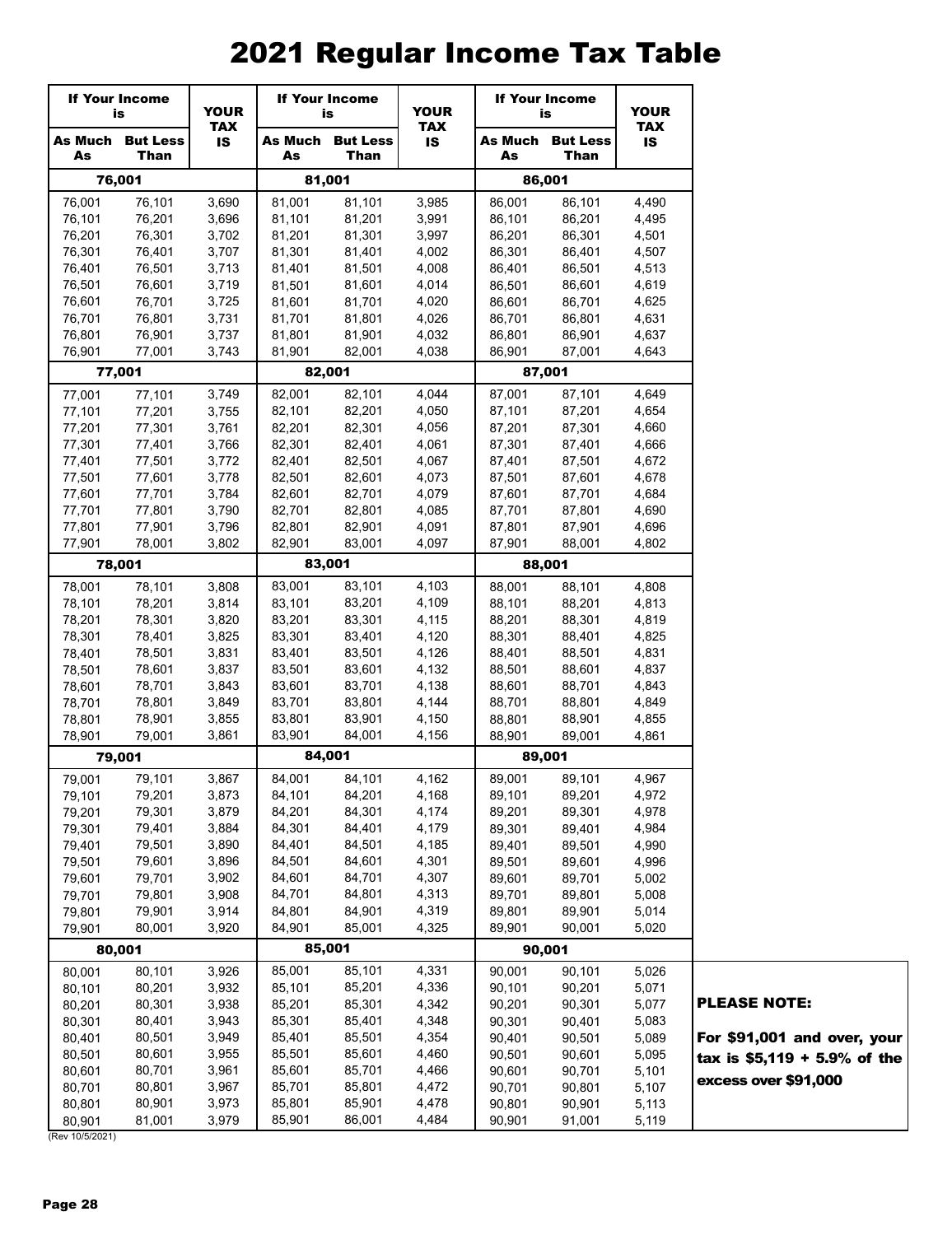# 2021 **ARKANSAS INDIVIDUAL INCOME TAX** INDEX TO INSTRUCTIONS

| $\begin{array}{c}\n\mathbf{A} \quad \text{---} \\ \hline\n\end{array}$ |  |
|------------------------------------------------------------------------|--|
|                                                                        |  |
| Adoption Expense Credit.  AR1000TC                                     |  |
|                                                                        |  |
|                                                                        |  |
|                                                                        |  |
| Amount You Owe or Refund Due.  15                                      |  |
|                                                                        |  |

### B \_\_\_\_\_\_\_\_\_\_\_\_\_\_\_\_\_\_\_\_\_\_\_\_\_\_\_\_\_\_\_

| Baby Sharon's Children's Catastrophic     |  |
|-------------------------------------------|--|
| Illness Program.  AR1000-CO               |  |
|                                           |  |
| Border City Exemption.  AR1000ADJ         |  |
| Business Income and Expenses.  12         |  |
| Business Incentive Tax Credits.  AR1000TC |  |

| С                                               |  |
|-------------------------------------------------|--|
| Capital Gains and Losses.  AR1000D, 12          |  |
| Casualty and Theft Losses.  AR3, 16             |  |
|                                                 |  |
| Child and Dependent Care Expense -              |  |
|                                                 |  |
| Child Support - Exempt Income. 9                |  |
| Contributions - Charitable.  AR3, 16            |  |
| Credits Against Tax.  AR1000TC, 11, 14          |  |
| Credit for Tax Paid to Another State.  AR1000TC |  |

| Deafness - Personal Credit.  11           |  |
|-------------------------------------------|--|
|                                           |  |
| Depletion Allowance Rates.  19            |  |
|                                           |  |
| Developmentally Disabled Individual -     |  |
|                                           |  |
|                                           |  |
| Disabled Individual Adjustment. AR1000ADJ |  |
| Disaster Relief Program.  AR1000-CO       |  |
|                                           |  |
|                                           |  |

### F \_\_\_\_\_\_\_\_\_\_\_\_\_\_\_\_\_\_\_\_\_\_\_\_\_\_\_\_\_\_\_

| Farm Income and Expenses.  13 |  |
|-------------------------------|--|
|                               |  |
|                               |  |
|                               |  |

### G \_\_\_\_\_\_\_\_\_\_\_\_\_\_\_\_\_\_\_\_\_\_\_\_\_\_\_\_\_\_\_

### H \_\_\_\_\_\_\_\_\_\_\_\_\_\_\_\_\_\_\_\_\_\_\_\_\_\_\_\_\_\_\_

Head of Household. ..................................10-11

| ı                                    |  |
|--------------------------------------|--|
|                                      |  |
| Income - Exempt from Tax. 9-10       |  |
| Income to be Reported.  11-13        |  |
| Individual Retirement Accounts:      |  |
| Contributions to.  AR1000ADJ         |  |
|                                      |  |
|                                      |  |
|                                      |  |
|                                      |  |
| Interest - Penalty on Premature      |  |
| Withdrawal of Savings.  AR1000ADJ    |  |
| Itemized Deductions. AR3. 13. 16. 17 |  |
| <b>IRA Distributions and</b>         |  |
| Fully Taxable Annuities.  12         |  |

### K \_\_\_\_\_\_\_\_\_\_\_\_\_\_\_\_\_\_\_\_\_\_\_\_\_\_\_\_\_\_\_

Keogh Plan - Deduction for. ........... AR1000ADJ

| <b>L</b> and the state of the state of the state of the state of the state of the state of the state of the state of the state of the state of the state of the state of the state of the state of the state of the state of the st |  |
|-------------------------------------------------------------------------------------------------------------------------------------------------------------------------------------------------------------------------------------|--|
|                                                                                                                                                                                                                                     |  |
| Long-Term Intergenerational Trust. AR1000ADJ                                                                                                                                                                                        |  |
| Lump-sum Distributions.  12, 13                                                                                                                                                                                                     |  |

| м                                        |  |
|------------------------------------------|--|
|                                          |  |
| Married Persons - Filing Joint           |  |
|                                          |  |
| Medical and Dental Expenses. AR3, 16     |  |
| Medical Savings Accounts.  AR1000ADJ     |  |
| Mileage Allowance Rates.  19             |  |
| <b>Military Compensation -</b>           |  |
|                                          |  |
| Military Personnel -                     |  |
|                                          |  |
| Minister's Income -                      |  |
| Rental Value of Home.  10-11             |  |
| Miscellaneous Itemized Deductions. 16-17 |  |
| Moving Expense.  AR1000ADJ, 19           |  |

N \_\_\_\_\_\_\_\_\_\_\_\_\_\_\_\_\_\_\_\_\_\_\_\_\_\_\_\_\_\_\_ Net Operating Loss (NOL). AR1000NOL, AR-OI, 13 Newborn Umbilical Cord Blood Initiative. .................................... AR1000-CO

| O                             |  |
|-------------------------------|--|
| Organ Donor Awareness         |  |
| Education Program.  AR1000-CO |  |
|                               |  |
|                               |  |

| Early Withdrawal of Savings.  AR1000ADJ    |
|--------------------------------------------|
|                                            |
|                                            |
|                                            |
| Pensions and Annuities.  10. 12            |
|                                            |
| Proration of Itemized Deductions.  AR3, 17 |
|                                            |

| Railroad Retirement Benefits.  10 |  |
|-----------------------------------|--|
|                                   |  |
|                                   |  |
|                                   |  |
| Retirement -                      |  |
|                                   |  |
| Retirement -                      |  |
|                                   |  |
|                                   |  |

| S                                          |
|--------------------------------------------|
|                                            |
| Scholarships, Fellowships,                 |
|                                            |
| School for the Blind.                      |
| Contribution to.  AR1000-CO                |
| School for the Deaf.                       |
| Contribution to.  AR1000-CO                |
| Self-employed Health Insurance.  AR1000ADJ |
|                                            |
| 65 Special Personal Credit.  11            |
|                                            |
| Standard or Itemized Deduction.  13        |
|                                            |
| Student Loan Interest.  AR1000ADJ. 18      |
|                                            |

| T __                              |  |
|-----------------------------------|--|
|                                   |  |
|                                   |  |
|                                   |  |
|                                   |  |
|                                   |  |
| Teacher Qualified Classroom       |  |
| Investment Expense. AR1000ADJ     |  |
| Texarkana - Exemption.  AR1000ADJ |  |
| Tuition Savings Program           |  |
|                                   |  |
|                                   |  |

| U                              |  |
|--------------------------------|--|
|                                |  |
| Unemployment Compensation.  13 |  |

| V                               |  |
|---------------------------------|--|
| Veterans Benefits - Exempt.  10 |  |
|                                 |  |